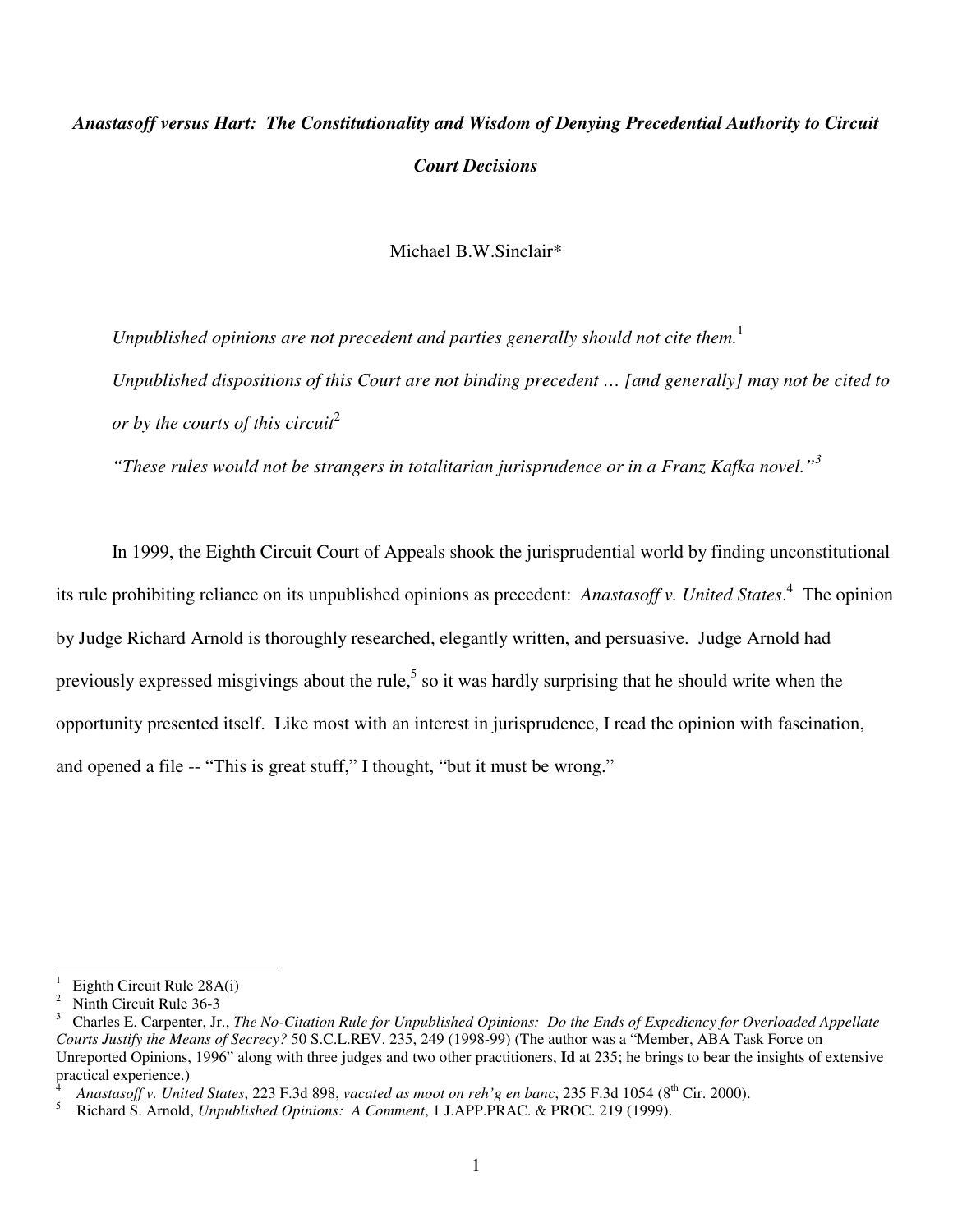Two years later, Judge Alex Kozinski of the Ninth Circuit, another of the finest thinkers among our federal appeals court jurists, systematically disagreed with Judge Arnold: *Hart v. Massanari*. 6 Judge Kozinski's is also a most impressive opinion, perhaps even more thoroughly researched, tightly reasoned, and persuasive. It had the benefit, too, of the plethora of academic commentary following *Anastasoff*. 7 Nevertheless, my reaction to it was similar: "This is great stuff, but it must be wrong."

*Both* wrong? How could that be? Well for starters, one's first reactions to opinions on questions of such moment ought not be taken very seriously. Perhaps a bit of thought might sort it out, especially aided by some reading in the voluminous literature soon to be discovered on the topic. But further thought and investigation left me still uneasy about both sides of the debate. It doesn't matter a fig that *Anastasoff* became moot when the government conceded.<sup>8</sup> The constitutionality and wisdom of the prohibition, and the underlying issues of the nature of precedent, what justifies it, and its relation to the duties of a judge remain in play. This article is my attempt to sort out those issues, focusing on precedent -or "stare decisis"<sup>9</sup> -and its functions and

<sup>&</sup>lt;sup>6</sup> Hart v. Massanari, 266 F.3d 1155 (9<sup>th</sup> Cir. 2001). Like Judge Arnold, Judge Kozinski, writing with 9<sup>th</sup> Circuit Judge Stephen Reinhardt, had also previously published his position; *see* Alex Kozinski & Stephen Reinhardt, *Please Don't Cite This! Why We Don't Allow Citation to Unpublished Dispositions*, CALIFORNIA LAWYER, June 2000, at 43.

<sup>7</sup> "*Anastasoff* set off a feeding frenzy of scholarship, taking up space in legal journals of every stripe." Bob Berring, *Unprecedented Precedent*, 5 GREEN BAG 2d 245, 246 (2002). The copious footnotes to this introduction attest to an already intimidating volume of literature on this subject. But despite their being numerous, the works cited here by no means exhausts the writings on nonpublication and no-citation rules. That means that I shall fail to give credit where it is due at many points; in anticipation, I apologize to those thus shorted.

<sup>8</sup> Thomas R. Lee & Lance S. Lenhof, *The* Anastasoff *Case and the Judicial Power to "Unpublish" Opinions*, 77 NOTRE DAME L.REV. 135, 173 (2001)("Judge Arnold's now-vacated opinion in *Anastasoff* raises a fundamental and signifciant constitutional issue that cannot be ignored.")

<sup>9</sup> Some draw a distinction between the two: *See, e.g.,* Frederick G. Kempin, Jr., *Precedent and Stare Decisis: The Critical Years, 1800 to 1850*, 3 AM.J.LEGAL HISTORY 28, 30 (1959)(Precedent needs a doctrine developed through a line of cases; stare decisis can use one case alone as authority); K.K.DuVivier, *Are Some Words Better Left Unpublished?: Precedent and the Role of Unpublished Decisions*, 3 J.APP.PRAC. & PROC. 397 (2001)(stare decisis means only "stand by things decided"; precedent is about bases for decision, and is an "evolving doctrine."); Polly J. Price, *Precedent and Judicial Power After the Founding*, 42 B.C.L.REV. 81, 105 (2000)(stare decisis is strict, formalistic; precedent is less so.) I shall treat them as synonyms, but having considerable variability in meaning, which ought always to be acknowledged.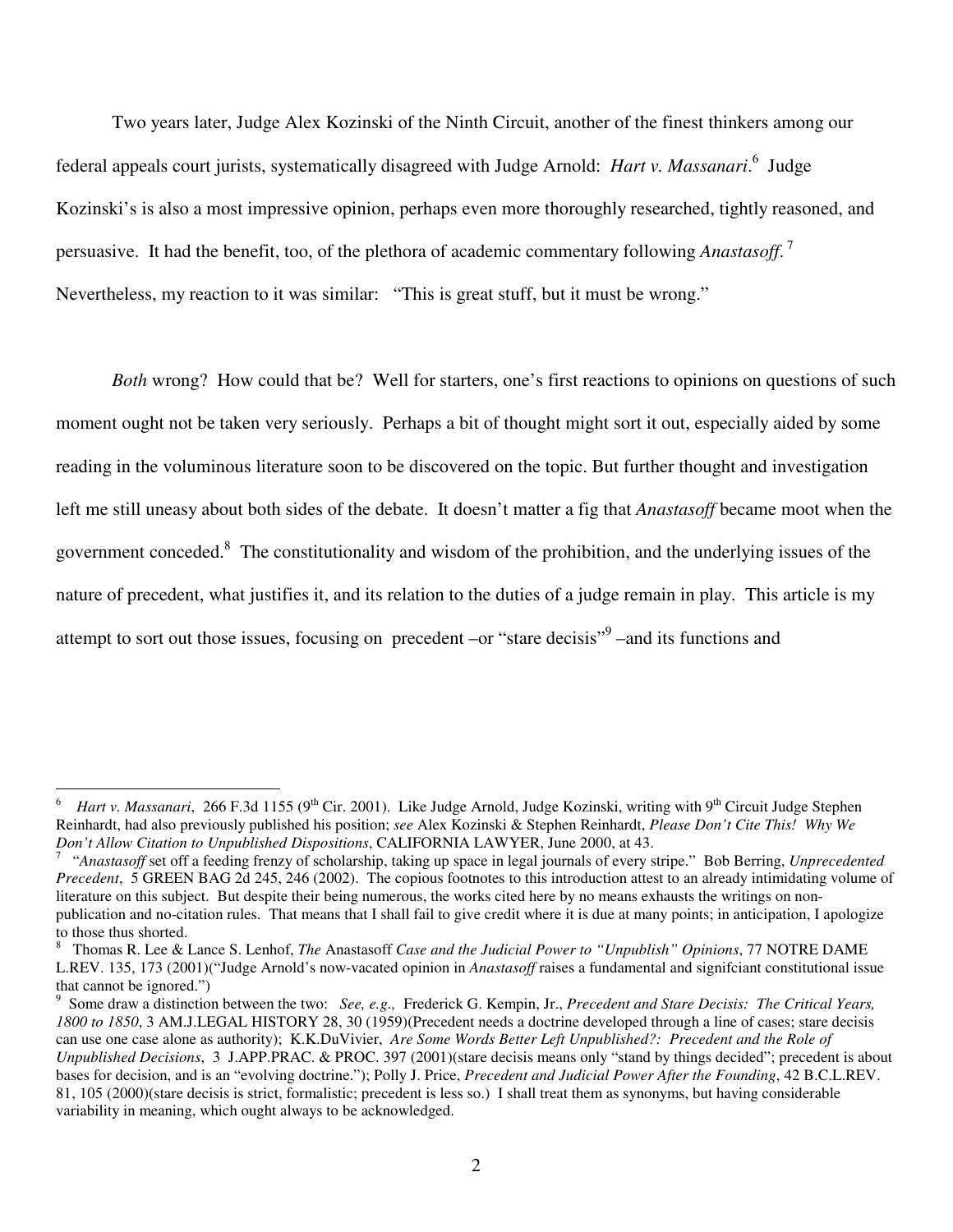justifications.<sup>10</sup> But first, by way of introduction, let me sketch the ontogony, justifications, and criticisms of selective publication and no-citation rules.

Selective publication of opinions and no-citation rules came into use in response to the pressing problem

of volume: the appellate case load was increasing very much faster than the number of appellate judges.<sup>11</sup> The

problem was the same for all circuit courts of appeals, and the solution of non-publication is now generally in

use, although not always linked to no-citation rules.<sup>12</sup>

12 For a survey of circuit courts of appeals rules diminishing the precedential value of unpublished opinions, *see* Lee & Lenhof, *supra* note 8 at 137 n.13. Absolute prohibitions on citation are now in the minority; DuVivier, *supra* note 9 at 403 (no-citation rules are "now a minority position in the circuit courts, the no-citation rule is still widely used." citing, e.g.,  $1<sup>st</sup>$  Cir. R. 36 (2000);  $2<sup>nd</sup>$  Cir. R. 0.23 (2000);  $7<sup>th</sup>$  Cir. R 53 (e) (2000);  $9<sup>th</sup>$  Cir. R. 36-3 (2000).) Many writers have provided fine introductions to the origin and proliferation of non-publication of opinions and no-citation rules; *see, e.g.* William L.Reynolds & William M. Richman, *The Non-Precedential Precedent –Limited Publication and No-Citation Rules in the United States Courts of Appeals*, 78 COLUM.L.REV. 1167, 1168-72 (1978); Robert J. Martineau, *Restrictions on Publication and Citation of Judicial Opinions: A Reassessment*, 28 U.MICH.J.L.REF. 119, 121-126 (1994); Price, *supra* note 9 at 81 *et seq.*; Melissa H. Weresh, *The Unpublished, Non-Precedential Decision: An Uncomfortable Legality?* 3 J.APPELATE PRACTICE & PROCEDURE 175, 178 (2001); Salem M. Katsh and Alex V. Chachkes, *Constitutionality of "No-Citation" Rules*, 3 J.APP.PRAC. & PROC. 287, 291-95 (2001); DuVivier, *supra* note 9 at 405-10; Martha J. Dragich, Will the Federal Courts of Appeals Perish if They Publish? Or Does the Declining Use of Opinions to *Explain and Justify Judicial Decisions Pose a Greater Threat?* 44 AM.U.L.REV. 757, 760-62 (1995); Joshua R. Mandell, *Trees that Fall in the Forest: The Precedential Effect of Unpublished Opinions*, 34 LOYOLA L.A.L.REV. 1255, 1257-61 (2001). Statistical data on the extent of the practice can be found in Michael Hannon, *A Closer Look at Unpublished Opinions in the United States Courts of Appeals*, 3 J.APPELATE PRACTICE & PROCEDURE 199, 199*ff* (2001)(a remarkable assembly of data); Dunn, *supra* note 11 at 129-135 (survey of the circuits' rules at that time); Reynolds & Richman, *supra*, 78 COLUM.L.REV. at 1173-81, 1207-08 (survey and tabulation of the circuits' rules as of 1978); William L. Reynolds & William M. Richman, *An Evaluation of Limited Publication in the United States Courts of Appeals: The Price of Reform*, 48 U.CHI.L.REV. 573, 580-626 (1981)(tabulation of data on aspects of selective publication for 1978-79); Lauren K. Robel, *The Myth of the Disposable Opinion: Unpublished Opinions and* Government Litigants in the United States Courts of Appeals, 87 MICH.L.REV. 940 (1989)(reporting on a one year study of 9<sup>th</sup> Circuit opinions, published and unpublished, data which suggests, *inter alia*, that concurrences and dissents are at least as likely in unpublished as in published decisions; **id** at 948.)

<sup>10</sup> I shall try not to repeat the many deep and insightful arguments that have already been made, but merely acknowledge and use them where needed; repetition would be pointless.

<sup>11</sup> *Hart*, *supra* note 6 at 1176 (The courts do not "have the resources to write precedential opinions in every case that comes before them." ); Arnold, supra note 5 at 221( "…the most serious problem facing all our courts today: volume."); Hon. Boyce F. Martin, Jr., *In Defense of Unpublished Opinions*, 60 OHIO ST.L.J. 177, 177-79 (1999)(same); Hon. Danny J. Boggs & Brian P. Brooks, *Unpublished Opinions & the Nature of Precedent*, 4 GREEN BAG 2D 17, 19 (2000)(same); David Dunn, *Unreported Decisions in the United States Courts of Appeals*, 63 CORNELL L.REV. 128 (1977)(increase in volume of appeals greatly exceeding growth of appellate bench brought the practice about); Daniel N. Hoffman, *Publicity and the Judicial Power*, 3 J.APP.PRAC. & PROC. 343, 346 (2001)(the problem is "an exponential growth in the quantity of law, unmatched by commensurate growth in the size and staffing resources of the judiciary."); DuVivier, *supra* note 9 at 398("…the Eighth Circuit rule and others like it continue to provide the best solution for how to deal effectively with heavy caseloads.").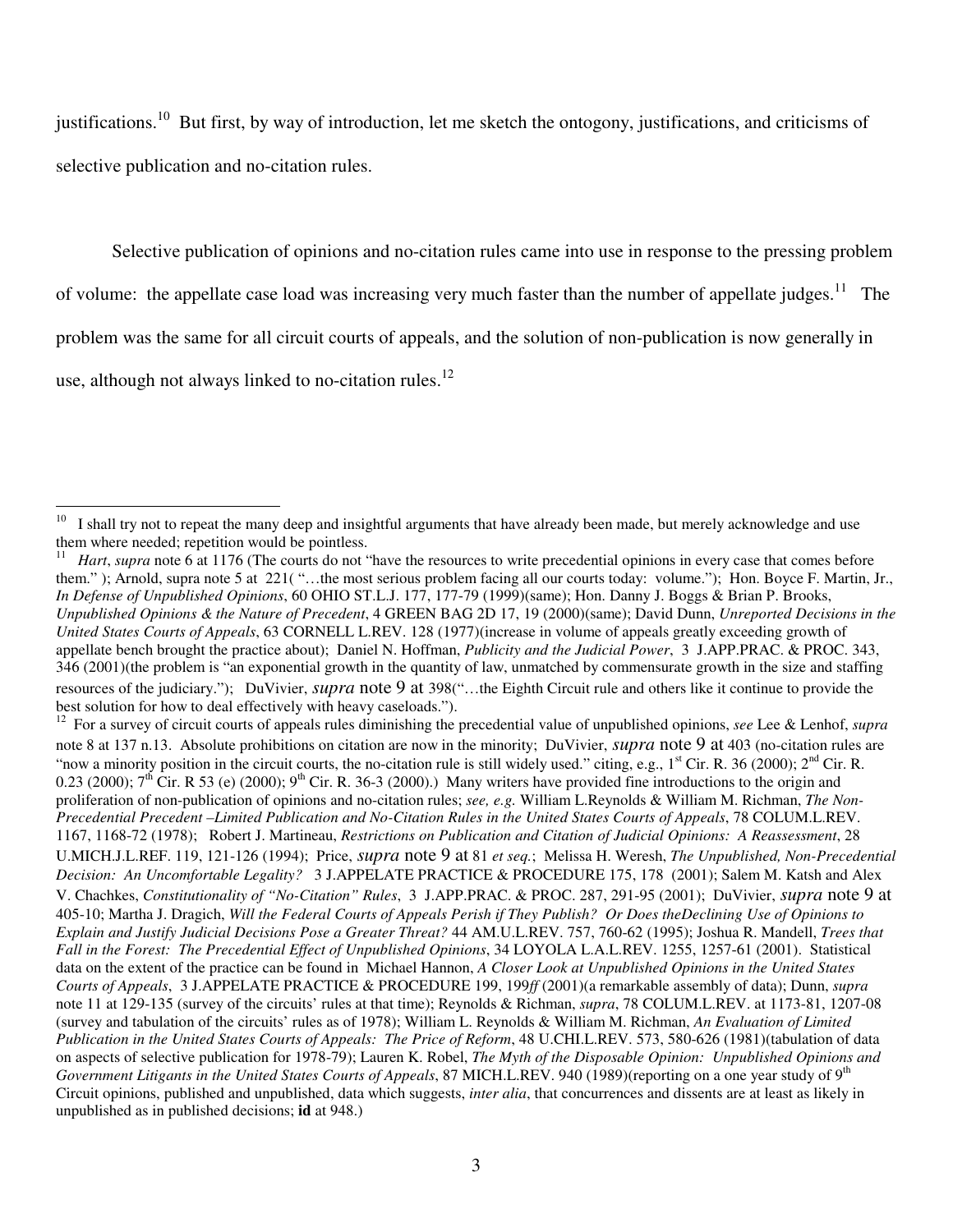The original justification is pragmatic, weighing the burden of opinion writing on judges against the often small jurisprudential importance of a case. As almost all who write on this subject repeat, a decision of a court of appeals and its attendant opinion have two functions: first, to resolve the dispute between the parties, ideally in such a way as to make even those who do not prevail content that their position has received proper consideration; second, to help establish a basis for resolution of similar issues should they arise in the future, that is, to advance the state of the law.<sup>13</sup> If a decision requires merely the routine application of precedent and does not make new law or revise or develop old, then surely relieving the burden on the judges is worth the cost to jurisprudence of non-publication. The Supreme Court controls the quality of its opinions and its work load by limiting its docket. The circuit courts of appeals do not have that power; but they effect the same quality control by selecting which cases to treat to precedential and published opinions.<sup>14</sup> Prohibiting the citation of unpublished opinions as authority is said to be an essential concomitant of non-publication, as allowing citation "would frustrate the very goals of cost and judicial efficiency."<sup>15</sup> Provided that only routine decisions remain unpublished, the argument goes, no harm will be done to the overall system of precedents, and justice in decision making (as distinguished from reporting and explaining) need not be compromised.<sup>16</sup> Thus nonpublication is said also to avoid cluttering the published reports with routine decisions of little jurisprudential

<sup>&</sup>lt;sup>13</sup> *But see* Robel, *supra* note 12 at 941-42(opinions have functions other than advancing the state of the law). For example, the opinion itself has been further justified as "forc[ing] judges to clarify their thinking," Martineau, *supra* note 12 at 123, and subjecting the grounds of decision to public evaluation*,* Hoffman, *supra* note 11 at 352 (We are entitled to try to change laws we think wrong; for that we must have the grounds of decision; therefore "Courts –especially appellate courts –must give reasons.").

<sup>&</sup>lt;sup>14</sup> This comparison is made by Judge Kozinski; *Hart*, *supra* note 6 at 1176. At 1177 he writes that judges do not have sufficient time to write publishable opinions for all decisions, and in a footnote quotes Judge Howard T, Markey, *On the Present Deterioration of the Federal Appellate Process: Never Another Learned Hand*, 33 S.D.L.REV. 371, 379, 384 (1988) to the effect that the present appellate judge simply does not have enough time to engage in "reflective personal craftsmanship". But William M. Richman & William L. Reynolds, *Elitism, Expediancy, and the New Certiorari: Requiem for the Learned Hand Tradition*, 81 CORNELL L.REV. 273, 275 (1995-96) point out that with staff screening appeals and deciding whether a summary decision or an oral argument and panel decision with or without publication, "the circuit courts have become certiorari courts."; *see also* Robel, *supra* note 12 at 953 (Staff make the first and major decisions with respect to subsequent treatment of an appeal.)

<sup>&</sup>lt;sup>15</sup> Martin, *supra* note 11at 193 (Without limits on citation "there is virtually no distinction between published and unpublished.") and 196 ("[I]t will not save us any time if [unpublished opinons] are cited back to us. We will have to prepare unpublished opinions as we do published opinions –as if they were creating precedent."(quoted in *Hart*, *supra* note 6 at n.36); Carpenter, *supra* note 3 at 249; further "Without the no-citation rule, a market for unpublished opinions will develop, thereby hindering judicial efficiency." **Id** at 242; Reynolds & Richman,*supra* note 12, 78 COLUM.L.REV. at 1185 (allowing citation would "frustrate the purpose of nonpublication…").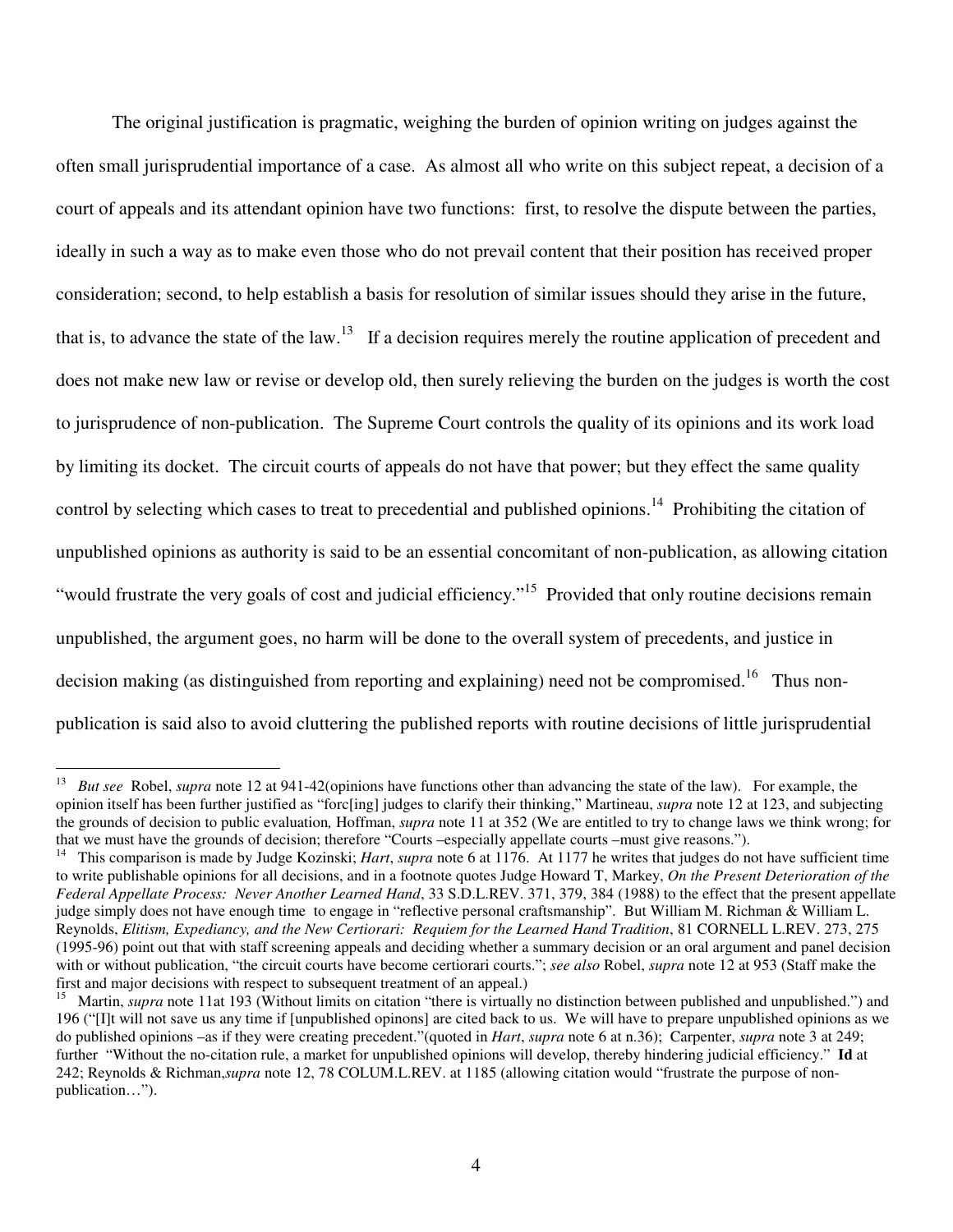consequence,  $17$  to minimize inconsistency,  $18$  and to improve the quality of the more important decisions for which opinions are published.<sup>19</sup> No-citation rules have also been said to have the virtues of protecting those who cannot afford to search unpublished opinions<sup>20</sup> and avoiding further increase in citation of cases of no independent interest.<sup>21</sup>

Yet unpublished opinions have always been obtainable. One could simply purchase a copy from the clerk of the court, and more recently many although not all can be found in commercial electronic data bases, and at the courts' web sites.<sup>22</sup> This century, West Publishing Company has begun publishing unpublished opinions in the traditional way: collected and bound into serial volumes called the *Federal Appendix*. 23 In a spritely review of the first year's volumes, Brian P. Brooks finds that not only does this make nonsense of the fiction of non-publication, "[T]he *Federal Appendix* has something for everyone who questions the traditional justifications for unpublished opinions: long opinions; controversial opinions; opinions with dissents; and opinions that are cited as precedent in other opinions, among others. … [it] render[s] absurd a fiction that was at

<sup>&</sup>lt;sup>16</sup> Dragich, *supra* note 12 at 789-90("development of the law is not impeded when redundant, straightforward, or unimportant cases are not published.")

<sup>17</sup> *Anastasoff*, *supra* note 4 at 904("Courts may decide, for one reason or another, that some of their cases are not important enough to take up pages in a printed report." quoted out of context); DuVivier, *supra* note 9 at 399("it is helpful for courts to distinguish between those opinions that are potentially more valuable for the analysis fo future cases (*i.e.* "published decisions") and others that are more routine (*i.e.* "unpublished decisions").")

<sup>&</sup>lt;sup>18</sup> "Adding endlessly to the body of precedent –especially binding precedent –can lead to confusion and unnecessary conflict." *Hart*, *supra* note 6 at 1179; Reynolds & Richman, *supra* note 12, 78 COLUM.L.REV. at 1184 (fear that publication of so many cases would threaten the cohesion of the law.)

<sup>&</sup>lt;sup>19</sup> "Deciding a large portion of our cases in this fashion frees us to spend the requisite time drafting precedential opinions in the remaining cases." *Hart*, *supra* note 6 at 1177-78. J.Thomas Sullivan, *Concluding Thoughts on the Practical and Collateral Consequences of Anastasoff*, 3 J.APP.PRAC. & PROC. 425, 437 (2001)( "The truth is that many unpublished decisions are delivered in opinions that include neither a careful discussion of facts nor a sophisticated application of the controlling authority on which the court relied.")

<sup>20</sup> Katsh & Chachkes, *supra* note 12 at 287.

<sup>&</sup>lt;sup>21</sup> "... an unpublished opinion will not 'in any way interest persons other than parties to [the particular] case,' because the opinion neither establishes a new rule of law, modifies an existing rule of law, applies an existing rule to distinct facts, nor concerns any issue of significant public interest. 5 TH CIR. R. 47.5.1." *Williams v. Dallas Area Rapid Transit*, 256 F.3d 260, 261 (5 th Cir. 2001).

<sup>22</sup> For data on accessibility of unpublished opinions, *see* William R. Mills, *The Shape of the Universe: The Impact of Unpublished Opinions on the Process of Legal Research*, forthcoming (2002); Hannon, *supra* note 12 at 206 *ff*; DuVivier, *supra* note 9 at 400-02. 23

abbreviated \_ Fed.Appx. \_\_(*x*th Cir. 200*y*).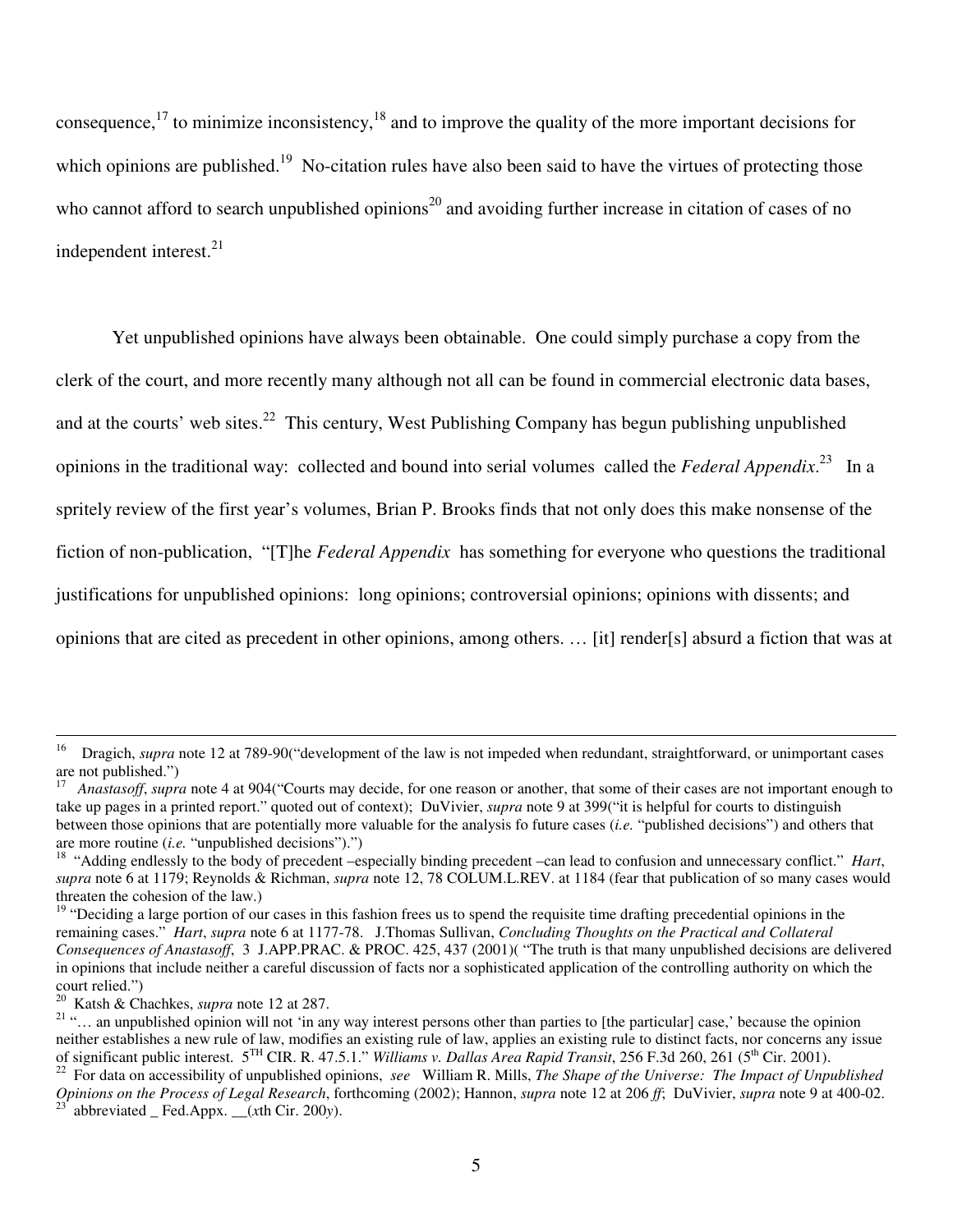least plausible until recently: the idea that there is something categorically different about unpublished opinions as compared to their precedential cousins."<sup>24</sup>

These simple facts undermine further benefits sometimes attributed to selective publication. For example, it is said to reduce the burden on libraries of the growing quantity of reporters and associated costs, to reduce the costs of publication, and to reduce the burdens on researchers of greater volumes of data. All such burdens become costs to the legal system, to be passed to its participants and ultimately to its customers.<sup>25</sup>

On the critics' side, selective publication and no-citation rules have been subject to serious doubts. In

addition to Judge Arnold's argument that the concept of judicial power in Article III of the Constitution

includes the restraint of precedent, constitutional arguments have been made on grounds of due process<sup>26</sup> and

equal protection.<sup>27</sup> Because the court making the decision also decides whether to publish, and thus whether to

give precedential effect to its decision,<sup>28</sup> critics fear that judges may be tempted to use unpublished opinions

<sup>24</sup> Brian P. Brooks, *Publishing Unpublished Opinions: A Review of the Federal Appendix*, 5 GREEN BAG 2D 259, 260, 263 (2002). 25 James N. Gardner, *Ninth Circuit's Unpublished Opinions: Denial of Equal Justice?*, 61 ABA J. 1224, 1225 (1975); Carpenter, *supra* note 3 at 249; Robert C. Berring, *Collapse of the Structure of the Legal Research Universe: The Imperative of Digital*

*Information*, 69 WASH.L.REV. 9, 28 (1994)("Existing methods of case law research have collapsed under the weight of decisions, at least for research that is national in scope."); Reynolds & Richman,*supra* note 12, 78 COLUM.L.REV. at 1185 ("as volume increases, so does prolixity and confusion.").

<sup>26</sup> Dunn, *supra* note 11 at 141-45; Weresh, *supra* note 12 at 193("…removing a whole category of decisions from consideration certainly appears to …deprive[] litigant the due process of law"); Jon A. Strongman, *Unpublished Opinions, Precedent and the Fifth Amendment: Why Denyong Unpublished Opinions Precedential Value is Unconsititutional*, 50 KANSAS L.REV. 195 (2001)(Arguing that denying precedential value to any decision is "a violation of the protections guaranteed by the Fifth Amendment due process clause." **Id** at 196).

<sup>27</sup> Daniel N. Hoffman, *Nonpublication of Federal Appellate Court Opinions*, 6 JUST.SYS.J. 405, 414 (1981)(Accessibility of unpublished opinions depends on finance, so "institutional litigants (especially the government), large urban law firms, and other powerful organizations would thus receive yet another advantage in the unequal struggle for social justice."); Robel, *supra* note 12 at 955-959 (Institutional access to unpublished opinions exacerbates unfairness; in particular frequent litigators collect and use unpublished opinions "in making litigation and settlement decisions and in writing briefs.", **id** at 957); *see also* Weresh, *supra* note 12 at 195; Richman & Reynolds, *supra* note 14 at 275; Dunn, *supra* note 11at 141-45. Note that the protection ordinarily afforded the poor by rules of professional ethics that require disclosure of authority would not apply under a no-citation rule denying authority to an unpublished opinion.

<sup>28</sup> Arnold, supra note 5 at 221 (Rule 28A(i) says "this principle applies only when the court wants it to apply."); Pamela Foa, *A Snake in the Path of the Law: The Seventh Circuit's Non-Publication Rule*, 39 U.PITT.L.REV. 309, 313 (1977-78)(To decide whether to publish "judges must consider all the consequences of their decisions for the meaning or future shape of the law itself. It does not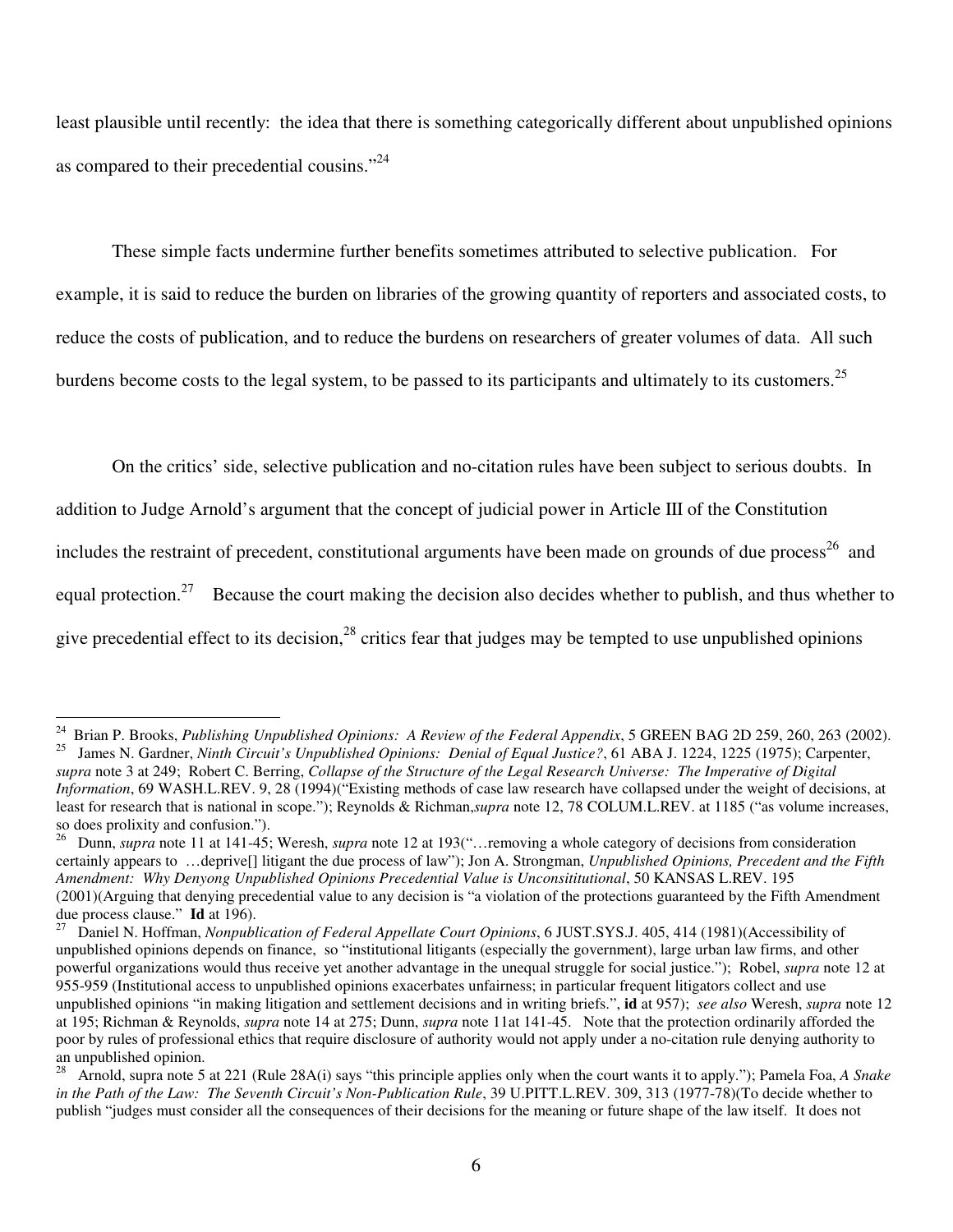when they cannot properly distinguish a precedent or justify a decision.<sup>29</sup> Non-publication "may also tend to conceal the court's position on important questions of law,"<sup>30</sup> and, for at least some litigants, being deprived of citation of a case "as precedent significantly disadvantages their likelihood of obtaining a favorable holding on appeal."31

Perhaps the most serious downside effect of non-publication and no-citation rules is their potential to create uncertainty. It is now a matter of course that legal researchers will find and take notice of accessible but unpublished opinions. Should counsel rely on them in advising a client prospectively, in planning litigation, in assessing settlement? A dissent to a denial of an en banc hearing in the Fifth Circuit Court of Appeals gave poignant testimony to the problem. *Williams v. Dallas Area Rapid Transit* 32 followed on the heals of an unpublished but known decision:

In *Anderson v. DART*, 180 F.3d 265 (5 th Cir.1999)(per curiam)(unpublished (table), *cert. denied*, 528

U.S. 1062, 120 S.Ct. 615, 145 L.Ed.2d 510 (1999) a  $5<sup>th</sup>$  circuit panel affirmed a decision "for essentially

seem as obvious that judges are in any position to do this. …[The no-citation] rule must distort and may even undermine the viability of the common law."); Justice John Paul Stevens:

[A non-citation rule] assumes that an author is a reliable judge of the quality and importance of his own work product. If I need authority to demonstrate the invalidity of that assumption, I refer you to a citizen of Illinois who gave a brief talk in Gettysburg, Pennsylvania that he did not expect to be long remembered. Judges are the last persons who should be authorized to determine which of their decisions should be long remembered.

Sullivan, *supra* note 20 at 427.

*Address to the Illinois State Bar Association's Centenial Dinner* 9 (Jan.22, 1977), quoted by Reynolds & Richman, *supra* note 12, 78 COLUM.L.REV. at 1192 and by Katsh & Chachkes, *supra* note 12 at 310-311. Martineau, *supra* note 12 at 134-37 is one of the few to argue the contrary.<br> $^{29}$  Arnold supra note

<sup>29</sup> Arnold, supra note 5 at 223; Gardner, *supra* note 17 at 1225 ("Freedom from the pressure of critical eyes may indeed allow a judge to write his opinions with greater dispatch, but does it not also create an unwholesome temptation to pay less than meticulous attention to the fine points of an appellant's argument?"); Weresh, *supra* note 12 at 181( accountability reduces the possibility of arbitrariness and tyranny.); Hoffman, *supra* note 11 at 353 (No-citation means "there is no sufficient check, scrutiny, or accountability."); Sullivan, *supra* note 20 at 428 ("non-publication may also serve to mask inappropriate personal agendas of appellate judges."). These concerns may not be mere speculation; Merritt and Brudney took a census of unpublished labor law decisions and concluded that their data "raises the very specter described by the Eighth Circuit: that like cases will be decided in unlike ways, that judges opinions will be "regulated only by their own [personal] opinions,"[*Anastasoff*, *supra* note 4 at 901, quoting William Blackstone, 1

COMMENTARIES ON THE LAWS OF ENGLAND \*259 (1765)] and that legal principles will evolve, not in response to the dictates of reason …[but] because judges have simply changed their minds." Deborah Jones Merritt and James J. Brudney, *Stalking Secret Law: What Predicts Publication in the United States Courts of Appeals*, 54 VAND.L.REV. 71, 119 (2001). Martineau, *supra* note 12 at 129-32, argues convincingly that the fear of judicial malfeasance is overblown, that "American appellate systems … have many built-in protections to prevent against [judicial] irresponsibility without mandatory publication of opinions." **Id** at 132. 30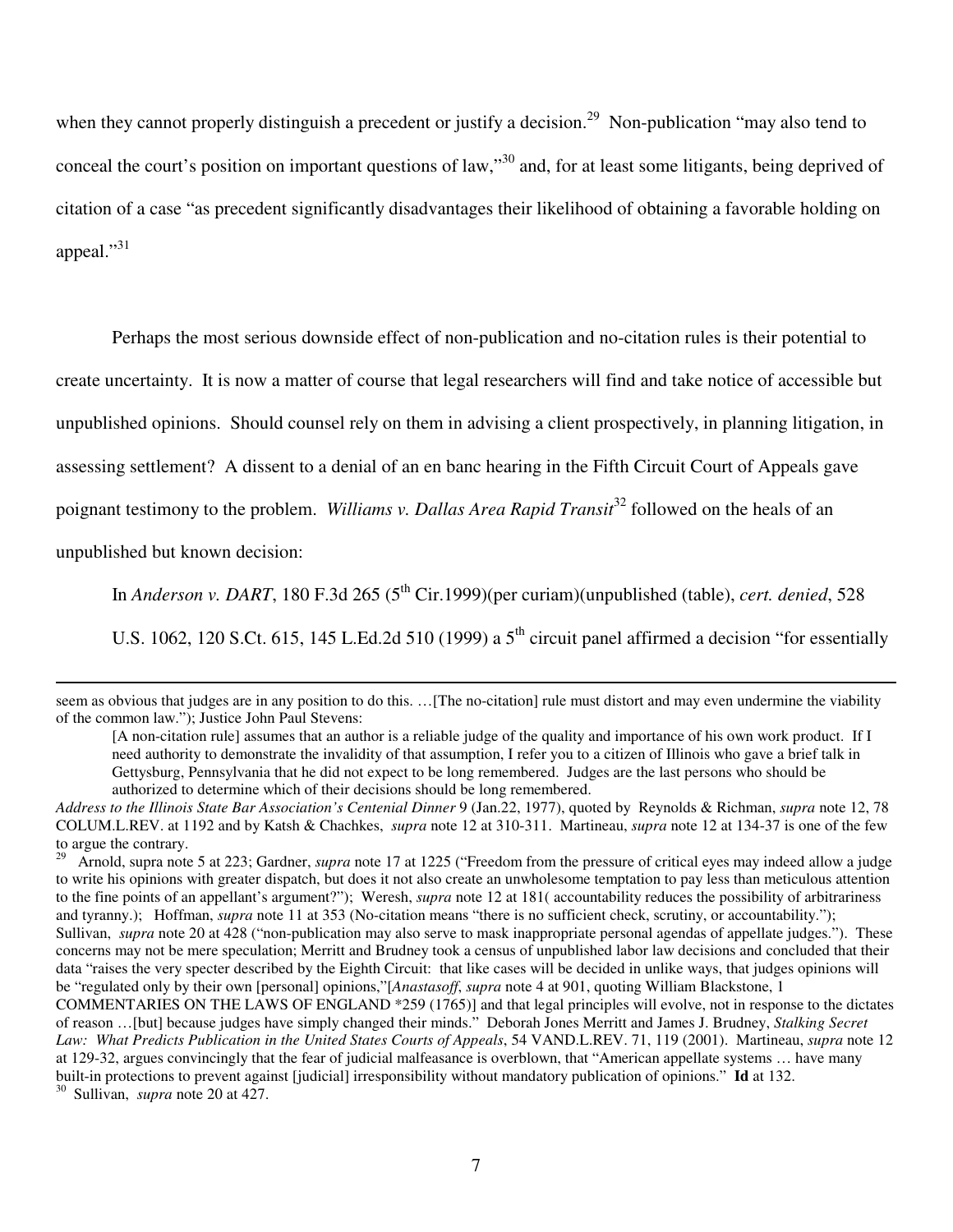the reasons stated by the district court in its comprehensive and well-reasoned opinion" that "DART is a political subdivision of the state of Texas, and is therefore immune from suit under the Eleventh Amendment.<sup>33</sup>

But in *Williams*, the Fifth Circuit panel said the opposite, that DART had no such immunity, based on "well established Fifth Circuit law from 1986."<sup>34</sup>

What is the hapless litigant or attorney, or for that matter a federal district judge or magistrate judge, to do? The reader should put himself or herself into the shoes of the attorney for DART. The client is told in May 1999, by a panel of this court in *Anderson*, that it is immune, on the basis of a "comprehensive and well-reasoned opinion." Competent counsel reasonably would have concluded, and advised his or her client, that it could count on Eleventh Amendment immunity.

Then, in March 2000, in the instant case, a federal district judge, understandably citing and relying on the circuit's decision in *Anderson*, holds that "[I]t is firmly established that DART is a governmental unit or instrumentality of the state of Texas." In February 2001, however, a panel, containing one of the judges who was on the *Anderson* panel, reverses and tells DART that, on the basis of well-established Fifth Circuit law from 1986, it has no such immunity. One can only wonder what competent counsel will advise the client now.<sup>35</sup>

What indeed? But of course legal counselors are going to rely on unpublished opinions; what other course could be sensible, or professionally justifiable? This is especially obvious now that any pretense that nonpublication makes an opinion unavailable has long been abandoned.

<sup>31</sup> **Id** at 432. Carpenter, *supra* note 3 at 247-48, gives a summary list of twenty-three negative properties of no-citation rules.

 $32$  256 F.3d 260 (5<sup>th</sup> Cir. 2001)

<sup>33</sup> **Id**.

<sup>&</sup>lt;sup>34</sup> Id at 261. The 5<sup>th</sup> circuit rule is: "Fifth Circuit Rule 47.5.4 specifies that "[u]npublished opinions on or after January 1, 1996, are not precedent, except under the doctrine of res judicata, collateral estoppel or law of the case …"." **Id**. 35 **Id**.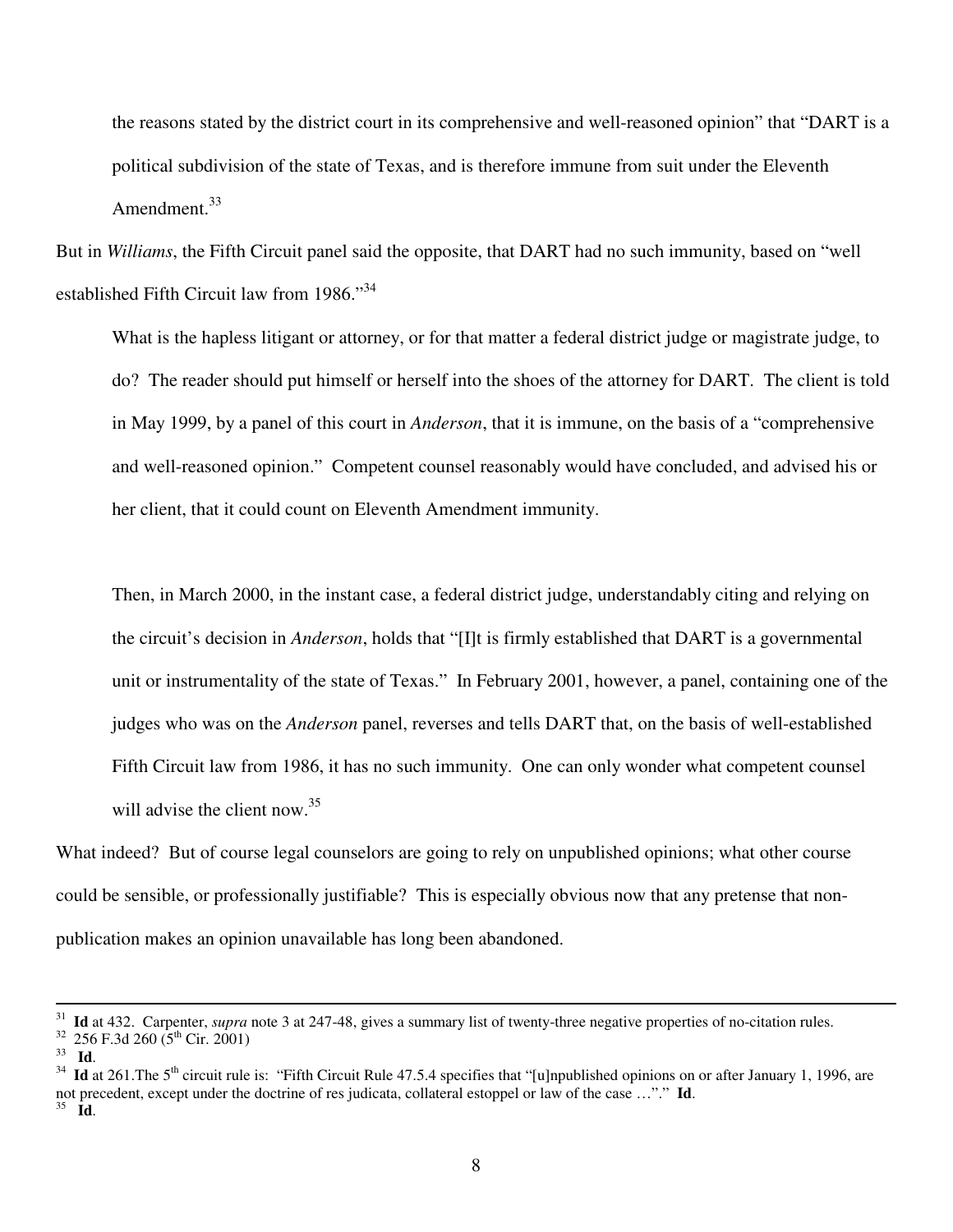All these arguments, and more, have been thoroughly visited, revisited, and often countered in the sources cited.<sup>36</sup> We must, I believe, accept that the majority of decisions of our circuit courts of appeals will continue to be unpublished,<sup>37</sup> or if published, only in a non-opinion format. Present society's enthusiasm for reduced federal taxes suggests little possibility of action on Judge Arnold's suggestion that we increase the federal bench sufficiently to makes publication of all opinions possible;<sup>38</sup> as Judge Kozinski says, "Congress would have to increase the number of judges by something like a factor of five to allocate to each judge a manageable number of opinions each year."<sup>39</sup> Nor might we expect tolerance of judges' accepting the burden and legal and litigious societies' accepting ever increasing backlogs.<sup>40</sup> We have now more than a quarter century's experience with non-publication; the only change we might reasonably anticipate is an increase in its use.

I shall argue that the constitutionality and wisdom of no-citation rules depend on one's conception of stare decisis. It's operation and grounds are not the same now as in the Founding period; the declaratory theory of common law and stare decisis of the seventeenth through the early nineteenth centuries was no longer acceptable by the early twentieth century. Yet Judges Arnold and Kozinski debate the constitutionality issue

<sup>&</sup>lt;sup>36</sup> For an accessible survey of the problems of no-citation rules, see Mandell, *supra* note 12 at 1263-72. One can't, however, leave the list of arguments without remarking the oddity (noticed by many others): under a no-citation rule, one may cite treatises, encyclopedias, dictionaries, law reviews, Restatements, social science research reports, jurisprudes' musings, decisions of other circuits and other states and even other countries, and of trial courts, and statutes of any level of government, but *not* 80% of the decisions of this Circuit Court of Appeals!

<sup>37</sup> *See* Hannon, *supra* note 12 at 201("Currently more than 79 percent of federal circuit court opinions are unpublished." Hannon provides a wealth of tabulated data on non-publication and its concomitants.); Robel, *supra* note 12 at 960-961 ("[T]he system we have –at least as it concerns judges –is what we are likely to have in the future.")

<sup>38</sup> *Anastasoff*, *supra* note 4 at 904: "The remedy, instead, is to create enough judgeships to handle the volume …"; Richman & Reynolds, *supra* note 14 at 297-334 (same).

 $^{39}$  *Hart*, *supra* note 6 at 1179, n.39.<br><sup>40</sup> Angstasoff, supra note 4 at 904.

<sup>40</sup> *Anastasoff*, *supra* note 4 at 904: "…or, for each judge to take enough time to do a competent job with each case. If this means that backlogs grow, the price must still be paid." For a thorough exploration of the practical consequences of adopting Judge Arnold's thesis, see Lee & Lenhof, *supra* note 8 at 145-51 (Explaining "the pragmatic convulsion that would be released on the slippery slope of Judge Arnold's opinion. … Such a rule would paralyze the federal court system." **Id** at 147.); *see also Hart*, *supra* note 6 at 1178- 79.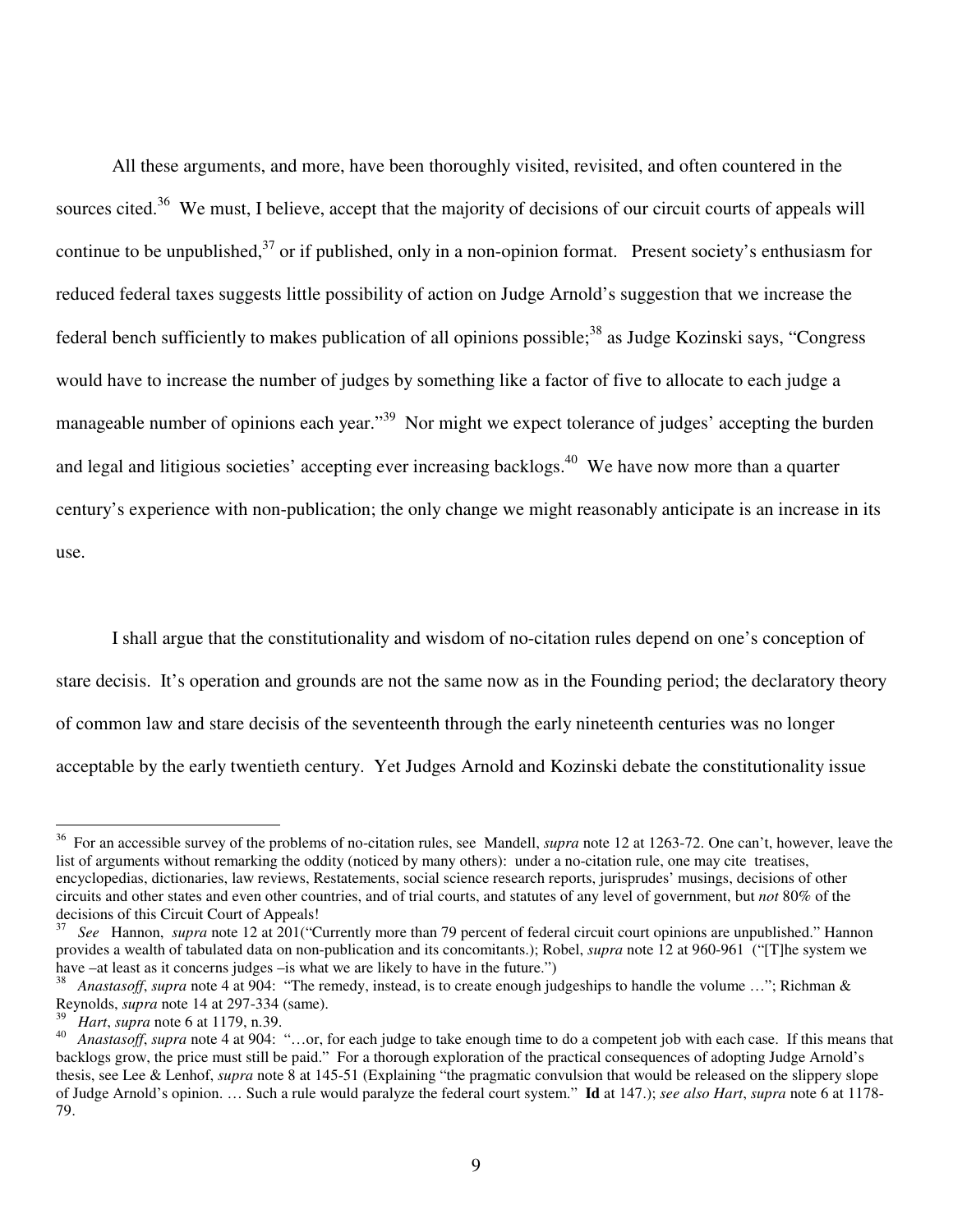primarily on originalist grounds, that is on the Framers' understanding of stare decisis, as best we can reconstruct it. Part I is an outline of the two cases, *Anastasoff* and *Hart* followed by an assessment of their interaction. It includes explanations of the declaratory theory on which the originalist conception of judicial power and its limitation by stare decisis rests, and of why it is no longer viable.

If the late eighteenth century's is no longer the operational concept of precedent, that aspect of the debate may stand in need of revision. If we can sort out stare decisis and its justifications, then we should be able to sort out the limits on reasonable, constitutional non-publication practices and no-citation rules.<sup>41</sup> Part II is about the two dominant conceptions of common law decision making and stare decisis that have replaced the declaratory theory, namely, the enactment theory and what I shall call the standard theory. These are the conceptions manifest by Judges Kozinski and Arnold (respectively) in their opinions, if not the one they attribute to the Framers of the constitution. The section includes an assessment of the interaction of these theories with non-publication practices and no-citation rules: the enactment theory comports with selective publication and no-citation rules, and indeed is a key element in Judge Kozinski's argument. I shall argue that although convenient, the enactment theory is inadequate as an account of legal practice, and thus gives no comfort to no-citation rules. The standard theory, although more difficult, is fully adequate as an account of actual reasoning and practice. However it makes full precedential status of decisions unavoidable, and is thus incompatible with no-citation rules. But it is compatible with selective publication. Thus the thesis I shall defend is that the presently accepted and acceptable model of stare decisis and its justifications may tolerate non-publication of opinions but does not allow prohibition of citation of decisions. Elimination of no-citation

<sup>41</sup> I came to Danny J. Boggs & Brian P. Brooks, *Unpublished Opinions & the Nature of Precedent*, 4 GREEN BAG 2D 17 (2000) late in my work on this article, and read it with heart in mouth. It is an article to recommend, written with style as well as insight by a 6<sup>th</sup> Circuit judge and a Washington attorney, thus bringing practical experience as well as theoretical sophistication to the matter. There is indeed some over-lap, *see* id at 22-25, but not too much.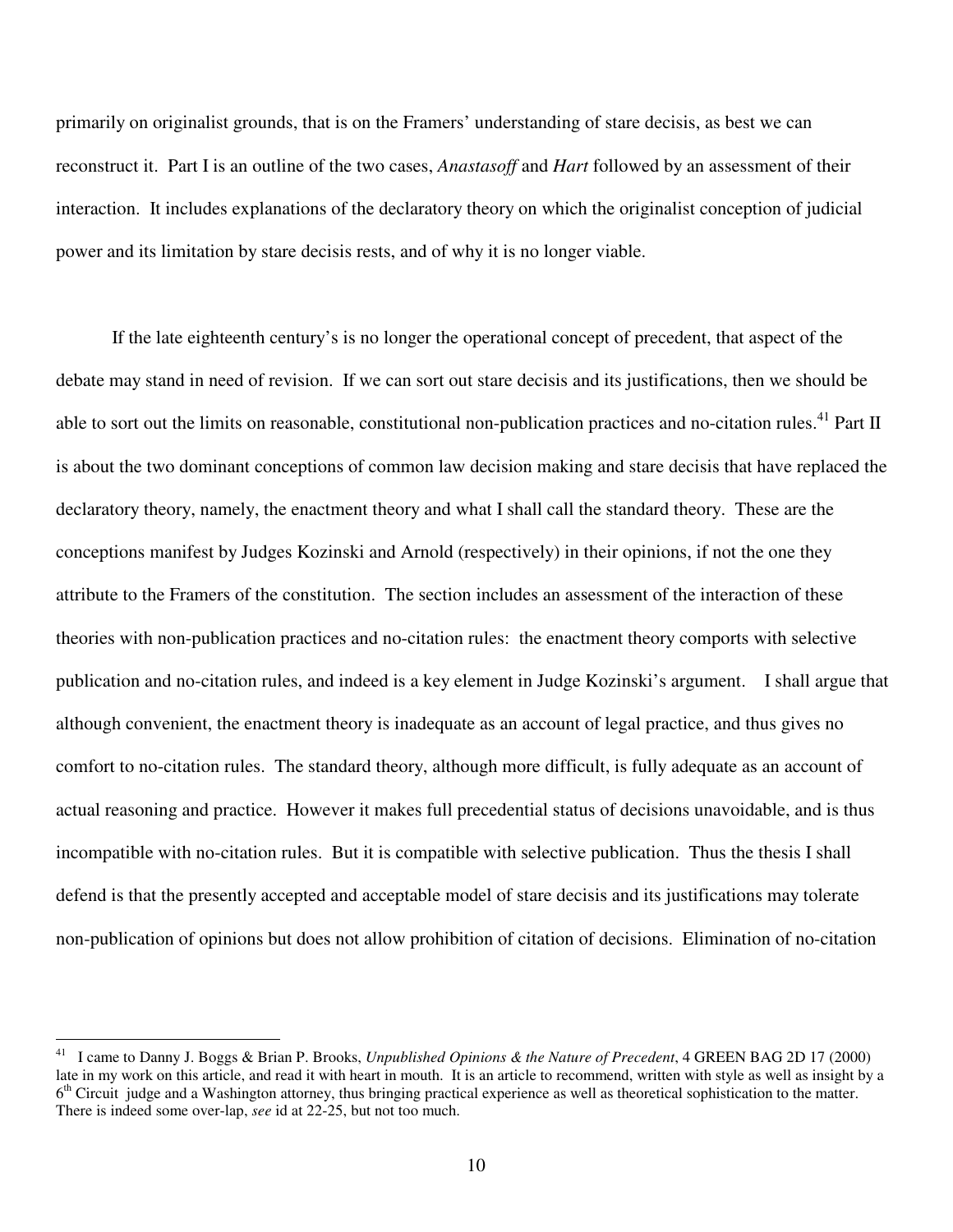rules, however, can be accommodated to the reasons for the developed practice with a few, relatively easy adjustments to selective publication practice.

In the conclusion I shall offer a solution fitted to the dilemma as described in these terms. The basic justification for selective publication is that routine decisions merely applying established precedents do not justify overburdening judges and the appellate system with full opinions. Yet true non-publication has not proven possible, and practitioners are inevitably going to rely upon the supposedly unpublished opinions to which they have access. Accordingly, our federal circuit courts of appeals should publish all decisions, as precedents, but in eviscerated form, stating only their conclusions and the cases relied upon. If a decision cannot be adequately stated in such a form, then it should be given a full opinion. This solution might not satisfy all enactment theorists, but it would meet most of the arguments of both proponents and critics of the present rules and practices.

#### **§ I.** *Anastasoff versus Hart*

Judge Arnold writing for the Eighth Circuit bench and Judge Kozinski for the Ninth Circuit reached opposite conclusions as to the constitutionality of their respective circuit's no-citation rules. The rules are sufficiently similar to suggest that the difference in outcome does not turn on a difference in rule.<sup>42</sup> The key parts of the rules are:

Eighth Circuit Rule 28A(i):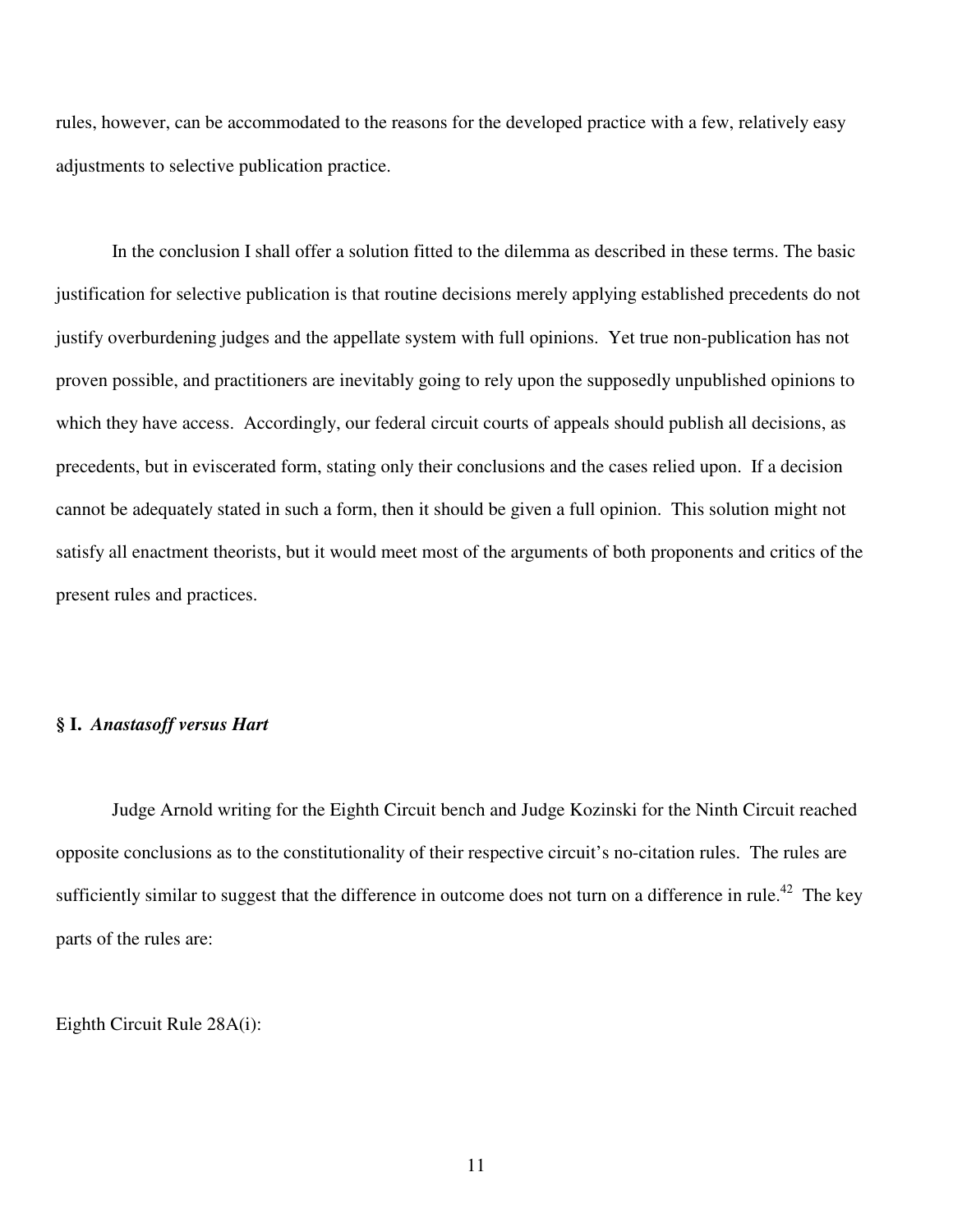Unpublished opinions are not precedent and parties generally should not cite them.

Ninth Circuit Rule 36-3:

Unpublished dispositions of this Court are not binding precedent … [and generally] may not be cited to or by the courts of this circuit … .

In this section I shall sketch the arguments of each opinion and how they match up.

## *Anastasoff*

A prior, unpublished case, *Christie v. United States*, 43 had facts indistinguishable from those of Faye Anastasoff's.

Ms. Anastasoff contends that we are not bound by *Christie* because it is an unpublished decision and thus not a precedent under  $8<sup>th</sup>$  Circuit Rule 28A(i). We disagree. We hold that the portion of Rule 28A(i) that declares that unpublished opinions are not precedent is unconstitutional under Article III,

because it purports to confer on the federal courts a power that goes beyond the "judicial."<sup>44</sup> The relevant language in Article III of the Constitution is: "The judicial power of the United States, shall be vested in one supreme court, and in such inferior courts as the Congress may, from time to time, ordain and establish." "Judicial power" is the only relevant expression used, and it is not elaborated.<sup>45</sup> Thus the federal judiciary has judicial power, no more, no less. What did the Framers understand by that?

<sup>&</sup>lt;sup>42</sup> Judge Kozinski notes writes: "The difference is not material to the rationale of *Anastasoff* because both rules free later panels of the court, as well as lower courts within the circuit, to disregard earlier rulings that are designated as nonprecedential." *Hart*, *supra* note 6 at 1159 n.2. But I shall suggest below one difference in language that might be consequential; *see* text *infra* at notes 68 - 69. <sup>43</sup> No. 91-2375MN ( $8^{th}$  Cir. Mar. 20, 1992)(Per curiam) (unpublished).

<sup>44</sup> *Anastasoff*, *supra* note 4 at 899.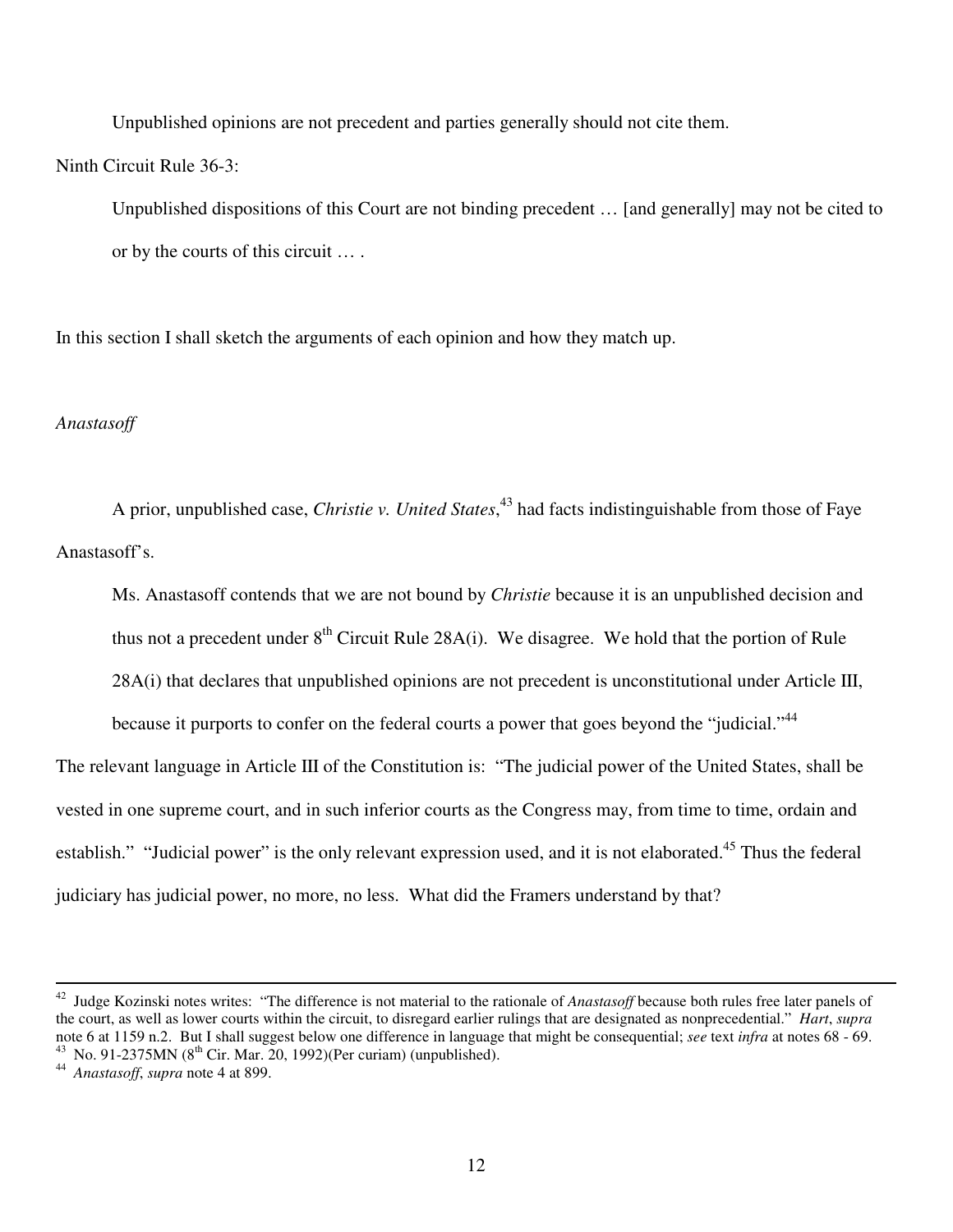The Framers thought of stare decisis as "derive[d] from the nature of judicial power";  $46$  so in using the words in Article III, they understood the doctrine to be implied in and a limitation on the power vested in the courts. It follows that for a federal court to exercise power unrestrained by the doctrine of precedent would be to exercise power beyond that with which it is vested. At the end of the opinion, Judge Arnold nicely and accurately caricatures Rule 28A(i) and similar rules: "Those courts are saying to the public: "We may have decided this question the opposite way yesterday, but that does not bind us today, and, what's more, you cannot even tell us what we did yesterday."<sup>17</sup> A rule permitting a court or system of courts to exercise such unrestrained power would therefore be unconstitutional. And thus the part of Rule 28A(i) denying precedential power to any decision is unconstitutional.

That is the thesis. In the remainder of the opinion Judge Arnold's task is to explain and justify it. His explanation and justification are in terms of the Framers' understanding; he reconstructs what they would take as understood in using the critical words, "judicial power."

Not in question is the practice of selective publication; nor is the argument about "whether opinions ought to be published."<sup>48</sup> In the absence of an official reporting system, the Framers were accustomed to limited and uncertain publication,  $49$  especially "publication (in the sense of being printed in a book)...  $\cdot$ <sup>50</sup>

50 **Id** at 903.

<sup>&</sup>lt;sup>45</sup> One might take a clue from the use of "ordain and establish" for creating new, inferior courts: "ordain" and "establish" are both words used of churches and religious offices; perhaps the Framers thought of courts and churches as somewhat similar. This is not an argument taken up by Judge Arnold or anyone else, and probably rightly; one would not want to hang much on it. <sup>46</sup> *Anastasoff*, *supra* note 4 at 900.

<sup>47</sup> **Id** at 904.

<sup>48</sup> *Anastasoff*, *supra* note 4 at 904, "whether that means in a book or available in some other accessible form to the general public." **Id**. <sup>49</sup> There was, at the time, little reporting of cases and no official reporting, but that was not seen "as an impediment to the precedential authority of a judicial decision." *Anastasoff*, *supra* note 4 at 903, with many cites in support.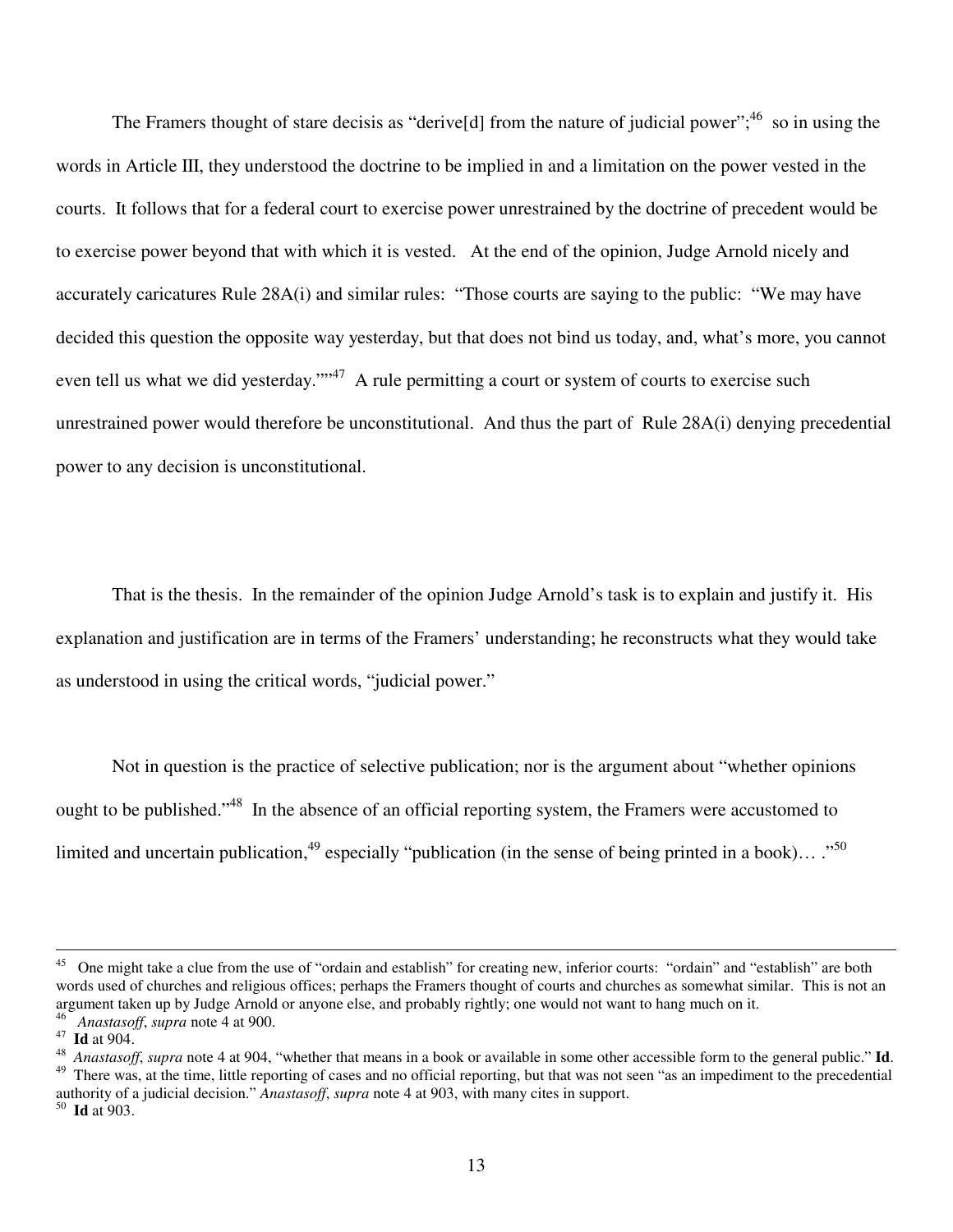Courts may decide, for one reason or another, that some of their cases are not important enough to take up pages in a printed report. Such decisions may be eminently practical and defensible, but in our view they have nothing to do with the authoritative effect of any court decision.<sup>51</sup>

And of course non-publication of a circuit court decision does not mean that it is unavailable, secret; copies are and have always been available, even though "[y]ou may have to walk into a clerk's office and pay a per-page fee."<sup>52</sup> This is about denial of precedential value.

At the end of the eighteenth century, the doctrine of precedent was well established in the United States, and seen as a weapon against the tyranny of the monarch, Lord Coke's weapon for establishing a judiciary independent of the crown. So it was a concept entrenched and revered by the framers, most of whom had legal training.<sup>53</sup> To get at how the Framers would have understood judicial power and its relation to stare decisis, Judge Arnold looks to the authorities who were in use at the time, the foremost being Blackstone.<sup>54</sup> According to Blackstone, the power of precedent "derives from the nature of the judicial power itself. As Blackstone defined it, each exercise of of the "judicial power" requires judges "to determine the law" arising upon the facts of the case. 3 Blackstone, *Commentaries* \*25." 55

We now call the theory of common law judging prevailing at that time a "declaratory theory." There is a law, a natural and God-given law, fixed, permanent, a "brooding omnipresence in the sky" as Holmes derided it;<sup>56</sup> judges "are the depositaries of the laws; the living oracles"<sup>57</sup> who find the relevant aspect of that law and

 $\frac{51}{1}$  **Id** at 904.

<sup>&</sup>lt;sup>52</sup> Id. He does not address differential availability and the possibility of discriminatory effects.

<sup>53</sup> **Id** with copious citations.

<sup>&</sup>lt;sup>54</sup> Chancellor Kent, a near contemporary of the Framers, wrote of Blackstone that he "is justly placed at the head of all the modern writers who treat of the general elementary principles of law." James Kent, 1 COMMENTARIES ON AMERICAN LAW 512 (1826). In a footnote Judge Arnold notes the importance of Blackstone and his "great influence on the Framers' understanding of law", with authority; *Anastasoff*, *supra* note 4 at 901, n.8.

<sup>55</sup> **Id** at 901 (footnotes ommitted.)

<sup>56</sup> *Southern Pacific Co. v. Jensen*, 244 U.S. 205, 222 (1917); *Holmes-Laski Letters* (London, 1953), ii. 822.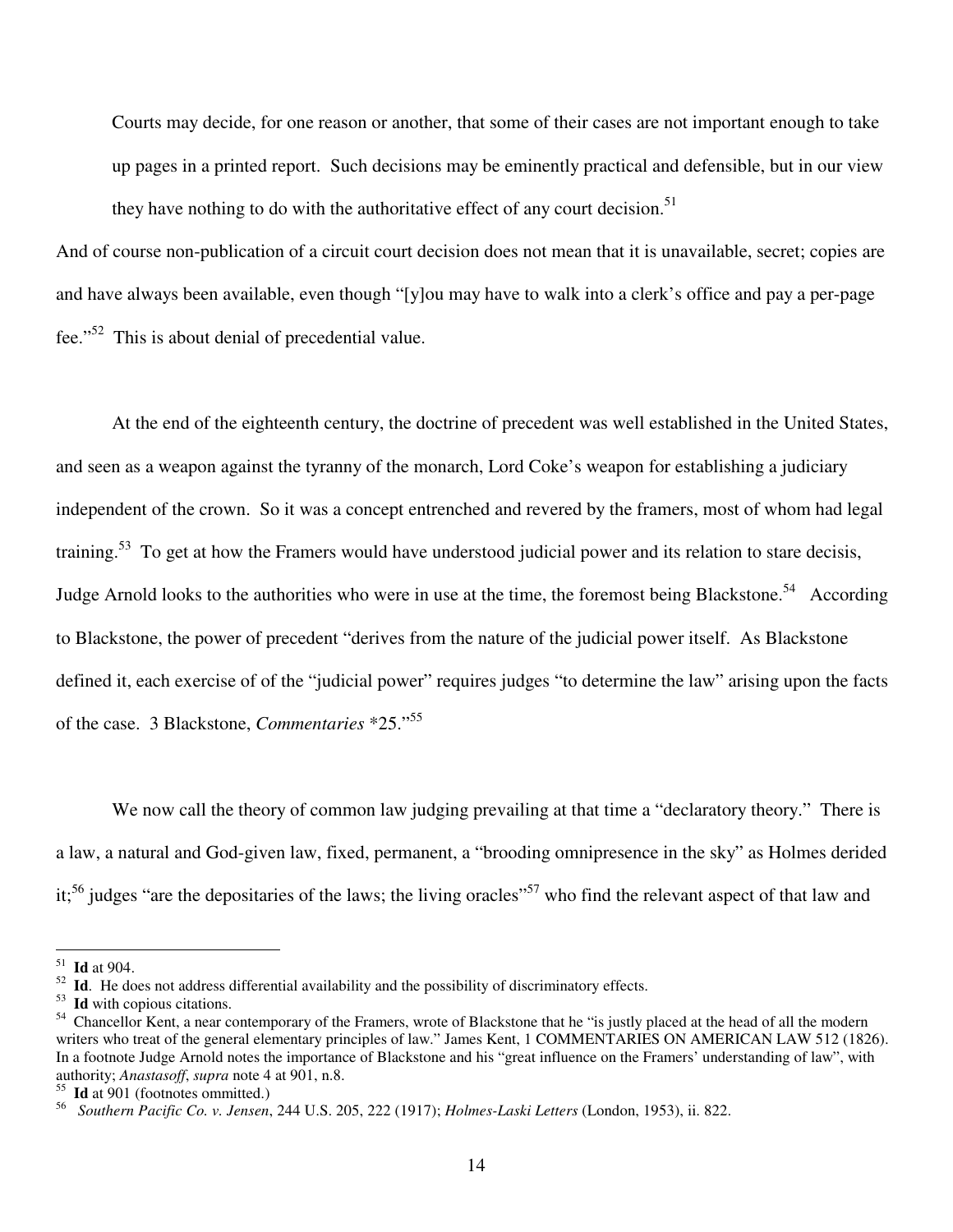apply it to a particular set of facts. Having done that: "what was uncertain, and perhaps indifferent, is now become a permanent rule ...".<sup>58</sup> That decision is binding on later judges because judges find the law, independently of their own opinions, they don't make it; on this conception, following a prior decision is following the law there uncovered and declared. "The judicial power to determine law is a power only to determine what the law is, not to invent it. Because precedents are the "best and most authoritative" guide of what that law is, the judicial power is limited by them."<sup>59</sup> This was the theory the Framers would have learned, not only from Blackstone but also from Coke and Sir Matthew Hale.<sup>60</sup>

But in addition, Judge Arnold points out, Blackstone saw precedent as "essential … for the separation of legislative and judicial power." Legislatures make law; judges don't have that power. If they did, the "power to 'depart from' established legal principles, 'the subject would be in the hands of arbitrary judges, whose decisions would be then regulated only by their opinions  $\dots$ ."<sup>61</sup>

"The Framers accepted this understanding of judicial power … and the doctrine of precedent implicit in it."<sup>62</sup> There are numerous quotable passages from writings of our Founders and the Framers, and Judge Arnold cites and quotes many of them. Best for his purposes is, of course, Alexander Hamilton's : "To avoid an arbitrary discretion in the courts, it is indispensable that they should be bound by strict rules and precedents, which serve to define and point out their duty in every particular case that comes before them ... ."<sup>63</sup> This is a splendid passage for Judge Arnold as it *defines* the judicial power in just the manner his thesis needs.

<sup>57</sup> William Blackstone, 1 COMMENTARIES ON THE LAWS OF ENGLAND \*69 (1765).

<sup>58</sup> **Id**.

<sup>59</sup> *Anastasoff*, *supra* note 4 at 901, citing Blackstone, *supra* note 57 at \*69.

<sup>60</sup> *Anastasof*, *supra* note 4 at 901.

<sup>61</sup> **Id** quoting Blackstone, *supra* note 57 at \*259.

<sup>62</sup> **Id** at 901-02.

<sup>63</sup> *The Federalist No.78* at 510; also *No.78*, at 507-08, and *No.81*, at 531. Also cited and quoted are James Madison and James Wilson; *Anastasoff*, *supra* note 4 at 902. The anti-federalists also believed in precedent, quoting Brutus; *Anastasoff*, *supra* note 4 at 903 n.13.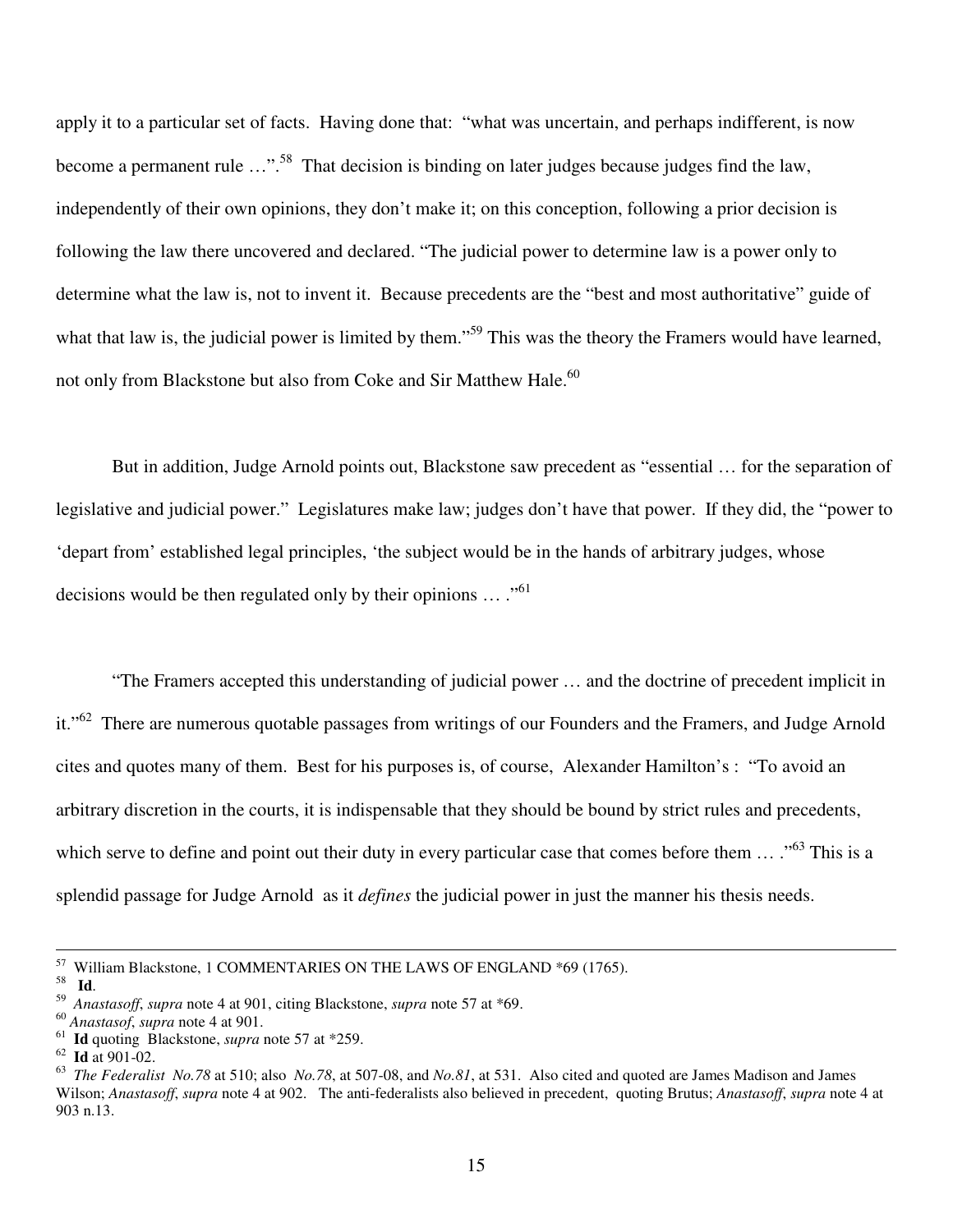To summarize, in the late eighteenth century, the doctrine of precedent was well-established in legal practice (despite the absence of a reporting system), regarded as an immemorial custom, and valued for its role in past struggles for liberty. The duty of courts to follow their prior decisions was understood to derive from the nature of the judicial power itself and to separate it from a dangerous union with the legislative power. The statements of the Framers indicate an understanding of these principles. We conclude therefore that, as the Framers intended, the doctrine of precedent limits the "judicial power" delegated to courts in Article III.<sup>64</sup>

Stare decisis, as the Framers saw it, is an inescapable aspect of judicial power; a purported rule denying it is unconstitutional.

### *Hart v. Massanari*

Plaintiff-appellant Hart cited a non-published case and so counsel was ordered "to show cause as to why he should not be disciplined for violating Ninth Circuit Rule 36-3." In response, he argued that *Anastasoff* had thrown sufficient doubt on the constitutionality of that rule to permit him to violate it. "We write to lay these speculations to rest."<sup>65</sup>

Judge Kozinski's opinion is rich, diverse, and erudite. It's essential strategy, however, is quite straightforward: Judge Arnold was correct that the Framers would surely have understand stare decisis in terms of the declaratory theory of judicial decision-making, but he erred as to the nature of the doctrine under that

<sup>64</sup> **Id** at 903. He then quotes Justice Story (Joseph Story, *Commentaries on the Constitution of the United States* §§377-78 (1833)) in additional support of this account of the Framers' understanding; **id**.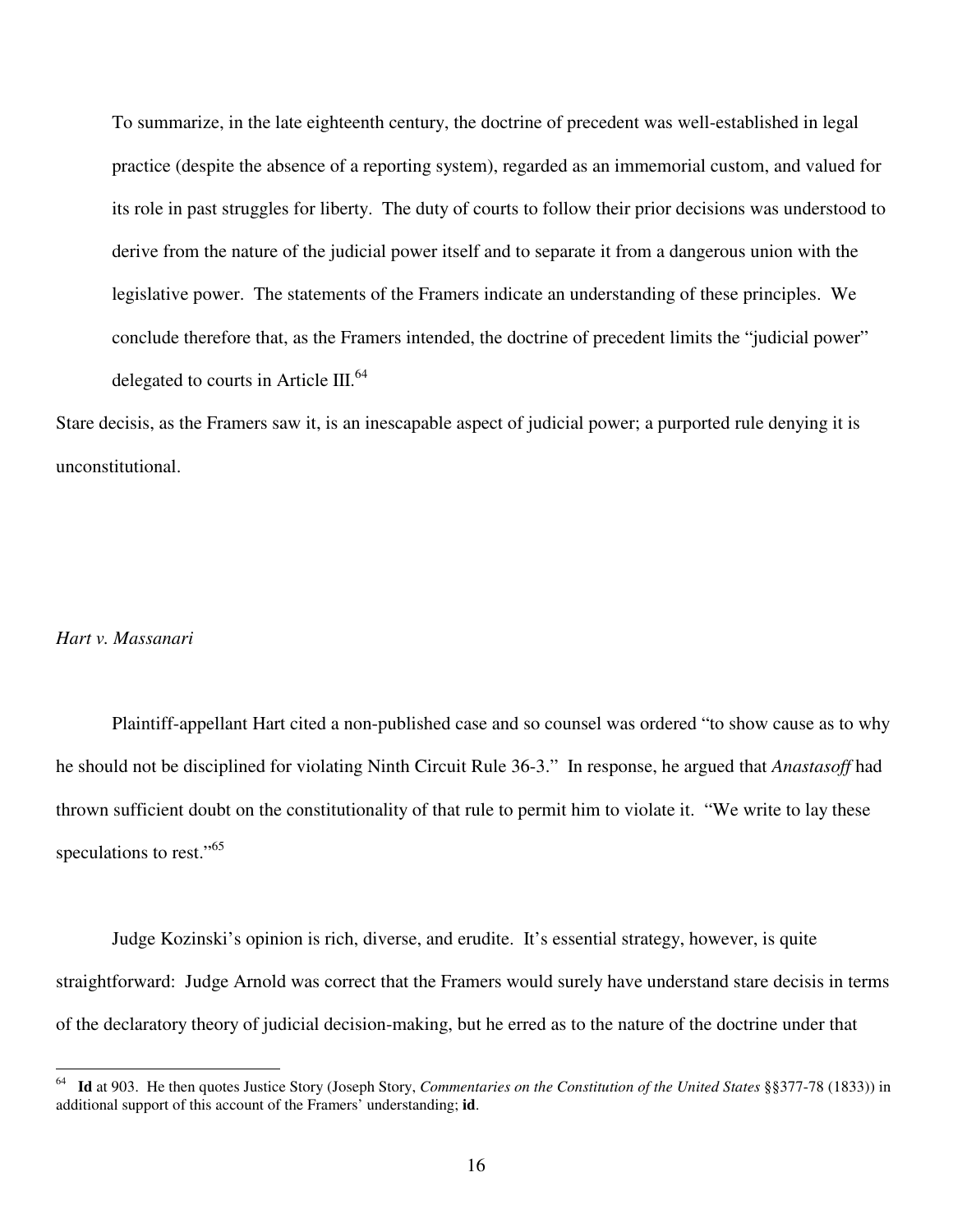theory and its consequences to the constitutionality of no-citation rules. The Framers' conception of stare decisis, judging from historical resources, was of *persuasive* precedent, not the strict horizontal stare decisis practiced by panels within our federal circuit courts of appeals or the strict vertical stare decisis operative in our modern, hierarchical court systems. No-citation rules treat unpublished cases as merely persuasive, not as binding precedent; they thus accord comfortably with treatment of the prior decisions in the founding era, and with the understanding of the Framers (should they have, indeed, vested the words "judicial power" with the restraining freight of stare decisis.)<sup>66</sup> If, then, the original understanding of the Framers is determinative of constitutional meanings, no-citation rules are not unconstitutional.

Accordingly, Hart's counsel had, in citing an unpublished opinion, violated the Ninth Circuit Court of Appeals' constitutionally valid prohibition. However, in light of the doubt cast by *Anastasoff* and the attorney's "good faith [in] seek[ing] to test [the] rule's constitutionality," the panel decided to "exercise our discretion not to impose sanctions."<sup>67</sup>

Curiously, on Judge Kozinski's argument both decisions may have been wrong on the most pedestrian basis: the modal auxiliary verbs of their rules. The Eighth Circuit's Rule 28A(i) uses the words "Unpublished opinions are not precedent…" of any kind, but continues with discouragement, not a ban: "…and parties generally *should not* cite them." Two sentences later, however, it permits parties to "cite an unpublished opinion if the opinion has persuasive value on the material issue and no published opinion of this or another court

<sup>&</sup>lt;sup>65</sup> *Hart*, *supra* note 6 at 1159.<br><sup>66</sup> This aroument was made wi

<sup>66</sup> This argument was made with great thoroughness and care in Section III of Lee & Lenhof, *supra* note 8 at 153-65, published concurrently with *Hart v. Massanari*. Lee & Lenhof point out that "contrary to Judge Arnold's conclusion, the declaratory notion of common-law decisions aligns itself quite closely with the status that modern courts accord to unpublished decisions." **Id** at 161. "Thus, as compared to the historical baseline suggested in the *Anastasoff* opinion, the prevailing circuit rules do not *reduce* unpublished opinions to a lower class of precedent, as Judge Arnold supposes; they actually *elevate* published opinions to a higher degree of deference." **Id** at 165.

*Hart*, *supra* note 6 at 1180.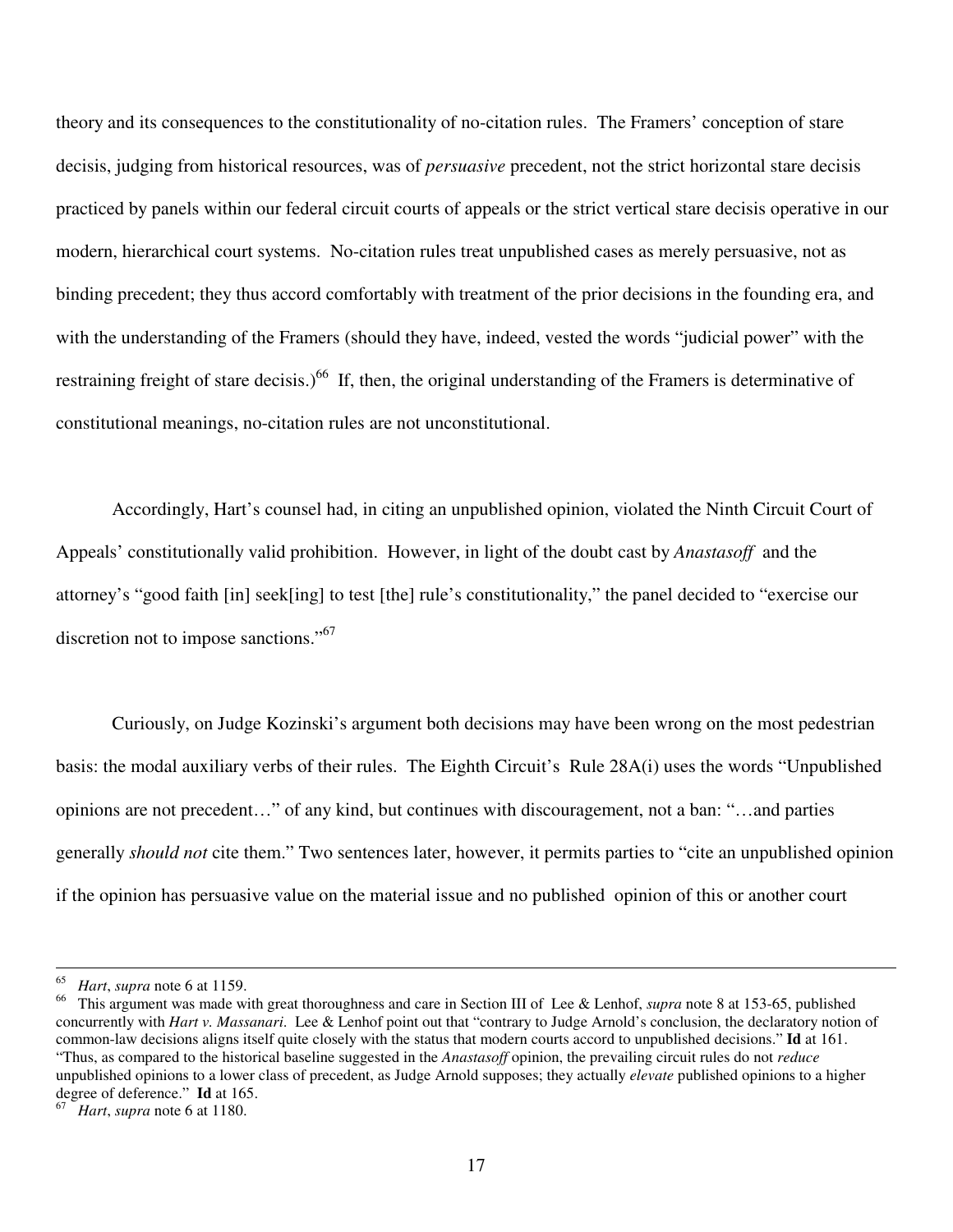would serve as well."<sup>68</sup> On Judge Kozinski's reasoning, this permission to cite unpublished opinions as persuasive is exactly in accord with the Framers' understanding of stare decisis, *contra Anastasoff*. On the other hand, the Ninth Circuit's Rule 36-3 uses a general prohibition: "Unpublished dispositions of this Court are not binding precedent … [and generally] *may not* be cited to or by the courts of this circuit … ." The only exceptions are those necessary for res judicata, collateral estoppel, and law of the case. If the Constitution were to require cases at the very least to be persuasive authority, then this general prohibition would be unconstitutional. Did Hart's counsel cite *Rice v. Chater* 69 as binding or persuasive? If as persuasive, then he would be constitutionally protected, *contra Hart*.

## *Originalism*

Both protagonists in the *Anastasoff versus Hart* debate choose as their ground the interpretive position commonly called "originalism," the understanding that may be attributed to the Framers of our Constitution. Despite some passionate rhetoric, nobody has privileged access to the specific intentions of the Framers: we work from surviving texts.<sup>70</sup> Sometimes those texts can be quite explicit, but in the interpretation of "judicial power" in Article III, none is unequivocally dispositive. Judicial power and the nature of precedent it does not appear to have been seen by the Framers as problematic or contentious. But in this originalist argument we are interpreting the key phrase "judicial power" and the nature of precedent through the understandings of the Framers as best we can reconstruct them.

<sup>&</sup>lt;sup>68</sup> Eighth Circuit Rule 28A(i).<br><sup>69</sup> N<sub>2</sub> 05 25604 W<sub>4</sub> 582605

<sup>&</sup>lt;sup>69</sup> No. 95-35604, WL 583605 (9<sup>th</sup> Cir. Oct.9, 1996); *see Hart*, *supra* note 6 at 1158.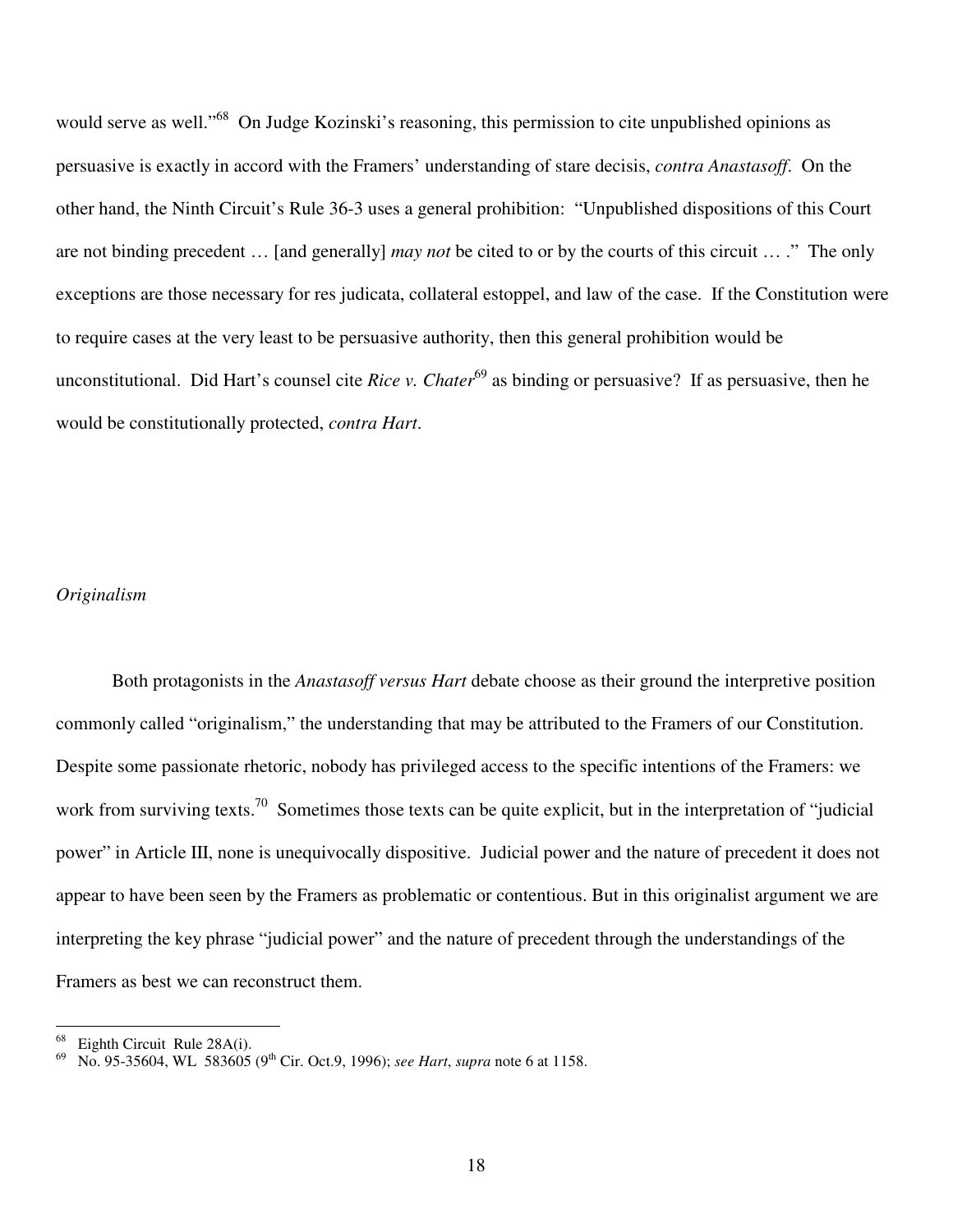Originalism is not an uncontested interpretive stance for any question of Constitutional interpretation, and not clearly correct or sensible in this case. Indeed, as Price writes, "In the absence of solid evidence of specific intent, one might argue, a constitutional interpretation that stands solely on "originalism" is a weak argument for invalidating non-citation rules."<sup>71</sup> I do not intend to enter a debate of the merits or obligation of originalism. But it does seem to raise difficult conceptual questions in this particular debate.

The problem with adopting originalism here is that it includes the declaratory theory of common law and precedent. Judges Arnold and Kozinski both recognize this, but do not seem to see it as problematic.<sup>72</sup> However, it has to be a serious problem to the constitutionality and coherence of no-citation rules and their denial of precedential value to unpublished decisions, for it is a theory that few if any jurists, be they of the bench, bar, or academy, would presently espouse.<sup>73</sup> Certainly it does not appear to be the conception of common law decision making and stare decisis of either Judge Arnold or Judge Kozinski. My main argument in this paper is that any position on the wisdom and constitutionality of the no-citation rules hangs on one's conception of stare decisis. To attempt to justify a position on a conception generally abandoned for at least a century would seem at least anachronistic, if not entirely irrelevant. But before coming to alternative theories of the judicial power and stare decisis, we should explore the declaratory theory a little further.

 $70$  Polly J. Price, who, of all the prior commentators I read, wrote most explicitly on the question of originalism, calls this "moderate originalism": the general understanding, intention, or purpose of the Framers, citing Paul Brest, *The Misconceived Quest for Original Understanding*, 60 B.U.L.REV. 204, 204-05 (1980); Price, *supra* note 9 at 84.

<sup>71</sup> Price, *supra* note 9 at 84. Price's thesis is that Judge Arnold in *Anastasoff* is right , but that you don't need originalism to make the case. **Id** at 83.

<sup>72</sup> Judge Kozinski expresses caution about relying on original intent of the Framers "lest we freeze the law into a mold cast in the eighteenth century. The law has changed in many respects since the time of the Framing, some superficial, others quite fundamental." *Hart*, *supra* note 6 at 1162.

<sup>73</sup> Justice Scalia is the only prominent member of the judiciary that I can think of who comes even close to being a declaratory theorist today. "Between the occasional flashes of humility are long stretches of arid self-righteousness." Daniel A. Farber and Suzanna Sherry, DESPERATELY SEEKING CERTAINTY: THE MISGUIDED QUEST FOR CONSTITUTIONAL FOUNDATIONS 30 (2002). Scalia's utter, unshakable certainty of his own rectitude contrasts strongly with Learned Hand's "The spirit of liberty is the spirit which is not too sure that it is right."; quoted in Gerald Gunther, LEARNED HAND, 544 (1994). Others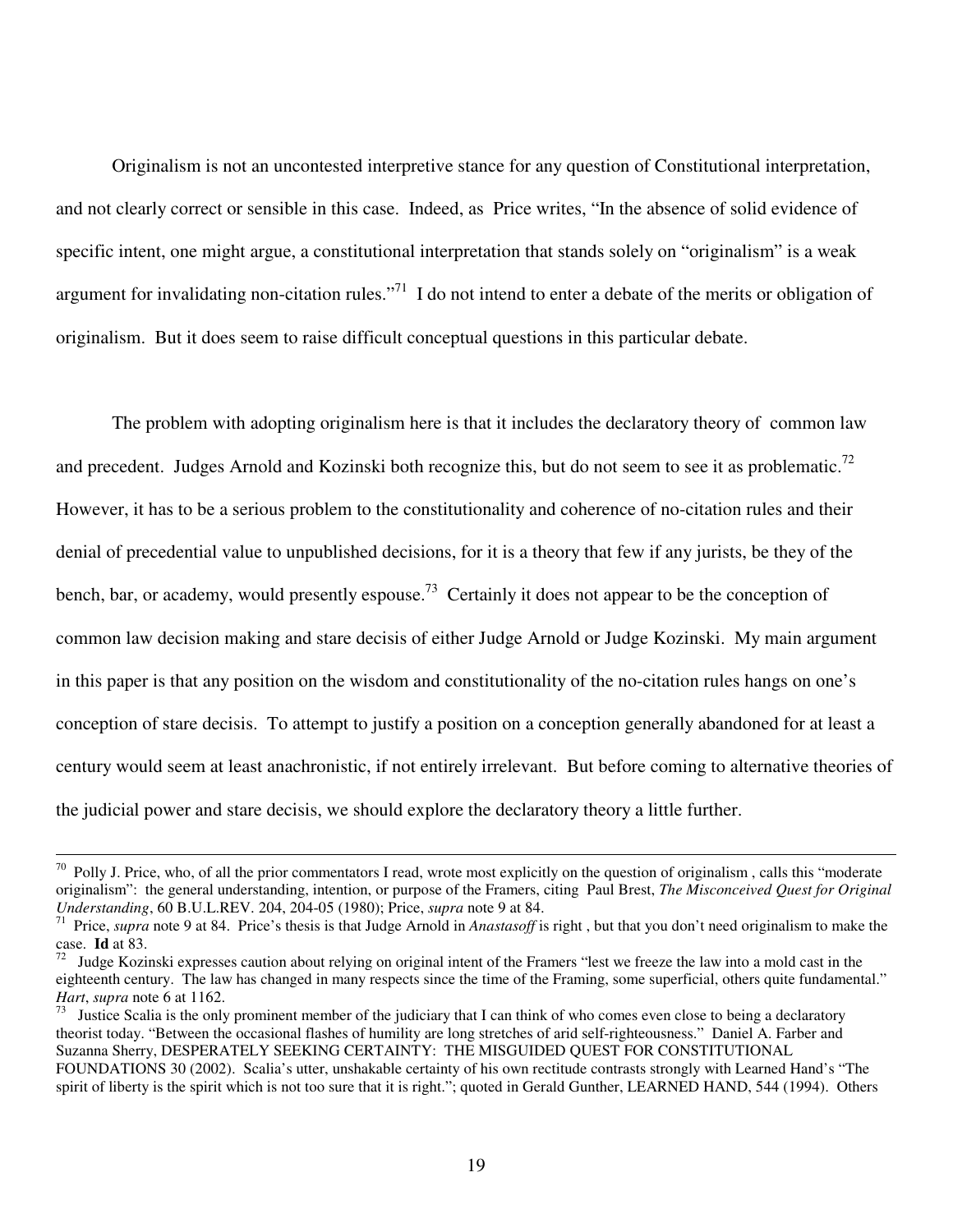### *The Declaratory Theory*

Think of the cosmology current at the time of the Founding, the cosmology that the Framers would –at least publicly –have taken for granted. The universe and the earth and all its populations were created by God according to a plan. We still subscribe, more or less,  $^{74}$  to this today in mathematics and the natural sciences. But two hundred to three hundred years ago most in the Anglo-American legal tradition believed that God also laid down a moral blueprint.<sup>75</sup> That moral blueprint was seen as the supreme law: "This law of nature, being coeval with mankind, and dictated by God himself, is of course superior in obligation to any other. It is binding over all the globe, in all countries, and at all times; no human laws are of any validity, if contrary to this..."<sup>76</sup> Judges in common law decisions seek to find and apply this universal law, deity prescribed.<sup>77</sup>

It follows that a common law decision, if accurately down-loaded by the judge, would dominate any other decision, including a statute, and so it was in the early days. 78 Lord Coke said in *Dr. Bonham's Case*:

who might count as declaratory theorists are those law and economics theorists who see no further than Kaldor-Hicks efficiency (maximize the aggregate wealth of the society) and their Pigouvian perfect market models as calculators of it.

Unless of course one is a devout nouveaux solipsistic post-modern. "In Fishean pomo ["pomo" = "postmodernism; the reference is to Stanley Fish, a leading and outspoken postmodernist], all we have are competing claims, whether the issue is the numerical value of pi or the assertion that the Mossad destroyed the World Trade Center." Edward Rothstein, *Moral Relativity Is a Hot topic? True. Absolutely.*, New York Times, July 13, 2002, §A, 13, 14 c.1.

<sup>75</sup> This is still popular today, if survey statistics of religious fundamentalism are anything to go by. It is not, however, officially receivable as a source of law in the modern secular state.

<sup>&</sup>lt;sup>76</sup> Blackstone, *supra* note 57 at \*41; but note that Prof. Thomas Lee has shown that Blackstone's position is not presented with complete consistency; Thomas R. Lee, *Stare Decisis in Historical Perspective: From the Founding Era to the Rehnquist Court*, 52 VANDERBILT L.REV. 647, 661-62 (1999).

<sup>77</sup> *See* Michael Sinclair, GUIDE TO STATUTORY INTERPRETATION, 31-32 (2000).

<sup>&</sup>lt;sup>78</sup> R. Ben Brown, Judging in the Days of the Early Republic: A Critique of Judge Richard Arnold's Use of History in Anastasoff v. *United States*, 3 J.APP.PRAC. & PROC. 355, 383 (2001).("Precedential analysis, according to these judges, expanded the judiciary's power to allow them to void statutes."); From the early 17<sup>th</sup> century: "[T]he customary law of England, which we doe likewise call *ius commune*, as comming neerest to the lawe of Nature, which is the root and touchstone of all good lawes, and which also is *ius non scriptum*, and written onley in the memory of man ... doth far excell our written lawes, namely our statutes or acts of Parliament." Sir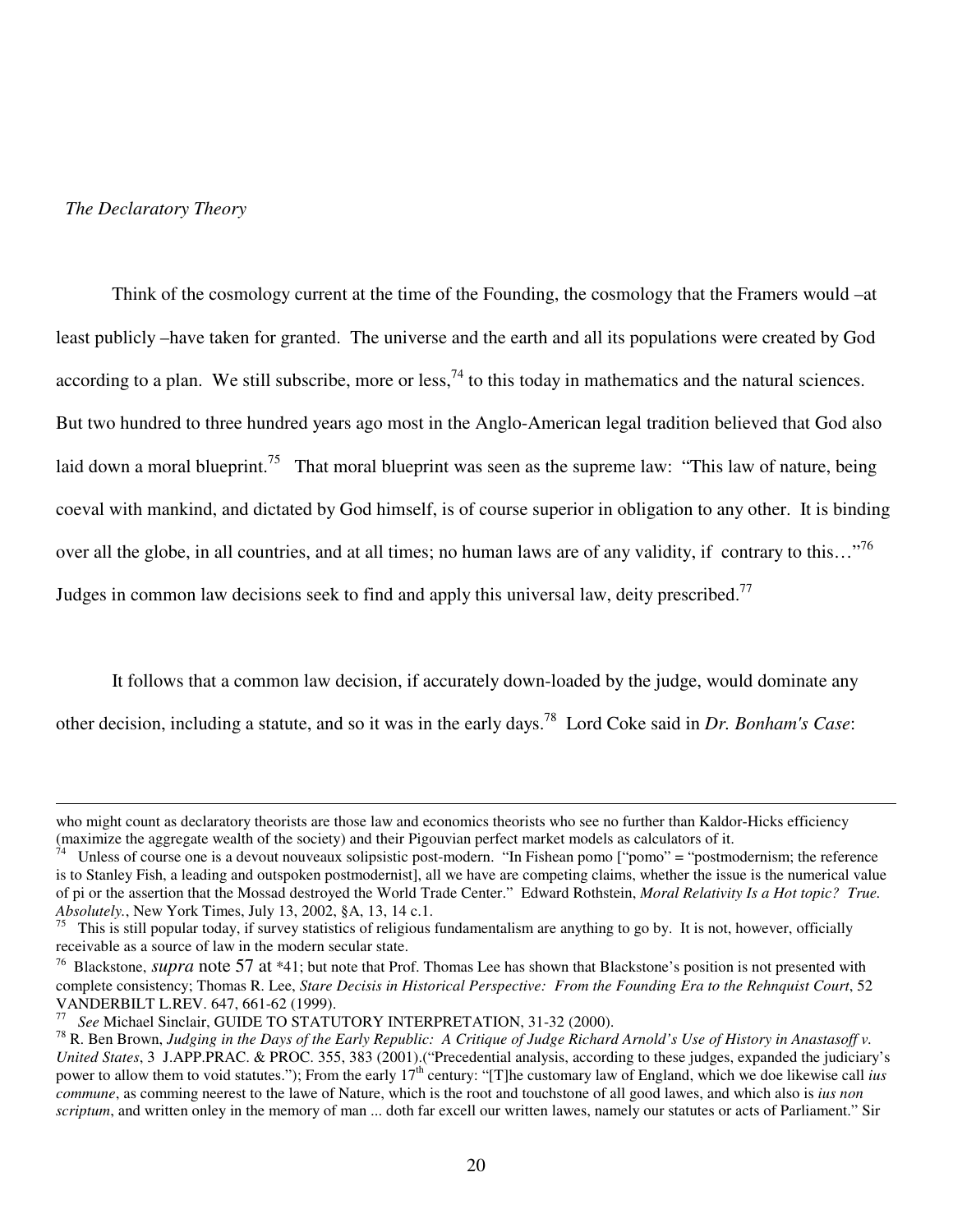[I]t appears in our books that in many cases the common law will controul acts of Parliament and adjudge them to be utterly void. For when an act of Parliament is against common right or reason, or repugnant, or impossible to be performed, the common law will controul it and adjudge such act to be void. 79

If you find this difficult to swallow, think of an analogy in mathematics: had the Indiana legislature passed its infamous bill to make  $\pi$  equal an even 3,<sup>80</sup> would that have made  $\pi$  equal 3? If you conceived of societal law as we do laws of mathematics and the natural sciences the impossibility of a legislature's countermanding it would appear the same. Of course legislatures did then as now have power, so they could back their choices with force. Recognition of this gave us the early concept of legislative supremacy and also the maxim of construing narrowly statutes in derogation of the common law.

On the declaratory theory, the aim of a judge should be to find the blueprint and its proper application;

judging on the declaratory theory is finding and declaring, not making law.<sup>81</sup> But since the seventeenth

century<sup>82</sup> there has been a clear difference between science and the law: scientists can use the empirical world

to mediate their disputes, and their observations perforce tend to be pretty much the same.<sup>83</sup> The moral law, in

contrast, does not present itself as an objectively observable property of inter-personal interactions. Different

John Davies, LE PRIMER REPORT DES CASES ET MATTERS EN LEY (1628), quoted by Thorne, *The Equity of a Statute and Heydon's Case*, 31 ILL. L. REV. 202, 207 (1936).

<sup>79</sup> *The Case of the College of Physicians*, commonly called *Dr. Bonham's Case*, 8 Co. 114a, 118a, 2 Brownl. 255, 265 (C.P. 1610). *See* Theodore F. T. Plucknett, *Bonham's Case and Judicial Review*, 40 HARV. L. REV. 30 (1926-27), S.E.Thorne, *Dr. Bonham's Case*, 54 LAW QUARTERLY REVIEW 543 (1938).

<sup>80</sup> Bill No. 246, Indiana State Legislature, 1897.

<sup>&</sup>lt;sup>81</sup> Professor Wesley-Smith points to the reason for the persistence of this notion of law finding rather than law making: "Judges have good reason to remain attracted to the declaratory theory, if only because it deflects the charge that decisional law is retrospective and undemocratic and it absolves them of personal responsibility for what they do. It is still commonplace for judges to talk of a final court's common law decision as erroneous, as though there were some standard ('the law') standing behind it." Peter Wesley-Smith, *Theories of Adjudication and the Status of Stare Decisis*, Laurence Goldstein, ed., PRECEDENT IN LAW, 73, 76 (Clarendon Press, Oxford, 1987).

 $82$  At least since the work of Bacon and Galileo in the early  $17<sup>th</sup>$  century.

<sup>83</sup> If you –even if you are a post-modern –and I look at the same thermometer in the same pot of pure water boiling on the beach fire, you will not see a reading of 150°F while I see 212°F.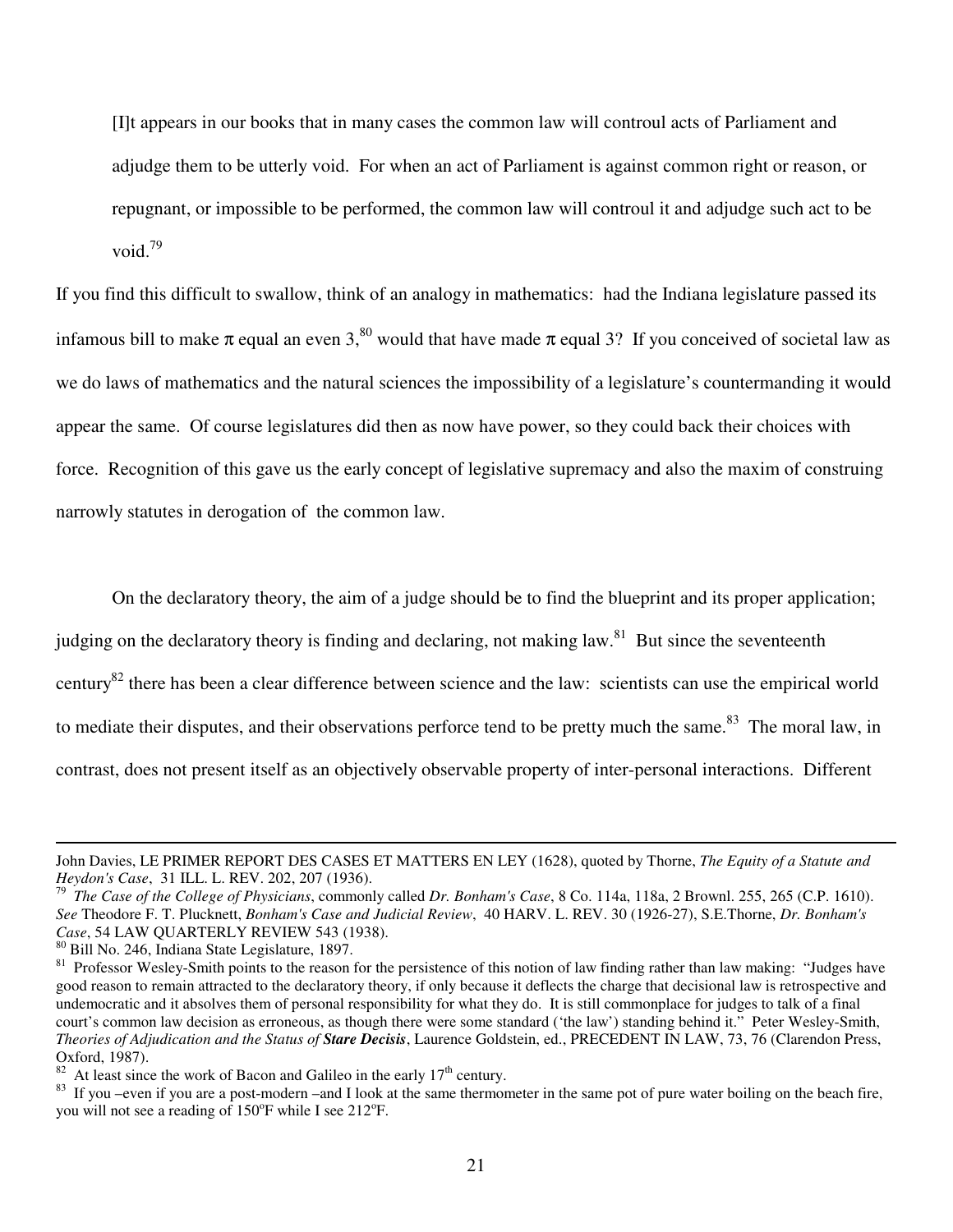observers may honestly ascribe different moral predicates to the same action; only one can be correctly applying the great blueprint, but how do you tell which?

They must have seen the great blueprint as written at a fairly high level of abstraction because one should properly find many variations according to varying circumstances when it was applied to cases. Francis Bacon said it nicely:

And as veins of water acquire diverse flavors and qualities according to the nature of the soil through which they flow and percolate, just so in these legal systems natural equity is tinged and stained by the accidental forms of circumstances, according to the site of territories, the disposition of peoples, and the nature of commonwealths.<sup>84</sup>

Blackstone saw this too, and so denied that the common law of England should apply in "Our American plantations."85

An accurate answer to a question in litigation may not be simple given the difficulty of perceiving the moral blueprint, the relevant details of the interaction in question, and the factual environment. But past decisions of similar questions and traditional practice should be a source of reassurance. Indeed, if a person with expertise had previously visited a similar question, or many had and had developed a stable solution, that

<sup>&</sup>lt;sup>84</sup> Spedding and Heath, VI THE WORKS OF FRANCIS BACON 418 (London, 1857-74); Daniel R. Coquillette, FRANCIS BACON 288 (Stanford U.P., Stanford, 1992).

<sup>85</sup> Blackstone, *supra* note 57 at \*\*108-109:

<sup>[</sup>I]t hath been held that if an uninhabited country be discovered and planted by English subjects, all the English laws then in being ... are immediately in force. But this must be understood with very many and very great restrictions. Such colonists carry with them only so much of the English law as is applicable to their own situation and the condition of an infant colony; such, for instance, as the general rules of inheritance, and of protection from personal injuries. The artificial refinements and distinctions incident to the property of a great and commercial people, the laws of police and revenue (such, especially, as are enforced by penalties), the mode of maintenance for the established clergy, the jurisdiction of spiritual courts, and a multitude of other provisions, are neither necessary nor convenient for them, and therefore are not in force. What shall be admitted, and what rejected, at what times, and under what restrictions, must, in case of dispute, be decided in the first instance by their own provisional judicature, subject to the revision and control of the king in council … . Our American plantations are principally of the latter sort. … And, therefore, the common law of England, as such, has no allowance or authority there, they being no part of the mother-country, but distinct (though dependent) dominions.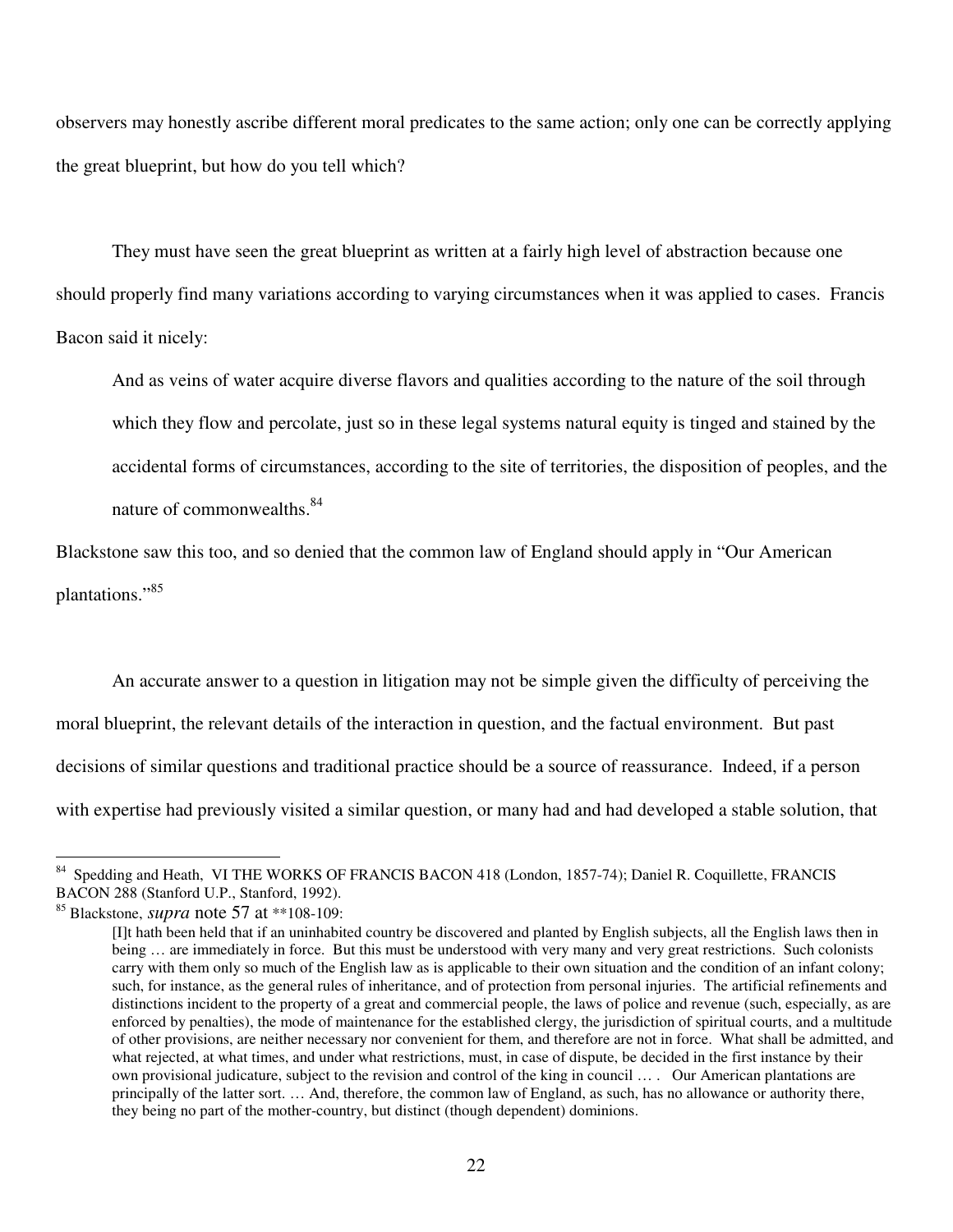should be followed unless very compelling reasons indicate otherwise. As Blackstone put it "the monuments and evidences of our legal customs are contained in the records of the several courts of justice, in books of reports and judicial decisions, and in the treatises of learned sages of the profession, preserved and handed down to us from the times of highest antiquity … receive their binding power, and force of laws, by long and immemorial usage, and by their universal reception throughout the kingdom."<sup>86</sup> Sir Matthew Hale, writing earlier in the 18<sup>th</sup> century, listed "Common Usage, or Custom, and Practice ...[statutes; and] The Judicial Decisions of Justice, consonant to one another in the Series and Successions of Time."<sup>87</sup> As higher courts do today, eighteenth century jurists took an eclectic approach to sources of authority.

But of all sources, judges in prior cases were the most authoritative. To Blackstone judges had, if not perfect vision, a privileged access to the blueprint underpinning the common law: "[T]he judges in the several courts of justice … are the depositaries of the laws; the living oracles, who must decide in all cases of doubt, and who are bound by an oath to decide according to the law of the land."<sup>88</sup> Hale was somewhat less mystical; he gives four practical reasons, only the second coinciding with Blackstone's: First, because judges are chosen for their "greater Learning, Knowledge, and Experience in the Laws than others. *2dly*. Because they are upon their Oaths to judge according to the Laws of the Kingdom. *3dly*. Because they have the best Helps to inform their Judgments. *4thly*. Because they do *Sedere pro Tribunali*, and their Judgments are strengthened and upheld by the Laws of this Kingdom, till they are by the same Law revers'd or avoided."<sup>89</sup> Thus if one were to be seeking the common law on a question, one would be best advised to consult the wisdom of prior judicial decisions.

<sup>86</sup> **Id** at \*\*63-64 (contrasting acts of parliament which do not enjoy such authority.)

<sup>&</sup>lt;sup>87</sup> Sir Matthew Hale, THE HISTORY OF THE COMMON LAW OF ENGLAND 44 (1713)(Charles M. Gray, ed., U. Chicago Press, 1971).

<sup>88</sup> Blackstone, *supra* note 57 at \*69.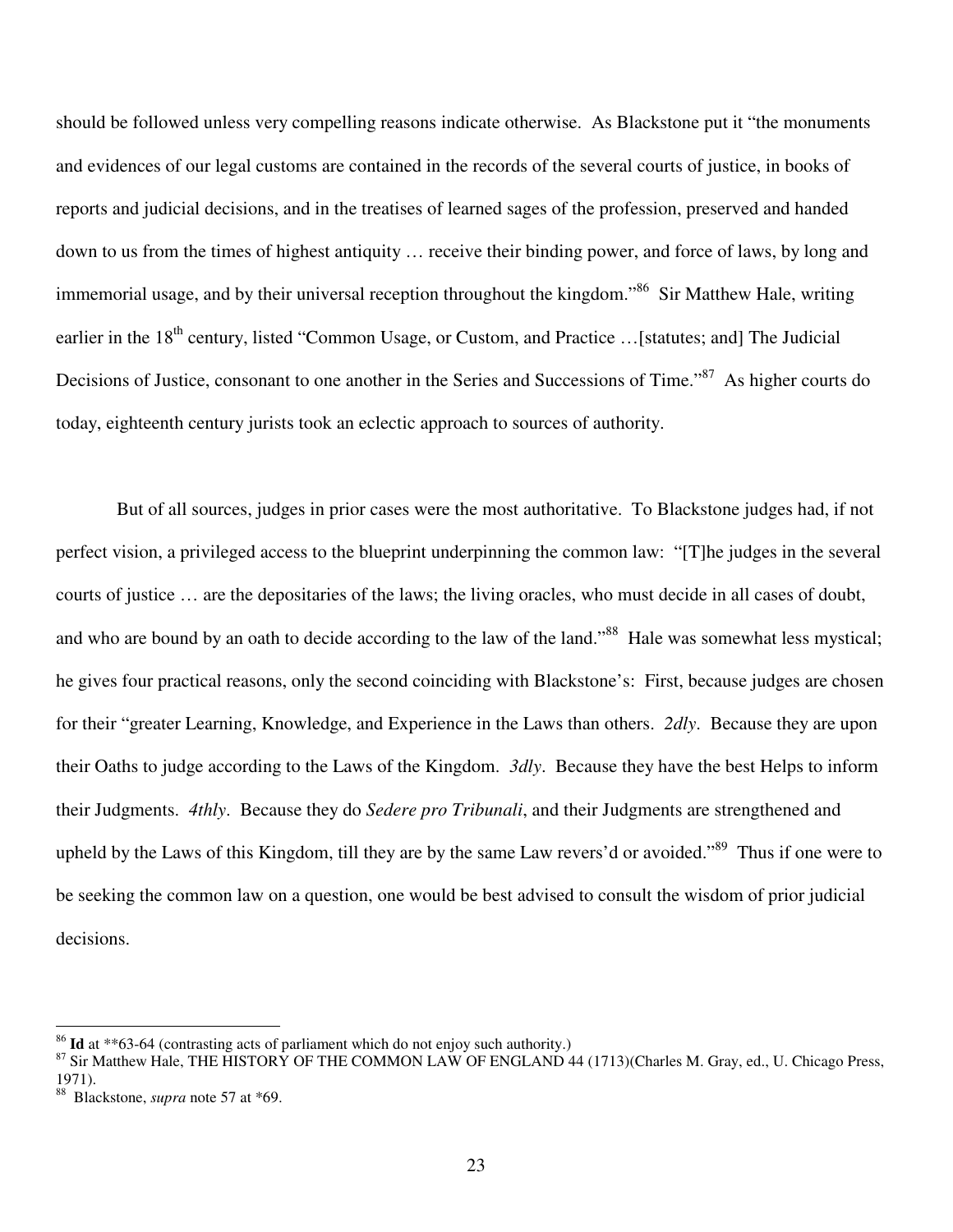On the declaratory theory of common law, a judicial decision is not itself law,  $90$  but is evidence of law, the best evidence one will find.<sup>91</sup> "[I]ndeed these judicial decisions are the principal and most authoritative evidence, that can be given, of the existence of such custom as shall form a part of the common law."<sup>92</sup> Of course: judges may be arrogant, but it would be heresy to claim to see the mind of God. Hale is, as always, perspicuously on point: "Judicial Decisions," he writes, are binding as law "between the parties thereto" unless reversed on appeal,

yet they [judicial decisions] do not make a Law properly so called, (for that only the King in Parliament can do); yet they have great Weight and Authority in Expounding, Declaring, and Publishing what the law of this Kingdom is, especially when such Decisions hold a Consonancy and Congruity with Resolutions and Decisions of former Times; and tho' such Decisions are less than a Law, yet they are a greater Evidence thereof than the Opinion of any private Persons, as such, whatsoever.<sup>93</sup>

In the new United States, early in the nineteenth century, Chancellor Kent wrote "A solemn decision upon a point of law, arising in any given case, becomes an authority in a like case, because it is the highest evidence which we can have of the law applicable to the subject."<sup>94</sup>

Thus we have stare decisis, the "established rule to abide by former precedents, where the same points come again in litigation."<sup>95</sup> Conceptually it fit the declaratory theory and its metaphysical underpinnings, but it had the practical benefits of stability and certainty especially for those cases that needed certainty more than

<sup>89</sup> Hale, *supra* note 87 at 45.

Kempin, *supra* note 9 at 33 ("It is doubtless true that the common law was viewed, by the colonists, as something other than and apart from decided cases.")

Lee & Lenhof, *supra* note 8, lays out very thoroughly the declaratory theory as espoused by Blackstone and others of that time, and that it makes decisions merely evidence of the law.

<sup>92</sup> Blackstone, *supra* note 57 at \*69.

 $^{93}$  Hale, *supra* note 87 at 45.<br><sup>94</sup> Kent, supra note 54 at \*47.

<sup>&</sup>lt;sup>94</sup> Kent, supra note 54 at  $*475$ .<br><sup>95</sup> Blackstone, *supra* note 57 at

<sup>95</sup> Blackstone, *supra* note 57 at \*69.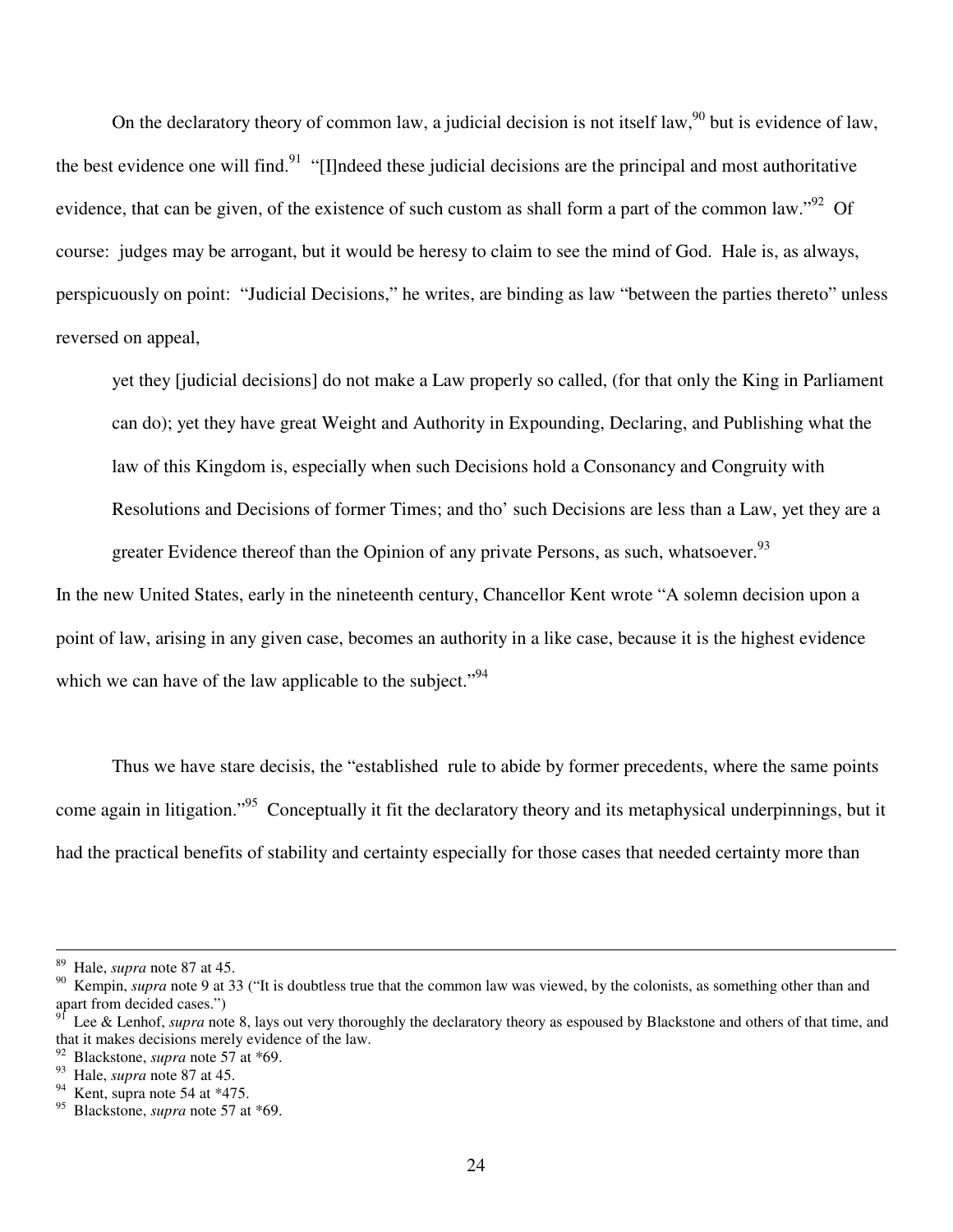accurate justice.<sup>96</sup> Yet mistakes could still occur. Privileged access, optimal working conditions, assistance, and his oath, do make the oracular judge infallible. "Yet this rule [to abide by precedents] admits of exception, where the former determination is most evidently contrary to reason; much more if it be clearly contrary to the Divine law.. But even in such cases the subsequent judges do not pretend to make a new law, but to vindicate the old one from misrepresentation."<sup>97</sup> One can see the natural law orientation here: the prior holding was not "*bad law*, but ... it was *not law*... ."<sup>98</sup> On the declaratory theory, the only way to vary a prior decision was to find it mistaken. 99

Notice, however, that the power to decide that a prior case was mistaken did not depend on the status of the court. In England it could not; the hierarchical structure of the English court system was not firmly in place until the mid-nineteenth century.<sup>100</sup> There could be no vertical stare decisis on the declaratory theory, nor could there be binding precedent. A prior decision was evidence of common law but not dispositive, and it lay in the power of any judge at any level to find alternative and, in sum, better evidence.<sup>101</sup> Law finding capacity is independent of status.<sup>102</sup> Thus, Plucknett tells us, prior to the nineteenth century, courts found it relatively easy to avoid unpalatable precedents. "[I]t was arguable that the precedents did not represent the true state of the law –a specious argument typical of Coke's mentality." Or one could blame the reporter "a device often used by

<sup>&</sup>lt;sup>96</sup> Id: "... as well as to keep the scale of justice even and steady, and not liable to waver with every new judge's opinion; as also because the law in that case being solemnly declared and determined, what before was uncertain, and perhaps indifferent, is now become a permanent rule which it is not in the breast of any subsequent judge to alter or vary from according to his own private sentiments: he being sworn to determine, not according to his own private judgments, but according to the known laws and customs of the land; not delegated to pronounce a new law, but to maintain and expound an old one."

Blackstone, *supra* note 57 at \*\*69-70.

<sup>&</sup>lt;sup>98</sup> **Id**, (italics in original).

<sup>99</sup> Wesley-Smith, *supra* note 83 at 76. He cites Hale, *supra* note 87 at 45.

<sup>&</sup>lt;sup>100</sup> Theodore F.T. Plucknett, A CONCISE HISTORY OF THE COMMON LAW 350 (1956); in this aspect the United States led England.<br> $W_{\text{20}}$ 

Wesley-Smith, *supra* note 83 at 78.

<sup>102</sup> It is perhaps not surprising that the first exposition of the power of vertical stare decisis occurred in an ecclesiastical court, part of a religious order thoroughly familiar with hierarchy. *Veley and Joslin v. Burder*, 1 Curt. 372, 163 Eng.Rep. 127 (Consistory Court of London, 1837)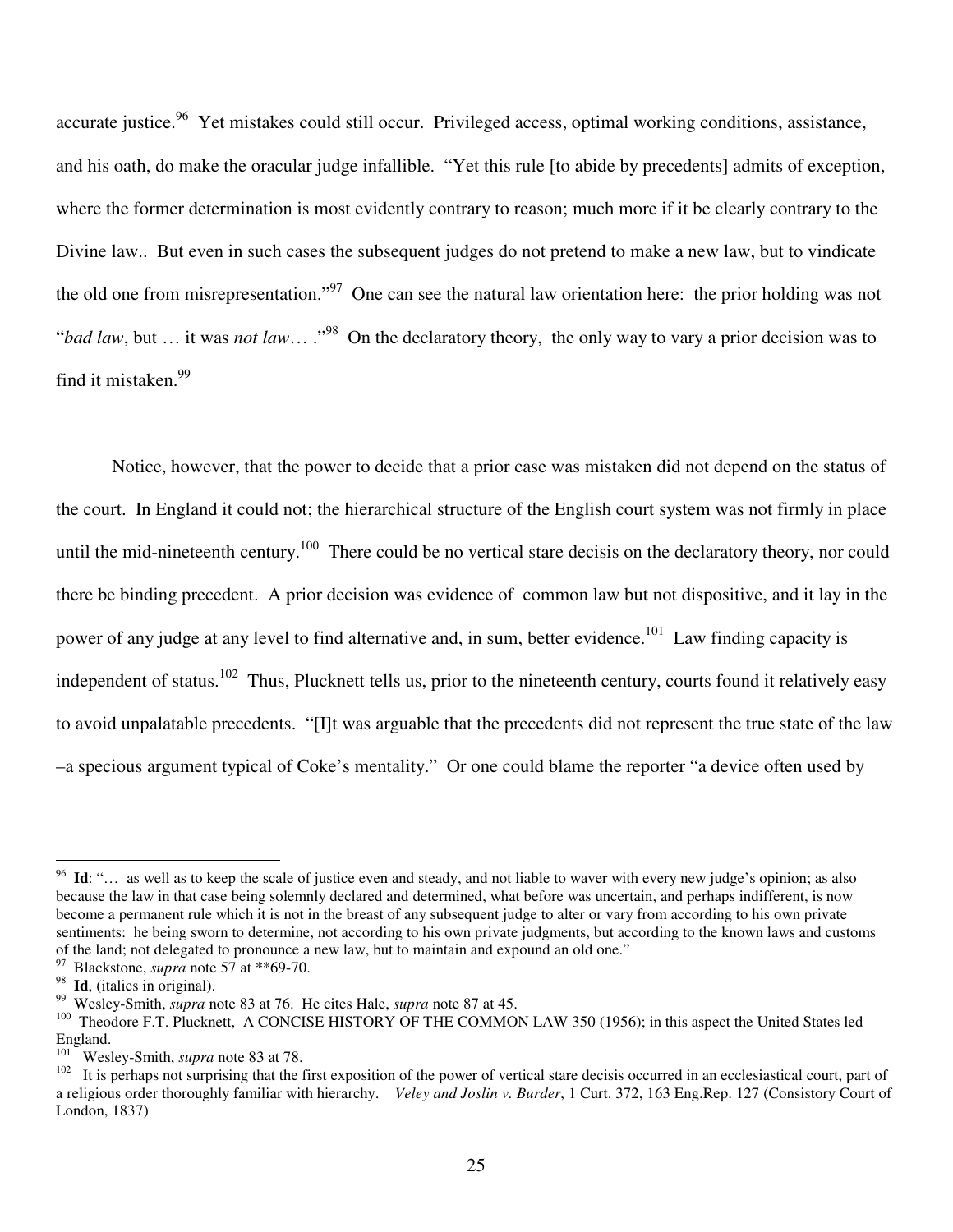Mansfield".<sup>103</sup> Stare decisis on the declaratory theory did not –and conceptually *could not* --include the binding horizontal precedent practiced within our federal courts of appeals.

Sir Matthew Hale offers us perhaps the clearest and most succinct summary of the common law and stare decisis on the declaratory theory. Cases do not themselves make law; but they do "expound, declare, and publish" it, and their doing so is enhanced by "congruity" with prior decisions. Thus decisions of cases though "less than a Law", are evidence of law, and as such better than the opinions of others outside the judiciary, better even than the opinions of "a bare grave Grammarian or Logician …". A prior case need not be exactly similar – "in Point" --to the one in question if it agrees "in Reason" or is analogous.<sup>104</sup> That was in 1713. Hale's writings were voluminous and popular. The Framers were as likely to have been familiar with them as with Blackstone. Blackstone is more woolly but entirely consistent with Hale: "The doctrine of the law then is this: that precedents and rules must be followed unless flatly absurd or unjust: for though their reason be not obvious at first view, yet ye owe such a deference to former times as not to suppose that they acted wholly without consideration."<sup>105</sup> And he immediately gives an example where a judge would follow the established precedents even though his sympathies ran to the contrary.

The declaratory theory of common law was unquestionably the dominant theory of the time and almost certainly the theory in contemplation at the Framing of the Constitution.<sup>106</sup> "Inherent in every judicial decision is a declaration and interpretation of a general principle or rule of law. *Marbury v. Madison*, 5 U.S. 137, 1 Cranch 137, 177-78, 2 L.Ed. 60 (1803). This declaration of law is authoritative to the extent necessary for the

<sup>&</sup>lt;sup>103</sup> Plucknett, *supra* note 101 at 349. That England had three systems with concurrent jurisdiction made it possible also to pick and choose among prior opinions. **Id**.

<sup>104</sup> Hale, *supra* note 87 at 45.

<sup>105</sup> Blackstone, *supra* note 57 at \*70.

<sup>106</sup> For a detailed study of early American understandings of stare decisis see Lee, *supra* note 76 at 662-87.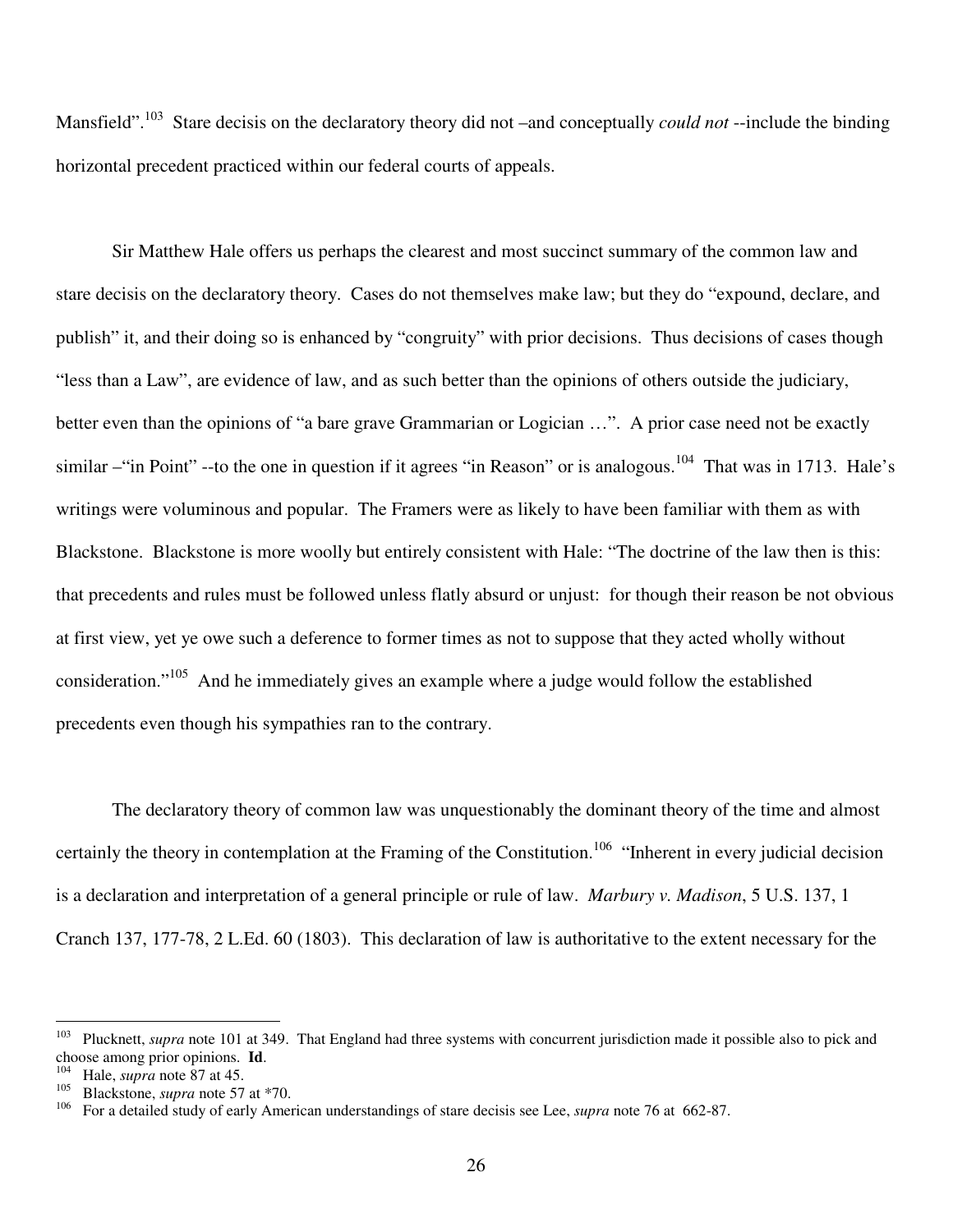decision, and must be applied in subsequent cases to similarly situated parties."<sup>107</sup> It is the conception derided by Holmes as the "brooding omnipresence in the sky"; <sup>108</sup> it would not come under attack until the pioneer positivists of the the 19<sup>th</sup> century, Bentham and Austin. Austin, not always boring, called it

the childish fiction employed by our judges, that judiciary or common law is not made by them, but is a miraculous something made by nobody, existing, I suppose, from eternity, and merely *declared* from time to time by the judges. $109$ 

It is the conception of precedent on which Judges Arnold and Kozinski pinned their differences.<sup>110</sup>

It is easy to see that this theory is neither viable nor popular today. The underlying premise of the moral blueprint in the sky, universal and unalterable, simply does not accord with modern moral understanding or the democratic political ethic. The most striking practical indicator of inconsistency with the theory is the hierarchical structure of our court systems and the strict vertical stare decisis that results. Lower court judges are obliged to follow the opinions of judges higher in the system; as Lee & Lenhof point out, "A jurist versed in the declaratory theory would be surprised to learn that he is foreclosed from setting aside an earlier decision that he finds manifestly unjust, or contrary to reason or custom."<sup>111</sup> The converse of vertical stare decisis, the accepted practice of circuit court judges and Supreme Court justices of treating lower court decisions as merely advisory, is equally out of accord with the declaratory theory. On the declaratory theory a prior judicial

<sup>107</sup> *Anastasoff*, *supra* note 4 at 899-900, citing *James B. Beam Distilling Co. v. Georgia*, 501 U.S. 529, 544, 111 S.Ct. 2439, 115 L.Ed.2d 481 (1991); *Cohens v. Virginia*, 6 Wheat. 264, 399, 5 L.Ed. 257 (1821).

<sup>108</sup> *Southern Pacific Co. v. Jensen*, 244 U.S. 205, 222 (1917); *Holmes-Laski Letters* (London, 1953), ii. 822.

<sup>109</sup> John Austin, LECTURES ON JURISPRUDENCE, 634 (R. Campbell, ed. London, 1885)

<sup>110</sup> *See Anastasoff*, *supra* note 4 at 901 (where he uses series of Blackstone quotes but also points out that the Framers learned this not only from Blackstone, but also from Coke and Hale; decisions are binding on later judges because judges find the law, independently of their own opinions, they don't make it.); Price, *supra* note 9 at 89; *Hart*, *supra* note 6 at 1163-64 ("Common law judges did not make law as we understand that concept; rather, they "found" the law with the help of earlier cases that had considered similar matters. An opinion was evidence of what the law is, but it was not an independent source of law." In fn.8 Judge Kozinski quotes Hale, and Mansfield: "In Lord Mansfield's view, "[t]he reason and spirit of cases make law; not the letter of particular precedents." *Fisher v. Prince*, 97 Eng.Rep. 876, 876 (K.B. 1762)." and "Opinions were merely judges' efforts to ascertain the law, much like scientific experiments were efforts to ascertain natural laws."; and at 1165 he quotes Blackstone, *supra* note 57 at \*70- 71, about the possibility of mistake.)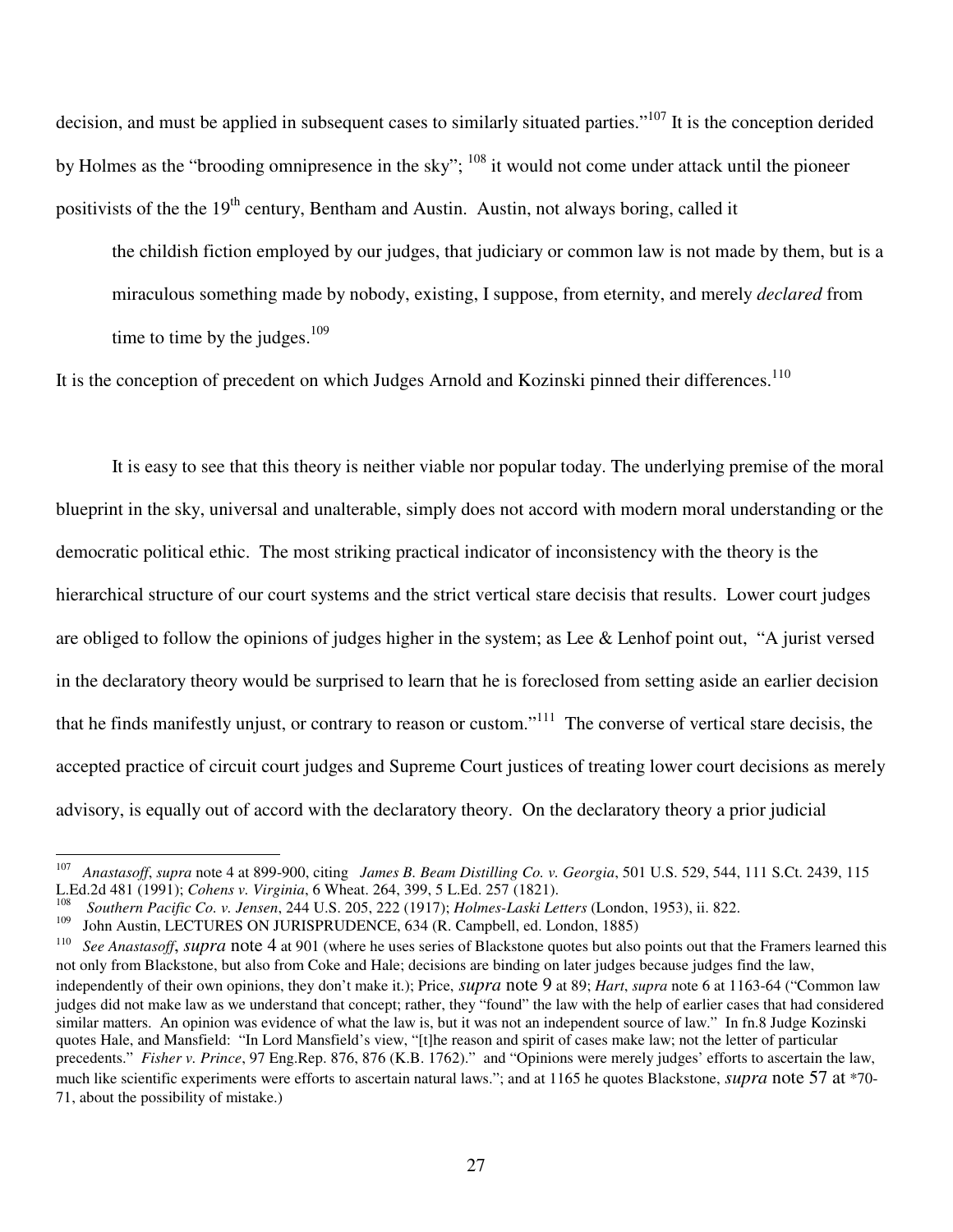decision is evidence of the law, no matter what the status of the judge: the blueprint was consulted and applied to a set of facts; the result can be avoided only if it is shown to be mistaken. But if a decision is mistaken, it *must* be avoided;<sup>112</sup> there can be no binding precedent, as authority lies in principles laid down in the moral blueprint.<sup>113</sup>

On the declaratory theory, the difference between published and unpublished decisions falls by the wayside. Of course it was important to have records of decisions "… carefully registered and preserved" to be referred to "when any critical question arises, in the determination of which former precedents may give light or assistance."<sup>114</sup> But judges of that era simply did not have reliable recording systems, either in England or the new United States. In the United States in the late eighteenth through mid-nineteenth century recording of decisions was "unsystematic, idiosyncratic private reporting of vastly increased numbers of cases."<sup>115</sup> This may have been bothersome, yet on the declaratory theory it was not disastrous: the judge was looking at the decision as evidence of the law, not at its precise wording as some sort of rule. "Viewed in this light, the circuit rules' dichotomy between published and unpublished opinions is difficult to condemn as a constitutional matter."<sup>116</sup> And in this light, attributing precedential value to only a select few decisions chosen by their authors makes very little sense: a judge's decision, following the principles of the common law blueprint as best he can

<sup>111</sup> Lee & Lenhof, *supra* note 8 at 165.

<sup>112</sup> Wesley-Smith, *supra* note 83 at 78, quotes Baron Parke in *Mirehouse v. Rennell*, (1833) 1 Cl & F 527, 566; 6 ER 1015, 1030 that it would be wrong not "to retract a judgment he was later convinced was erroneous: 'for none but a weal, nay a wicked mind, will persist in error, if the understanding and more mature reflection convince a man that he had before formed a wrong judgment.'" <sup>113</sup> Lord Mansfield: "[T]he law of England would be a strange science indeed if it were decided upon precedents only. Precedents serve to illustrate principles, and to give them a fixed certainty. But the law of England, which is exclusive of positive law, enacted by statute, depends upon principles; and these principles run through all the cases according as the particular circumstances of each have been found to fall within the one or other of them." *Jones v. Randall*, 1 Cowp. 37, 39, 98 Eng.Rep. 954, 955 (1774); there is another report of the case which records the point thus: "The law would be a strange science if it rested solely upon cases; and if after so large an increase of commerce, arts and circumstances accruing, we must go to the time of Rich. 1 to find a case, and see what is law. Precedent indeed may serve to fix principles, which for certainty's sake are not suffered to be shaken, whatever might be the weight of the principle, independent of precedent. But precedent, though it be evidence of law, is not law in itself; much less the whole of law."

*Jones v. Randall*, Loft. 384, 386, 98 Eng.Rep. 706, 707 (1774).

<sup>114</sup> Blackstone, *supra* note 57 at \*69.

<sup>115</sup> Dragich, *supra* note 12 at 773

<sup>116</sup> Lee & Lenhof, *supra* note 8 at 165.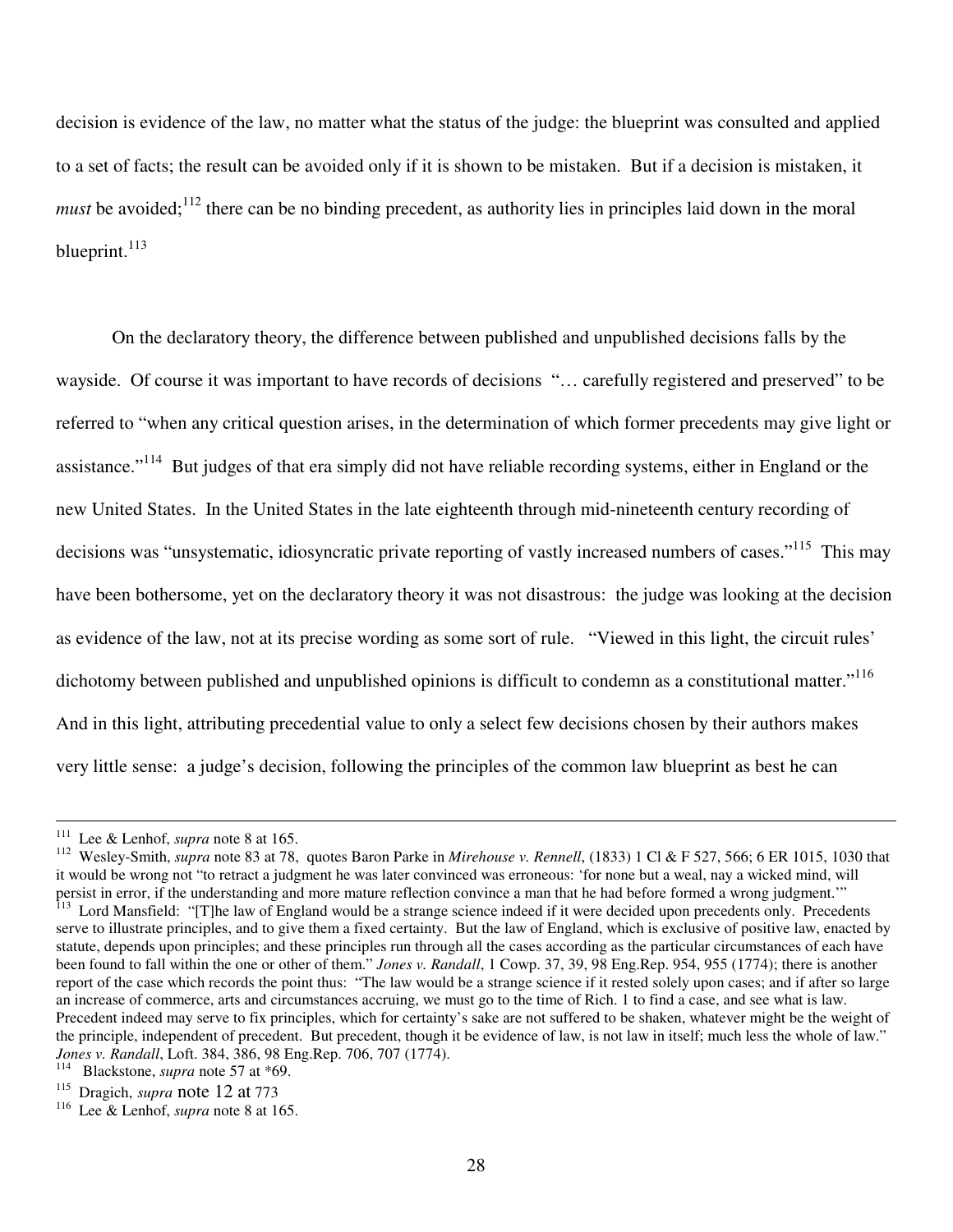determine them, is evidence of law even if no opinion sees public distribution. It could only be otherwise were the judge in dereliction of duty. $117$ 

What can we conclude at this stage? The declaratory theory of the common law and stare decisis was surely the conception of the Framers, to the extent they thought of it at all. As Judge Arnold says, it does not permit a court to consign a selection of decisions to precedential oblivion or subsequent judges to ignore decisions purportedly thus consigned. Thus the Framer's declaratory theory of the judicial power would not allow Judge Kozinski's opinion in *Hart* that the constitution condones the 9<sup>th</sup> Circuit's Rule 36-3 that courts and counsel may, indeed must, ignore most of their decisions. But the attention that must be paid to prior decisions is not the binding precedential power Judge Arnold would attribute to them: it would not oblige him to follow the unpublished 8<sup>th</sup> Circuit decision in *Christie v. United States*<sup>118</sup> in deciding *Anastasoff*; it would oblige him to take account of it, but the  $8<sup>th</sup>$  Circuit's Rule Rule 28A(i) permitted that anyway. Thus the declaratory theory does not support *Anastasoff'*s finding that Rule 28A(i) was unconstitutional.

But it is strange indeed to allow the matter to rest on a theory so thoroughly at odds with jurisprudential thought these last hundred or more years. In this particular matter, even moderate originalism seems thoroughly out of place. How would we resolve this debate on more acceptable theories of judicial power and its limitations?

#### **§ II:** *The Enactment Theory and the "Standard" Theory*

And that is information a judge would hardly be likely to provide by declaring the decision non-precedential! 118 *Supra* note 43.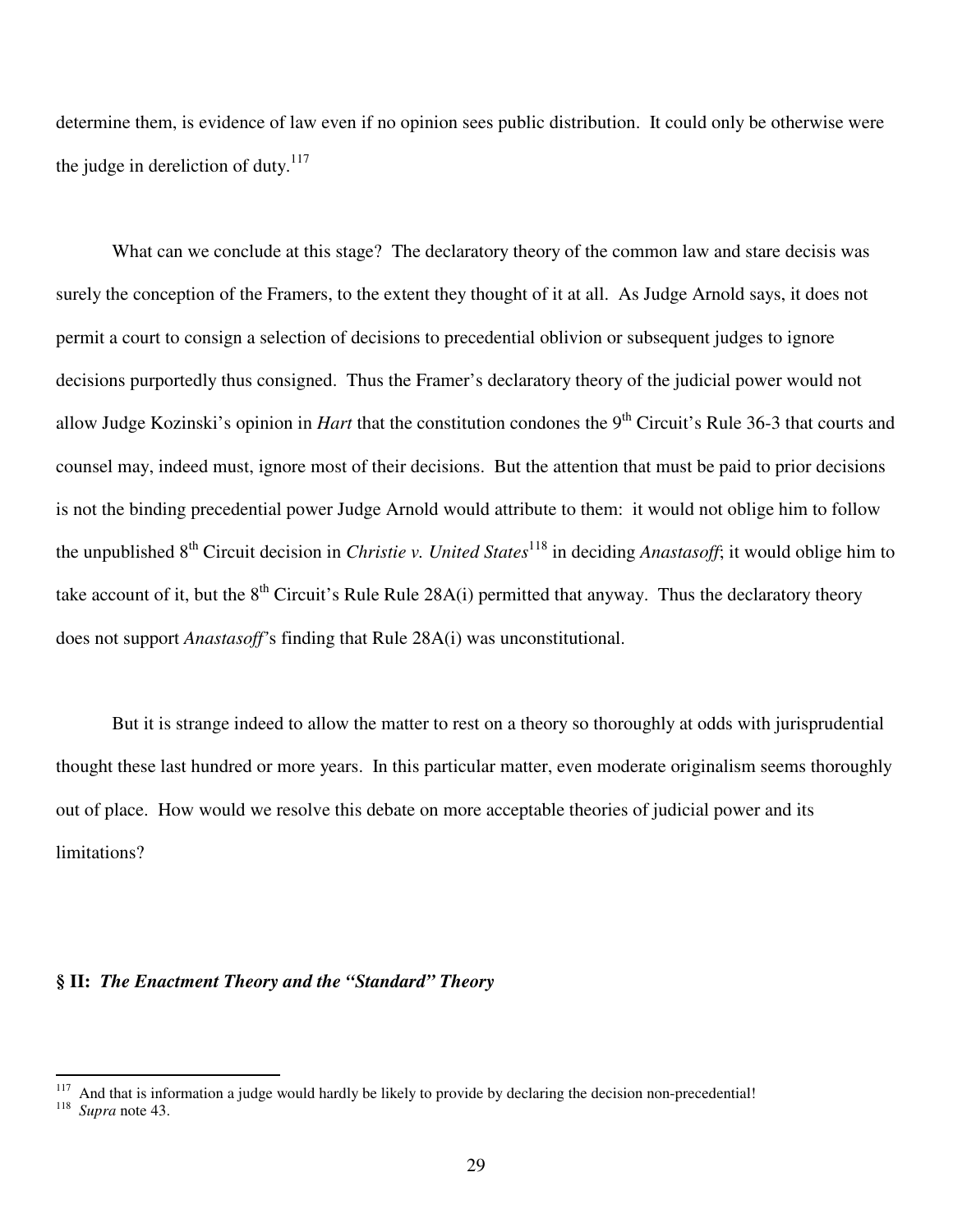Stare decisis is a very natural human propensity, not at all peculiar to judicial decision-making.<sup>119</sup> We learn from experience.<sup>120</sup> But outside the courts one doesn't have to follow another's course or justify refusing to do so;<sup>121</sup> and although doing so may be prudent, mere prudence hardly defines a legal system.<sup>122</sup> To be an institutional constraint on judicial power, stare decisis must at some time oblige a judge to follow a prior decision when personally she would rather not; that is, the justification required for deviating must be publicly adequate, not just personally satisfying.<sup>123</sup>

We do not have statutes mandating stare decisis; given the entrenched status and intrinsic malleability of the doctrine, it is doubtful that it would make any difference if we did.<sup>124</sup> Nor can a case itself generate the doctrine as law;<sup>125</sup> the precedential force of the case purporting to establish stare decisis would itself depend on the rule it announced, a bootstrapping circularity.<sup>126</sup> Stare decisis remains, as Justice Frankfurter so famously

<sup>122</sup> Kempin, *supra* note 9 at 30 (experience and custom "would be too vague and irregular to constitute a legal system.")

<sup>119</sup> Soia Mentschikoff, *The Significance of Arbitration –A Preliminary Inquiry*, 17 LAW & CONTEMP. PROBS. 698, 701 (1952)("The doctrine of precedent is not an institution peculiar to our common law. It is in essence a response to the human need in any group for reckonability and predictability of result.").

<sup>&</sup>lt;sup>120</sup> Kempin, *supra* note 9 at 29 ("stare decisis is a peculiar and legal adaptation of the common practice of relying on past experience." )

 $121^7$  Arnold, supra note 5 at 221 ("A court should not, without very good reasons publicly acknowledged, depart from past holdings."); ""Although adherence to precedent is not rigidly required in constitutional cases, any departure from the doctrine of *stare decisis* demands special justification." *Arizona v. Rumsey*, 467 U.S. 203, 212 (1984)", *Adarand Constructors, Inc. v. Pena*, 515 U.S. 200 (1995) *per* O'Connor, J.

<sup>&</sup>lt;sup>123</sup> This is stronger than Professor Price's "core idea" of stare decisis: "The core idea of common law court systems is that what courts have done in the past, to some extent and to some degree, must at least be considered when a similar case comes along." Price, *supra* note 9 at 106-07. It is more in accord with pioneer court reporter William Cranch's view: 90-91 (P-1, P-4, P-9) quotes Cranch 1804: "He can not decide a similar case differently, without strong reasons …". 5 U.S. (1 Cranch) iii-iv (1804)(Preface by William Cranch)(quoted by Price, *supra* note 9 at 90-91.) *Similarly,* "[T]he common law doctrine of *stare decisis* gives a decided case authoritative force with respect to future decisions in other cases, whether or not the case is later thought to have been decided correctly in the light of principle." Thomas C. Grey, *Langdell's Orthodoxy*, 45 U.PITT.L.REV.1, 24(1983).

<sup>&</sup>lt;sup>124</sup> Perhaps the closest is the House of Lords Practice Statement of 1966, [1966] 3 All E.R. 77, 1 W.L.R. 1234 (H.L.), but this is, despite its lofty origins, still a statement of intent of a court. The practice statement indicated a change from prior practice:

<sup>[</sup>Their Lordships] propose, therefore, to modify their present practice and, while treating former decisions of this House as normally binding, to depart from previous decision when it appears right to do so.

As Professor Patterson points out the "modification" from the strict adherence to precedent announced in the *London Street Tramways* case, *London Street Tramways Co.,Ltd. v. London City Council*,[1898]A.C.375, was more a recognition of what had in fact become the practice than a real change. Alan Patterson, THE LAW LORDS, 143-155 (1982).

<sup>125</sup> The announcement of the House of Lords in *London Street Tramways, supra* note 125, to the contrary notwithstanding.

<sup>&</sup>lt;sup>126</sup> Glanville L. Williams, SALMOND ON JURISPRUDENCE, 187 (11th ed., 1957).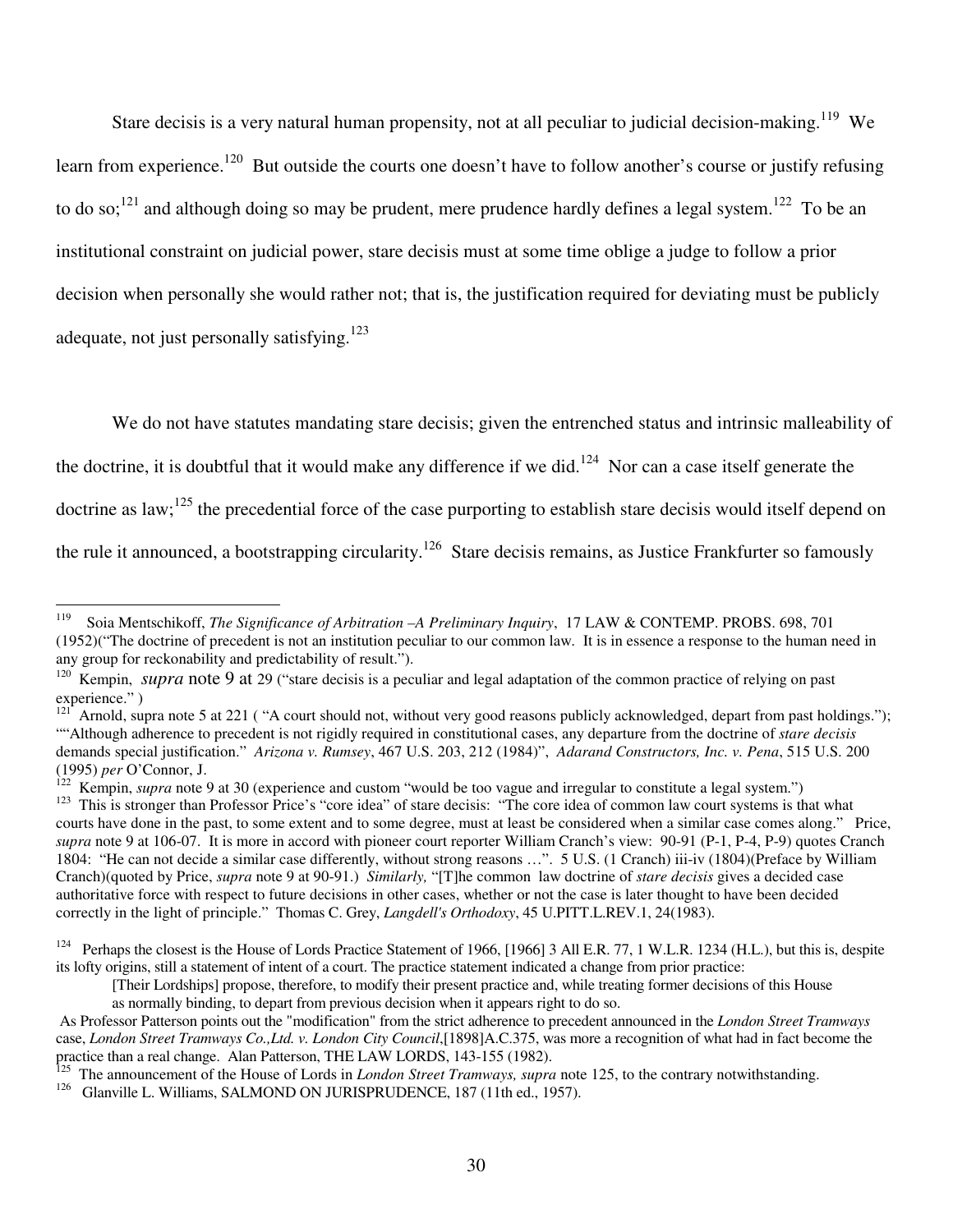wrote, "a principle of policy and not a mechanical formula of adherence to the latest decision ... ."<sup>127</sup> It may be a thoroughly entrenched principle of policy, intrinsic to our prevailing concept of judicial power, but nevertheless it still stands in need of justification: if stare decisis cannot be justified then it should be abandoned as an unwarranted restraint on freedom;<sup>128</sup> and its justifications will determine the nature and extent of the constraints it puts on judicial power. The latter is exactly what is in question in the debate over nocitation rules.

The declaratory theory had its background justification in the moral blueprint drawn by the white bearded lady in the sky, but it is not one on which courts of our modern secular state can rely. Jurists of that era, however, were well aware of alternative justifications tuned to societal needs. Blackstone saw it as serving the interests of stability, certainty, and minimizing judicial discretion.<sup>129</sup> These, along with justice and fairness,<sup>130</sup> are the values commonly trotted out in its support today. Justice Rehnquist expressed them succinctly: "*Stare decisis* is the preferred course because it promotes the evenhanded, predictable, and consistent development of legal principles, fosters reliance on judicial decisions, and contributes to the actual

<sup>127</sup> *Helvering v. Hollock*, 309 U.S. 106, 119 (1940). Judge Kozinski emphasizes that *stare decisis* is contingent: "The very existence of the binding authority principle is not inevitable. The federal courts could operate, though much less efficiently, if judges of inferior courts had discretion to consider the opinions of higher courts, but "respectfully disagree" with them for good and sufficient reasons." *Hart*, *supra* note 6 at 1174.

<sup>128</sup> For this reason, simply saying that following precedent is what judges and lawyers customarilly do, as a matter of fact, and are socialized into doing –*see, e.g.*, A.W.B.Simpson, *The Common Law and Legal Theory*, Simpson,A.W.B.(ed.),OXFORD ESSAYS IN JURISPRUDENCE(2d Series), 77, 94 (1973) –is not adequate. After all, if what judges do is not justifiable, then it should be changed.<br><sup>129</sup> Blackstone, *sunra* note 57 at \*69 ("For it is an established, rule to abide by fo <sup>129</sup> Blackstone, *supra* note 57 at \*69 ("For it is an established rule to abide by former precedents, where the same points come again in litigation: as well as to keep the scale of justice even and steady, and not liable to waver with every new judge's opinion; as also because the law in that case being solemnly declared and determined, what before was uncertain, and perhaps indifferent, is now become a permanent rule which it is not in the breast of any subsequent judge to alter or vary from according to his own private sentiments: he being sworn to determine, not according to his own private judgments, but according to the known laws and customs of the land; not delegated to pronounce a new law, but to maintain and expound an old one.") Alexander Hamilton, *The Federalist, No.78*, 507at 510: "To avoid an arbitrary discretion in the courts, it is indispensable that they should be bound by strict rules and precedents, which serve to define and point out their duty in every particular case that comes before them ....".

<sup>&</sup>lt;sup>130</sup> Judge Arnold cites only Frederick Schauer, *Precedent*, 39 STAN.L.REV. 571, 595-602 (1987) for "Modern legal scholars tend to justify the authority of precedents on equitable or prudential grounds." –i.e., (1) fairness, (2) predictability, (3) to help judges' judging. *Anastasoff*, *supra* note 4 at 901, n.7. But he was drawing a contrast with it as conceived in the Founding era, not establishing grounds for the modern doctrine.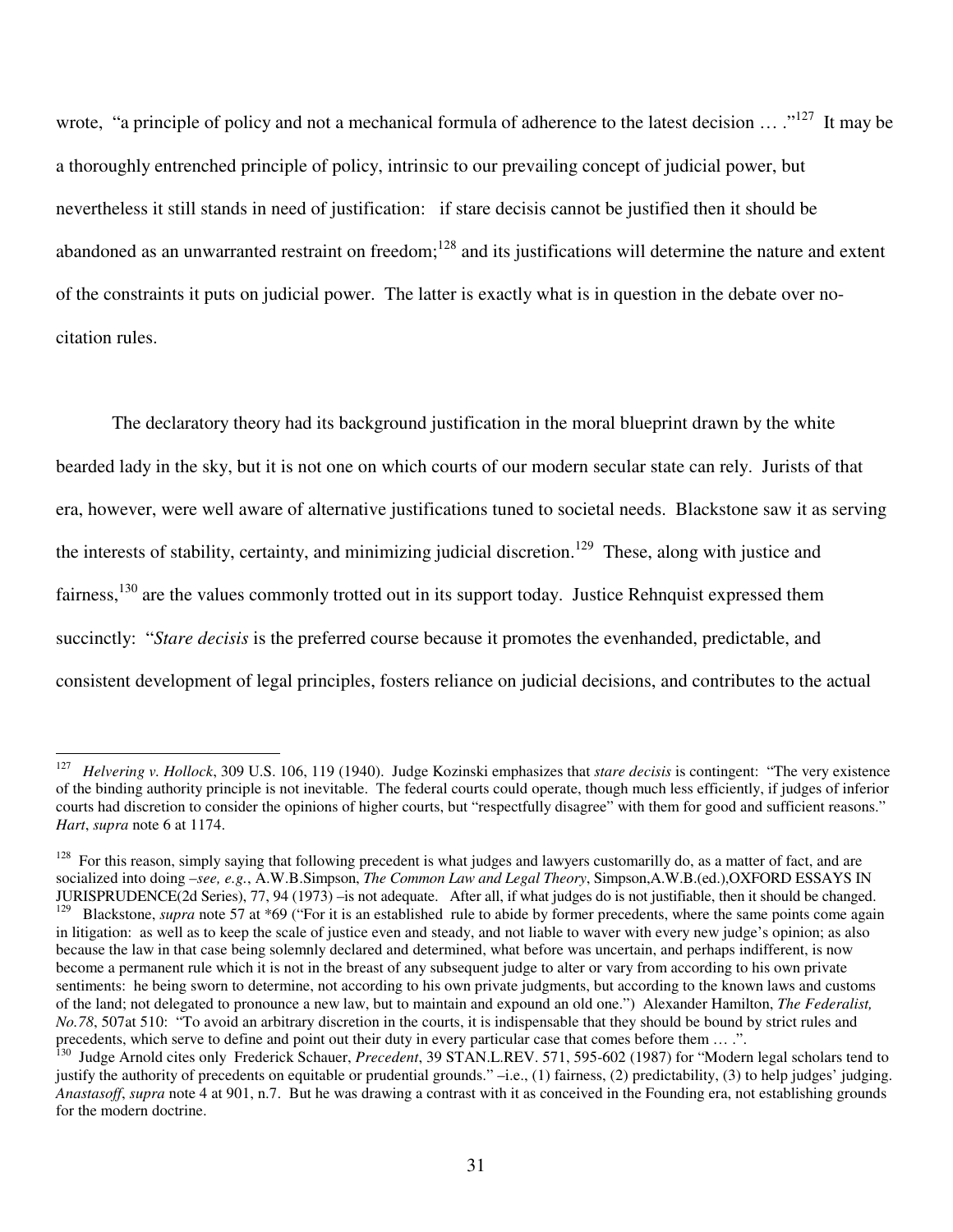and perceived integrity of the judicial process. See *Vasquez v. Hillery*, 474 U.S. 254, 265-266 (1986)."<sup>131</sup> It is also justified by the demands of efficiency: "The obligation to follow precedent begins with necessity, … With Cardozo, we recognize that no judicial system could do society's work if it eyed each issue afresh in every case that raised it." $^{132}$ 

But the common law and stare decisis<sup>133</sup> have only survived over so many centuries in England and the United States, and through such a variety of circumstances, because of their great flexibility and adaptivity, <sup>134</sup> Professor White wrote that "the decisions of appellate courts, upon being issued, are just beginning their history...";<sup>135</sup> not only are they followed and distinguished, they get reshaped, reframed, their focii get moved, their justifications changed and refurbished, not just by academic commentators but by later judges. It is as if the original opinion were the photographic negative on which subsequent critics work to make prints. They may take only a portion of it into a new frame, they may adjust the intensity of light on different parts, they may give it a wholly new color; with today's technology they may even "pick up, drag, and drop" elements from one part to another or to nowhere. So too is it with the original decision. But this very adaptivity depends on an "inherent corrigibility;"<sup>136</sup> in common law that cuts against socially prized stability.<sup>137</sup>

<sup>131</sup> *Payne v. Tennessee*, 501 U.S. 808, 827 (1991) *per* Rehnquist, C.J.

<sup>132</sup> *Planned Parenthood of Southeastern Pennsylvania v. Casey*, 505 U.S. 833, 844 (1992) *per* Souter, J.(in the ellipsis: "and a contrary necessity marks its outer limit", of which more later.)

<sup>133</sup> The two are inextricably linked: The Right Hon. Lord Wright, *Precedents*, 8 CAMBRIDGE L.J. 118, 118 (1943), reprinted at 4 U.TORONTO L.J. 247 (1942); see also Levi, Edward H.,AN INTRODUCTION TO LEGAL REASONING, 2(1949), Williams, *supra* note 127, at 162 *et seq.*

<sup>&</sup>lt;sup>134</sup> As noted above, this was accommodated under the declaratory theory by having the universal source law at a conveniently high level of abstraction and incorporating such contextual detail as necessary to reach a satisfactorily distinct justification. *See* text *supra* at notes 84-85.

<sup>&</sup>lt;sup>135</sup> White, TORT LAW IN AMERICA 115 (1980)

<sup>136</sup> This felicitous term comes from Simpson, *supra*, note 129 at 94.

<sup>137</sup> *See Hart*, *supra* note 6 at 1174 ( "While bringing to the law important values such as predictability and consistency, it also (for the very same reason) deprives the law of flexibility and adaptability." Here he cites *Casey*, *supra* note 133 at 868, quoting "The promise of constancy, once given, binds its maker for as long as the power to stand by the decision survives and the understanding of the issue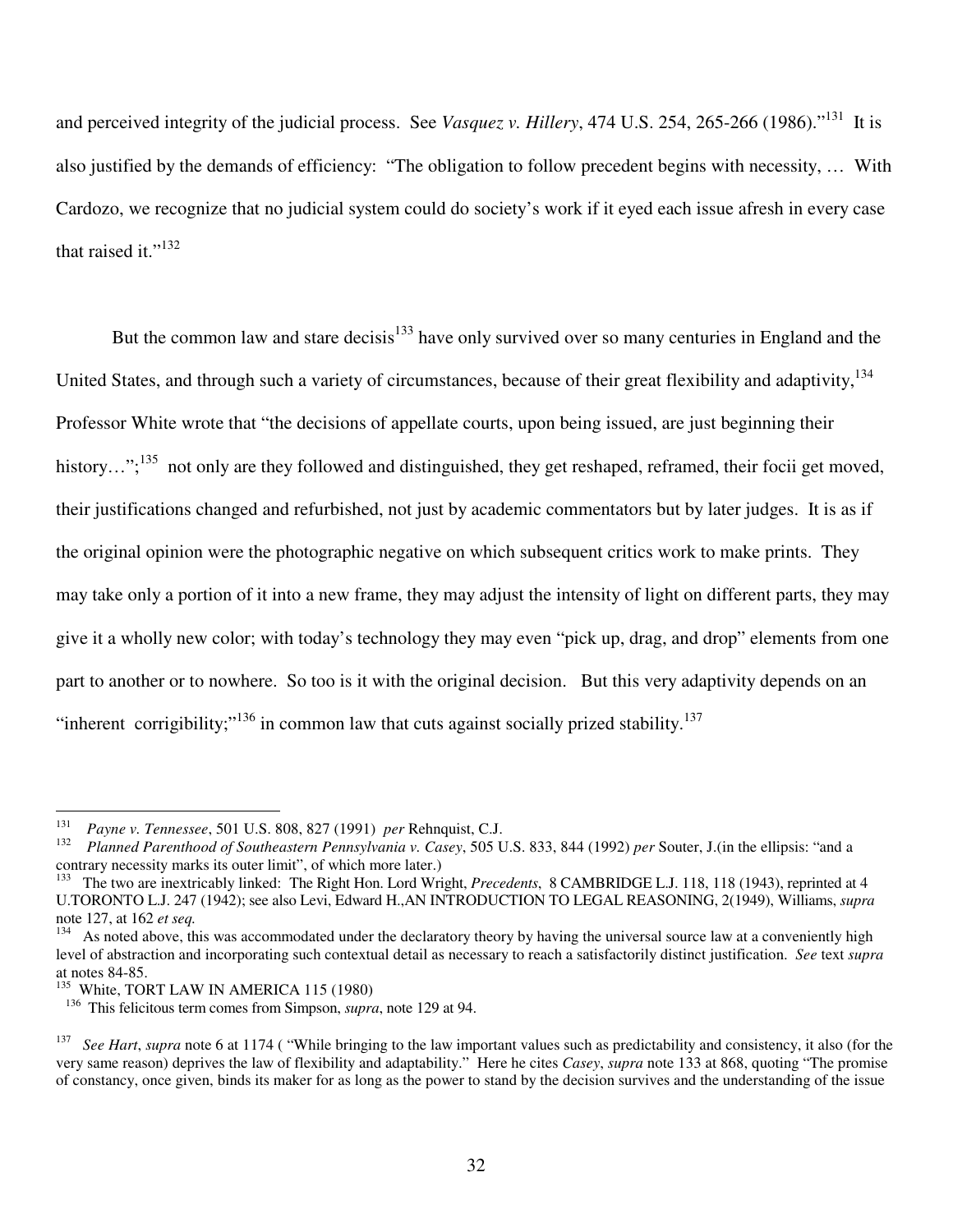Lord Mansfield, as adept a manipulator of precedent as Justice Cardozo would be nearly two hundred years later, expressed both sides with his usual perspicuity:

In all mercantile transactions the great object should be certainty: and therefore, it is of more consequence that a rule should be certain, than whether the rule is established one way or the other. Because speculators in trade then know what ground to go upon.<sup>138</sup>

[A] statute very seldom can take in all cases, therefore the common law, that works itself pure by rules drawn from the fountain of justice, is for this reason superior to an act of parliament.<sup>139</sup>

Here is the essential tension underlying the common law and stare decisis. If stare decisis is meaningful, it must require a court sometimes to make less than optimal decisions because, and only because, that or a superior court has previously decided a similar case in a way that is now less than optimal. That may provide stability and predictability, but how then is it to adapt to changing societal needs, to mould itself to the demands of justice?

Austin, *supra* note 110 at 647.

has not changed so fundamentally as to render the commitment obsolete." Note that this text after the "and" is incompatable with the enactment theory, notes 149-152 *infra*.)

<sup>138</sup> *Vallejo v. Wheeler*, 1 Cowp. 143, 153, 98 Eng.Rep. 1012, 1017 (K.B. 1774). Both Justices Holmes and Brandeis neglected the limitation to business. Holmes: "one of the first things for a court to remember is that people care more to know that the rules of the game will be stuck to, than to have the best possible rules." Letter from Oliver Wendell Holmes, Jr., to Franklin Ford (Feb.8, 1908), reprinted in Richard A. Posner, THE ESSENTIAL HOLMES 201 (1992); Brandeis: "[I]n most matters it is more important that the applicable rule be settled than that it be settled right." *Commissioner v. Coronado Oil & Gas Co*., 285 U.S. 393, 406 (1932)(Brandeis, J., dissenting).

<sup>139</sup> *Omychund v. Barker*, 1 Atk. 21, 33, 26 Eng.Rep. 15, 22-23 (Ch. 1744) (argument of Mr.Murray, then Solicitor-General of England, later Lord Mansfield). The willingness of courts to drink from the "fountain of justice" is not always evident. Critics have long bemoaned the reluctance of courts to react to societal change. Arch-positivist John Austin wrote:

But it is much to be regretted that Judges of capacity, experience and weight, have not seized every opportunity of introducing a new rule (a rule beneficial for the future). ... [T]he Judges of the Common Law Courts would not do what they ought to have done, namely to model their rules of law and of procedure to the growing exigencies of society, instead of stupidly and sulkily adhering to the old and barbarous usages.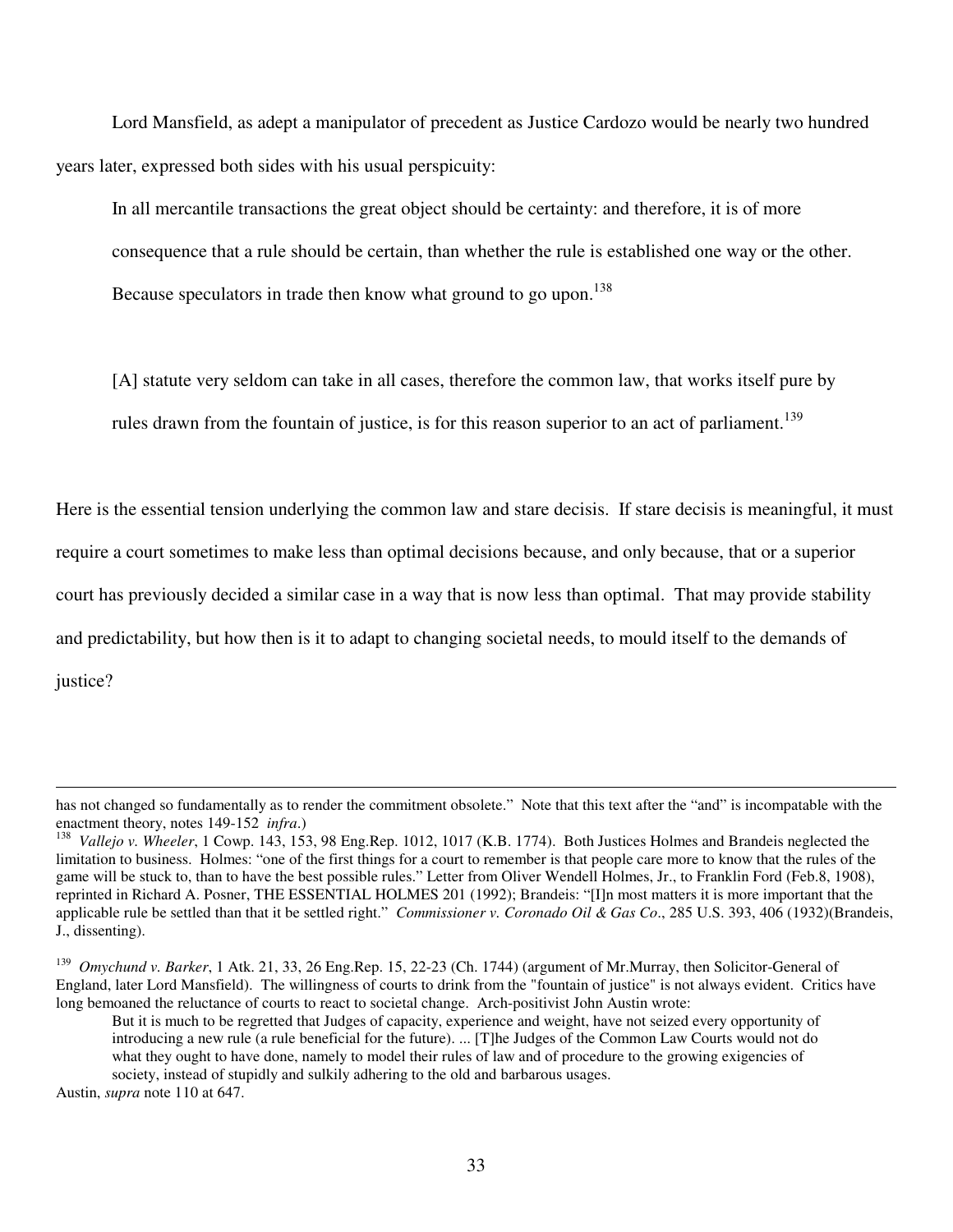There is one other great problem for theories of common law and stare decisis, the requirement of notice. A person cannot be bound by a law of which he or she has no notice.<sup>140</sup> How could a person follow a rule if she didn't know it? As Jeremy Bentham said: "That a law may be obeyed, it is necessary that it should be known ... that it may be known, it is necessary that it be promulgated."<sup>141</sup> Very few people in normal life are able to find cases, <sup>142</sup> and they ought not have to hire someone to do it for them. Among those with the necessary expertise, put two on opposite sides of a dispute and they will come up with different cases, and different interpretations of the cases they find in common. And a major decision, one that we will come to call a landmark, has no precursors or rejects those it has; thus it will appear, at least to the losing party and all those who advised their clients otherwise, to be retroactive, temporally preclusive of prior notice. <sup>143</sup> Any explanation, or justification of the judicial power and its constraint by stare decisis has to account for this joint problem of notice and retroactivity.

<sup>&</sup>lt;sup>140</sup> Aquinas, St. Thomas, SUMMA THEOLOGICA, Question 90, Articles 1 and 3 (1273); John Locke, SECOND TREATISE ON GOVERNMENT, §§ 57, 136 (1690); Blackstone, *supra* note 57 at \*\*45-46; G.F.Hegel, PHILOSOPHY OF RIGHT 138, *¶* 215 (T.Knox trans. 1942) *See also id*. at 134-136, ¶211. "If laws are to have the binding force that, in view of the right self-consciousness … they must be made universally known."; Jeremy Bentham, *Of Promulgation of the Laws*, 1 WORKS 155 (Bowring, ed. 1859); Lon L. Fuller, THE MORALITY OF LAW, 34-35,39(1964); *Lambert v. California*, 355 U.S. 225 (1957); *Grayned v. City of Rockford*, 408 U.S. 104, 108 (1972).

<sup>&</sup>lt;sup>141</sup> Bentham, *supra* note 141 at 157. Similarly, see Aquinas, *supra* note 141 at Question 90, Art. 4 ("[I]n order that a law obtain the binding force which is proper to a law, it must needs be applied to the men who have to be ruled by it. Such application is made by its being notified to them by promulgation. Wherefore promulgation is necessary for the law to obtain its force."); John Locke, SECOND TREATISE OF GOVERNMENT, §57 (1690)("[N]o body can be under a law, which is not promulgated to him.").<br><sup>142</sup> There are still fourar than half a million lawyers in this country, out of over two hundred and fifty milli

There are still fewer than half a million lawyers in this country, out of over two hundred and fifty million people.

<sup>&</sup>lt;sup>143</sup> This problem with notice and retroactivity led Bentham to a wonderful metaphor: Do you know how they make [common law]? Just as a man makes laws for his dog. When your dog anything you want to break him of, you wait till he does it, and then beat him for it. This is the way you make laws for your dog: and this is the way the judges make law for you and me.

Bentham, *supra* note 141, vol.V at 235. But retroactive laws have been thought anathema for about as long as we have records; *see* Ricciardi & Sinclair, *Retroactive Civil Legislation*, 27 U.TOL.L.REV. 301, 328 (1996)("As early as 353 B.C. in Athens, Demosthenes called [a retroactive] statute "the most disgraceful and scandalous ever enacted in your assembly."" Demosthenes' Speech Against Timocrates (353 B.C.), in DEMOSTHENES AGAINST MEIDIAS, ANDROTION, ARISTOCRATES, TIMOCRATES, ARISTOGEITON 370-71 (J.H.Vince trans., T.E.Page et al. eds., 1935).)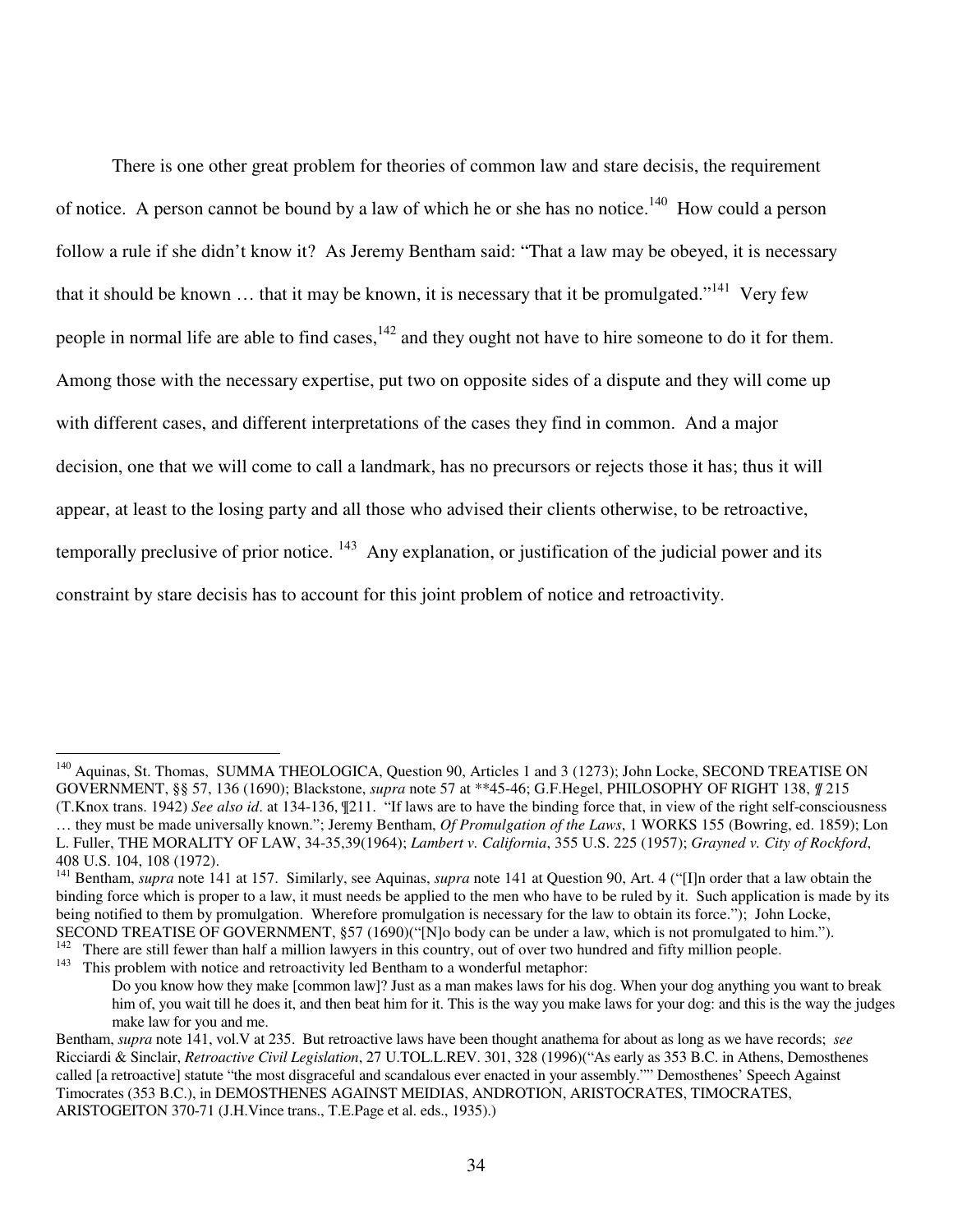By mid-nineteenth century the scathing attacks of positivists John Austin and Jeremy Bentham had taken their toll on the declaratory theory;<sup>144</sup> judge's did not find law, they made it.<sup>145</sup> If judges made law, then courts superior in the hierarchy imposed superior law on inferior courts. The distinction between vertical and horizontal stare decisis, which made no sense under the declaratory theory, became operative. Vertical stare decisis could become strict, the law, not merely persuasive evidence of an underlying universal moral law;  $146$  it became the most commonplace and functional aspect of precedent.<sup>147</sup> Horizontal stare decisis could be as strict or persuasive as the court saw fit. That it could be strict, as it is within the circuit courts of appeals today (only changeable by an en banc court or the Supreme Court, both very rare), further attests to the demise of the declaratory theory.

But how did judges make law? There are two major theories of judicial decision-making and stare decisis in vogue today, the enactment theory and what might now be called the "standard" theory. They are not entirely mutually exclusive, and neither is entirely satisfactory. I shall describe and evaluate them *seriatum*, and assess their relation to the debate over the no-citation rules in our federal circuit courts of appeals.

<sup>&</sup>lt;sup>144</sup> Austin, *supra* note 110 at 634(the declaratory theory is a "...childish fiction employed by our judges, that judiciary or common law is not made by them, but is a miraculous something made by nobody, existing, I suppose, from eternity, and merely *declared* from time to time by the judges.")

<sup>&</sup>lt;sup>145</sup> *Hart*, *supra* note 6 at 1168("Lawyers began to believe that judges made, nor found, the law. This coincided with monumental improvements in the collection and reporting of case authorities.") Jim Evans, *Change in the Doctrine of Precedent during the Nineteenth century*, Laurence Goldstein, ed., PRECEDENT IN LAW, 35, 68 (1987)(by the 1860s "Bentham's term for case law, 'judge-made-law', had become a popular term…").

<sup>146</sup> Wesley-Smith, *supra* note 83 at 81 ("When a judge is recognized, however, as able to *make* law, the notion of vertical *stare decisis* –of a court being bound by decisions of courts above it in the hierarchy –is perfectly rational. No superior court is infallible when it 'declares' law, but a superior court can have greater authority than a lower court to 'make' law.")

<sup>&</sup>lt;sup>147</sup> *Hart*, *supra* note 6 at 1170: "A district judge may not respectfully (or disrespectfully) disagree with his learned colleagues on his own court of appeals who have ruled on a controlling legal issue, or with Supreme Court Justices writing for a majority of the court.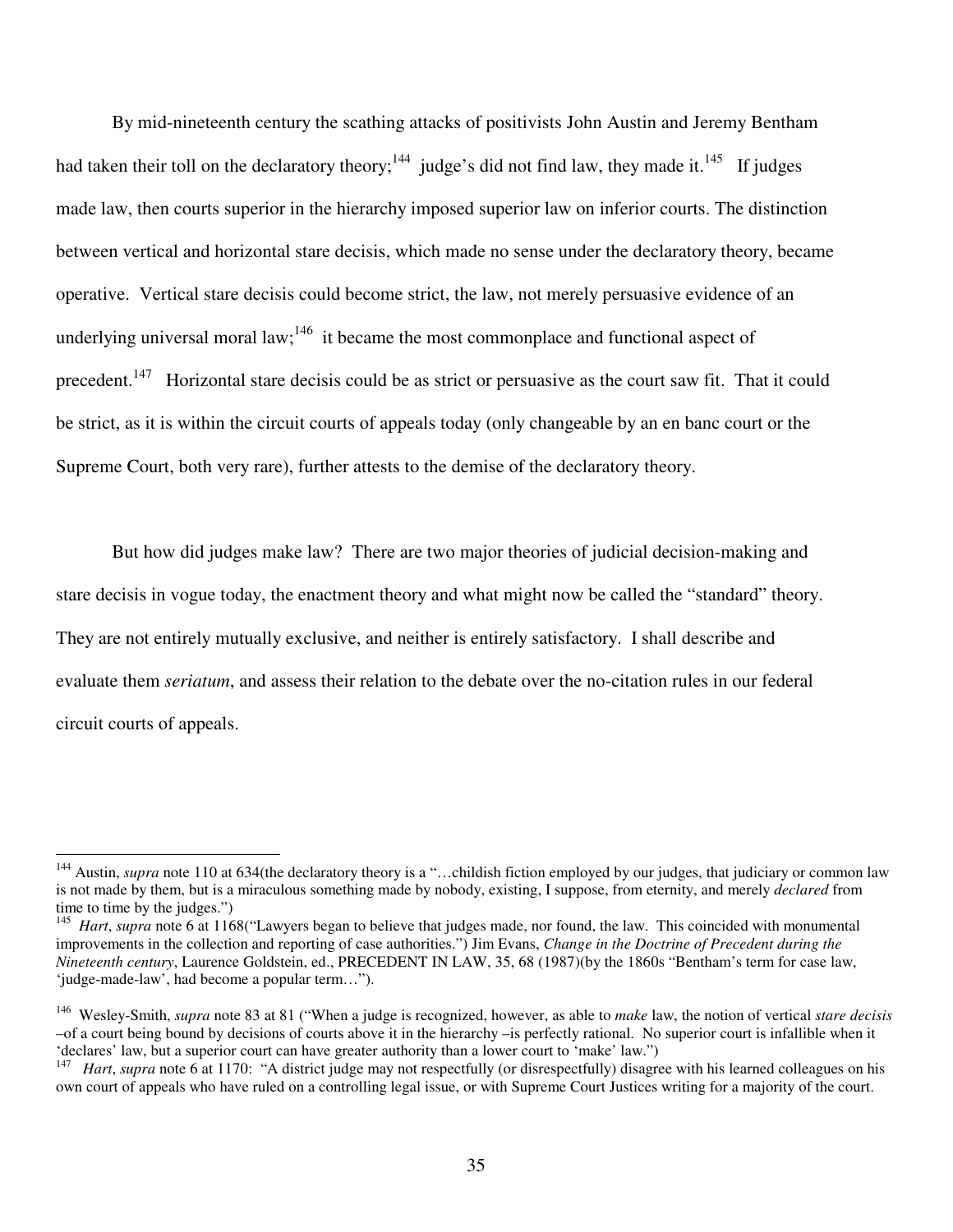### *The Enactment Theory*

The enactment theory holds that judicial decisions (cases) create rules; there are rules in opinions, of much the same kind as we find in statute books. As one eminent jurisprude wrote, "This may be called the 'School-rules concept' of law, and it more or less assimilates all law to statute law."<sup>148</sup> It is possibly the most common conception of judicial power in law schools today, as it is the theory behind the "*R*" ("*R*ule") in the popular acronym "IRAC", <sup>149</sup> a formula for planning briefs and examination answers. It is in this sense that Judge Easterbrook used it when he wrote "Judges both resolve disputes and create rules."<sup>150</sup>

Although a court would not have the opportunity to create the rule had the dispute not been brought to it for resolution, its decision will not only instantiate a rule, but will give the rule conceptual priority. The rule crafted by the court to govern future decision-makers has to be a verbal formulation of greater generality than a mere recitation of the facts of the case and "affirmed" or "reversed and remanded …" or the like. Making the decision resolving the dispute is what gives that verbal formula its status and power as a rule, with power to control subsequent lower court decisions and, on a federal court of appeals, subsequent coordinate panels.<sup>151</sup>

Binding authority within this regime cannot be considered and cast aside; it is not merely evidence of what the law is. Rather, caselaw on point *is* the law." (citations omitted)

<sup>148</sup> Simpson, *supra* note 129 at 82.

<sup>149</sup> *I*ssue – *R*ule – *A*pplication/analysis/argument - *C*onclusion

<sup>150</sup> Frank Easterbrook, *The Supreme Court 1983 Term, Forward: The Courts and the Economic System,* 98 HARV. L. REV. 4, 5 (1984). The idea was spelled out, perhaps for the first time explicitly, in Goodheart, *Determining the Ratio Decidendi of a Case*, 40 YALE L. REV. 161 (1930).

We should avoid turning this into a verbal question, making all analysis turn on what is the meaning of "rule". But some minimal qualities go along with any conception of prescriptive rule, such as for example being general (i.e., having at least one common noun phrase), being in an identifiable, canonical verbal formula, having authority independent of the grounds for its enactment, etc. *See* Michael Sinclair, *What is the 'R' in 'IRAC'?* \_\_N.Y.L.S.L.REV. \_\_\_, §2 (200\_)(forthcoming)(outlining a minimal family resemblance of legal rules).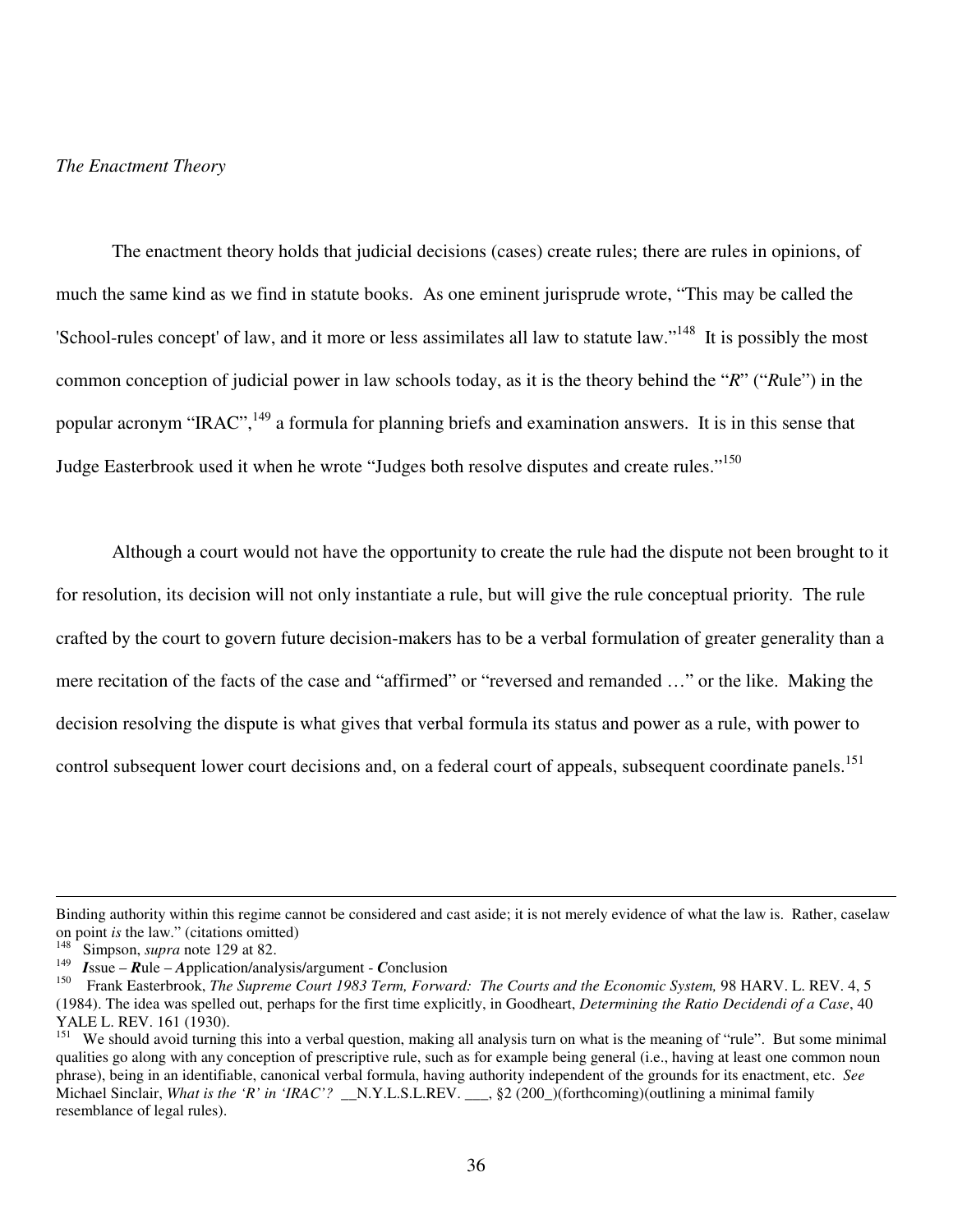How does this "enactment theory" of common law decision-making account for *stare decisis*, the power of precedent? The use of precedents is thought of as akin to the use of a code: apply the rule of the precedent case to this dispute and resolve it accordingly. "Judges, when they decide particular cases at common law, lay down general rules that are intended to benefit the community in some way. Other judges, deciding later cases, must therefore enforce these rules so that the benefit may be achieved."<sup>152</sup> This is one of the principal virtues of the enactment theory: it makes the question of stare decisis redundant. No explanation is needed. The hierarchy of courts produces an hierarchy of rules and a decision-maker must follow those that come from above, and if one is on a federal court of appeals, those that come from a collegial panel.<sup>153</sup>

The enactment theory also generates stability, predictability, and reliability. Rules are evenhanded, predictable, and consistent, <sup>154</sup> and "foster[] reliance on judicial decisions."<sup>155</sup> What could be more stable and reliable than authoritative, canonical verbal formulae? Just as statutes are the same sets of words for all who must follow them, so are the rules enacted in judicial decisions. They also "contribute[] to the actual and perceived integrity of the judicial process", <sup>156</sup> "avoid an arbitrary discretion in the courts", <sup>157</sup> and insure against "the caprice or will of judges."<sup>158</sup> Finally, the enactment theory also accounts for the demands of efficiency,

<sup>&</sup>lt;sup>152</sup> Ronald Dworkin, TAKING RIGHTS SERIOUSLY, 110 (1977)(Dworkin is implaccably hostile to the enactment theory; he continues the quoted passage "If this account were a sufficient justification of the practices of precedent, then [a judge] could decide these hard common law cases as if earlier decision were statutes … But he will encounter fatal difficulties if he pursues that theory very far.") Similarly Colin Manchester, David Salter, and Peter Moodie, EXPLORING THE LAW: THE DYNAMICS OF PRECEDENT AND STATUTORY INTERPRETATION, 3, 4  $(2<sup>nd</sup>$  ed., 2000) $($  "A legal rule established by the ratio of a case forms a

precedent for application in future cases.").<br><sup>153</sup> Some writers have gone so far as to deny that there is stare decisis in supreme courts: as a supreme court has the power to overrule its prior decisions it is not bound by them, therefore they cannot have created rules for any but junior courts! Horizontal stare decisis does not exist!? For example "[A]pellate courts, or so-called 'higher' courts, are not legally bound to adhere to the principle of *stare decisis*." Glaser, Lieberman, Ruescher, Su, & Mills, THE LAWYER'S CRAFT, 23 (2002). *See also*, Manchester, Salter, and Moodie, *supra* note 153 at 3, 4.

<sup>154</sup> *Cf.* Justice Rehnquist's account of the virtues of stare decisis in *Payne v. Tennessee*, 501 U.S. 808, 827 (1991).

<sup>155</sup> **Id**.

<sup>156</sup> **Id**.

<sup>157</sup> Alexander Hamilton, *The Federalist, No.78*, 507at 510.

<sup>158</sup> Joseph Story, *Commentaries on the Constitution of the United States* §§377-78 (1833), quoted in *Anastasoff*, *supra* note 4 at 903.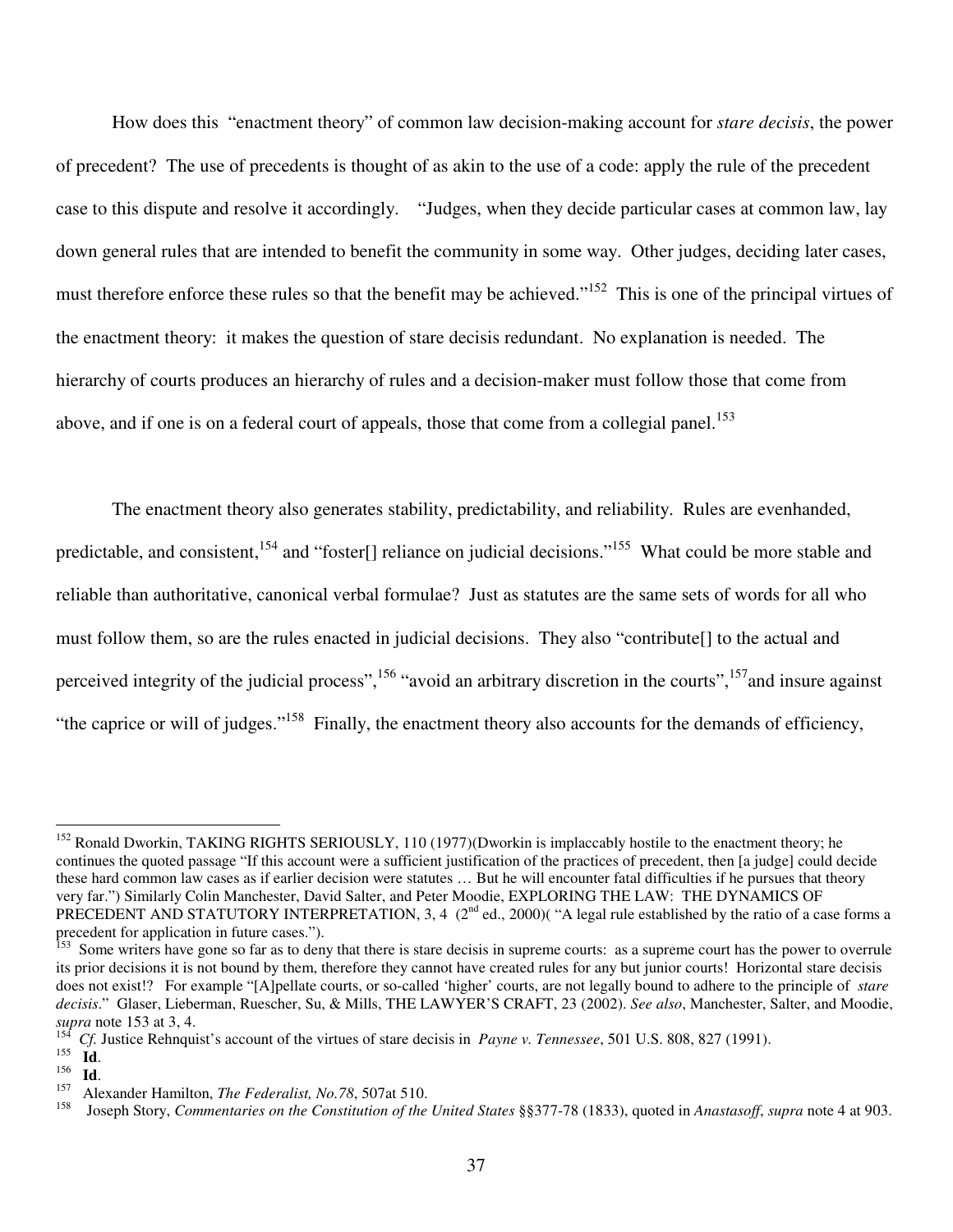relieving the judiciary of the burden of considering the factual details and argument of a precedent case; they must simply apply the rule, just as they would a statute.<sup>159</sup>

The most obvious criticism of the theory is that it simply abandons the common law's sensitivity to the interests of justice.<sup>160</sup> Rules have the great virtue of certainty, but they ignore much of the variability and richness of the natural topology. Common law can be as fact sensitive as a situation calls for; rules by their generality lump facts into classes, and choose among them which is to count.<sup>161</sup> This same stability and reduced sensitivity inhibits adaptation to developing social mores and technology. The rule must remain fixed, at least until a higher authority –the legislature, higher court, or, for federal courts of appeals, the circuit en banc – should overrule it.

At least one important theorist, Professor Fred Schauer, has embraced this eschewing of justice. According to Schauer, common law courts should forego optimal immediate decisions for the sake of more general ideals, expressible as rules. The constraint of precedent, Schauer argues, applies prospectively as well

as retrospectively:<sup>162</sup>

the conscientious decisionmaker must recognize that future conscientious decisionmakers will treat her decision as precedent, a realization that will constrain the range of possible decisions about the case at hand. 163

<sup>&</sup>lt;sup>159</sup> This is not to pretend that applying rules is either simple or determinate. The difficulties associated with statutory interpretation and the burgeoning judicial and academic debate over them should sufficiently negate any such suggestion.

<sup>160</sup> For an extensive criticism of the enactment theory, *see* Sinclair, supra note 152 [What *is the 'R' in 'IRAC'?* ] 161 Justice Scalia wrote: "But the whole point of rulemaking (or of statutory law as opposed to case-by-case common law development) is to incur a small possibility of inaccuracy in exchange for a large increase in efficiency and predictability." Association of Data Processing Service Organizations, Inc. v. Board of Governors of the Federal Reserve System, 745 F.2d 677, 689 (D.C.Cir. 1984), (Scalia, C.J.).

<sup>&</sup>lt;sup>162</sup> Schauer, supra note 131 at 571-3, 574, 578, 589.

 $163$  Id at 589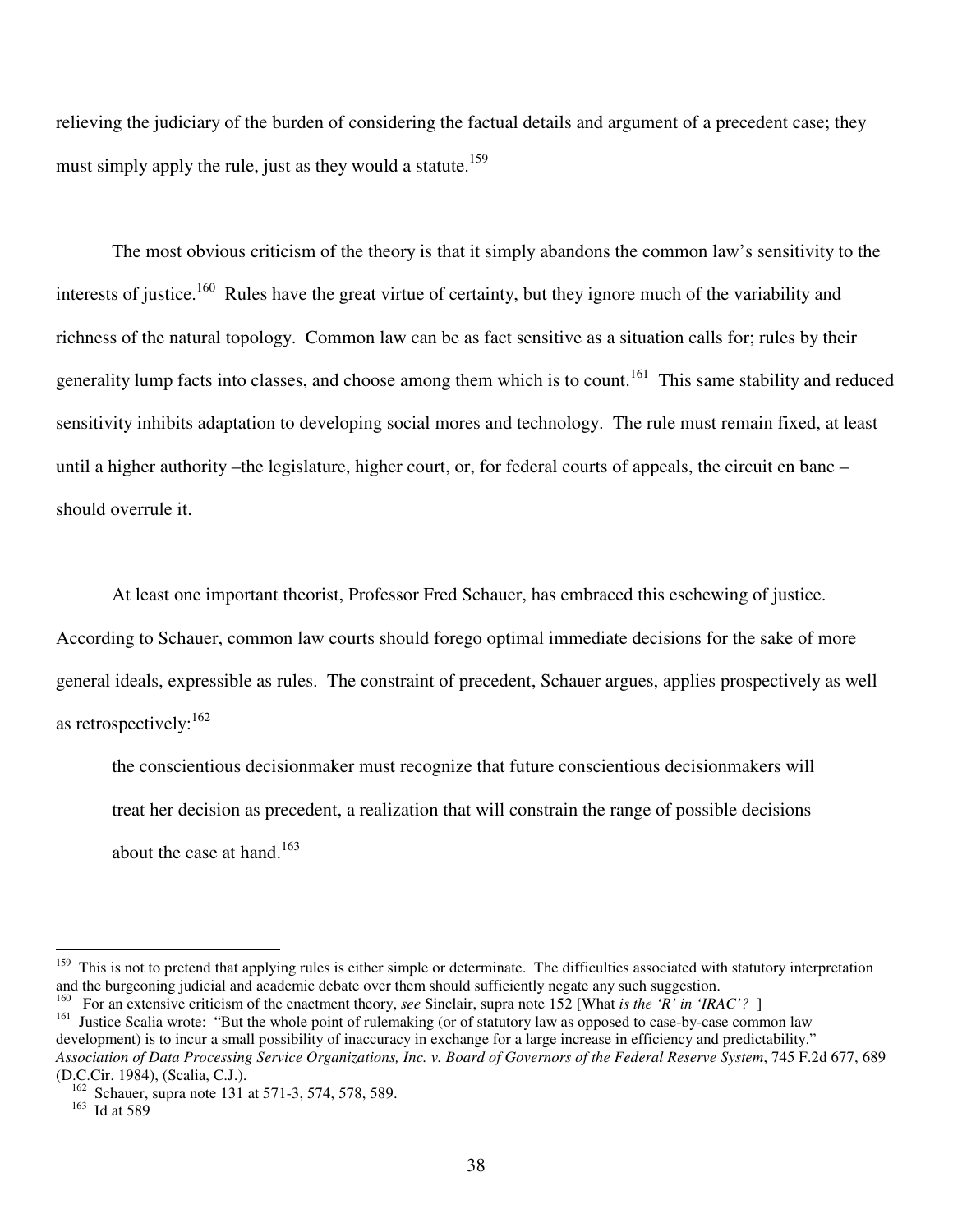Thus the judge is restrained by the force of precedent even if there has never been a similar case in the past: the judge must take into account future cases that might be assimilated under the description of this one.<sup>164</sup> "The decisionmaker must then decide on the basis of what is best for *all* of the cases falling within the appropriate category of assimilation."<sup>165</sup> Taking account of all future decisions that are the potential progeny of this decision can require a less than optimal, less than just decision in the case at hand.<sup>166</sup>

The enactment theory's "rule of the case" also gives us pause as to the requirement of notice. Certainly in those behavioral domains in which we seek guidance before acting, such as issuing securities or estate planning, <sup>167</sup> rules provide the ideal guidance. But these are also typically the behaviors for which we seek professional guidance before acting. What about most of ordinary life, the domains governed by tort law and small value contracting? Ordinary people do not and could not be expected to know of the case rules, to look them up, or to seek professional advice before going about their business. Nor would we want them to; society cannot afford it.<sup>168</sup> Are they at the mercy of secret rules? On the enactment theory they are. Even those who

<sup>&</sup>lt;sup>164</sup> "the many directions in which it may be extended." Id at 574. This is not as implausible as it may first appear. Think of the example used by Schauer: "... fear that allowing restrictions on Nazis because they are Nazis will establish a precedent for restrictions on socialists because they are socialists..."; id at 578. As he notes, the example is a reference to the dispute over allowing Nazis to march in Skokie, Illinois.

<sup>165</sup> Id at 589.

<sup>&</sup>lt;sup>166</sup> "...in some cases we will make decisions that are worse than optimal for that case taken in isolation." Id. What a colossal ego a judge would have to have for this attitude; she'd have to think herself smarter than all those who might meet such questions in the future. Surely parties to present litigation should not be denied a just decision merely because the judge takes a patronizing attitude to other and future judges.

<sup>&</sup>lt;sup>167</sup> Characteristically rich people's joys and problems.

<sup>&</sup>lt;sup>168</sup> Lord Mansfield recognized the difference between behavioral domains in which we do take prior notice of the law and those in which we do not by restricting his predictability goal to "all mercantile transactions." *Vallejo v. Wheeler*, 1 Cowp. 143, 153, 98 Eng.Rep. 1012, 1017 (K.B. 1774). Holmes and Brandeis, in making the point without limitation, were overbroad; *see* text and note 138-39 *supra*. To be sure, secondary players in non-notice domains –lawyers and insurers who must settle claims –may wish for certain, conservative law, but theirs is not the behavior governed. In passing, notice that, in his reason ("Because speculators in trade then know what ground to go upon") Mansfield also anticipated Coase, R.H.Coase, "*The Problem of Social Cost*," 3 J. LAW & ECON. 1 (1960).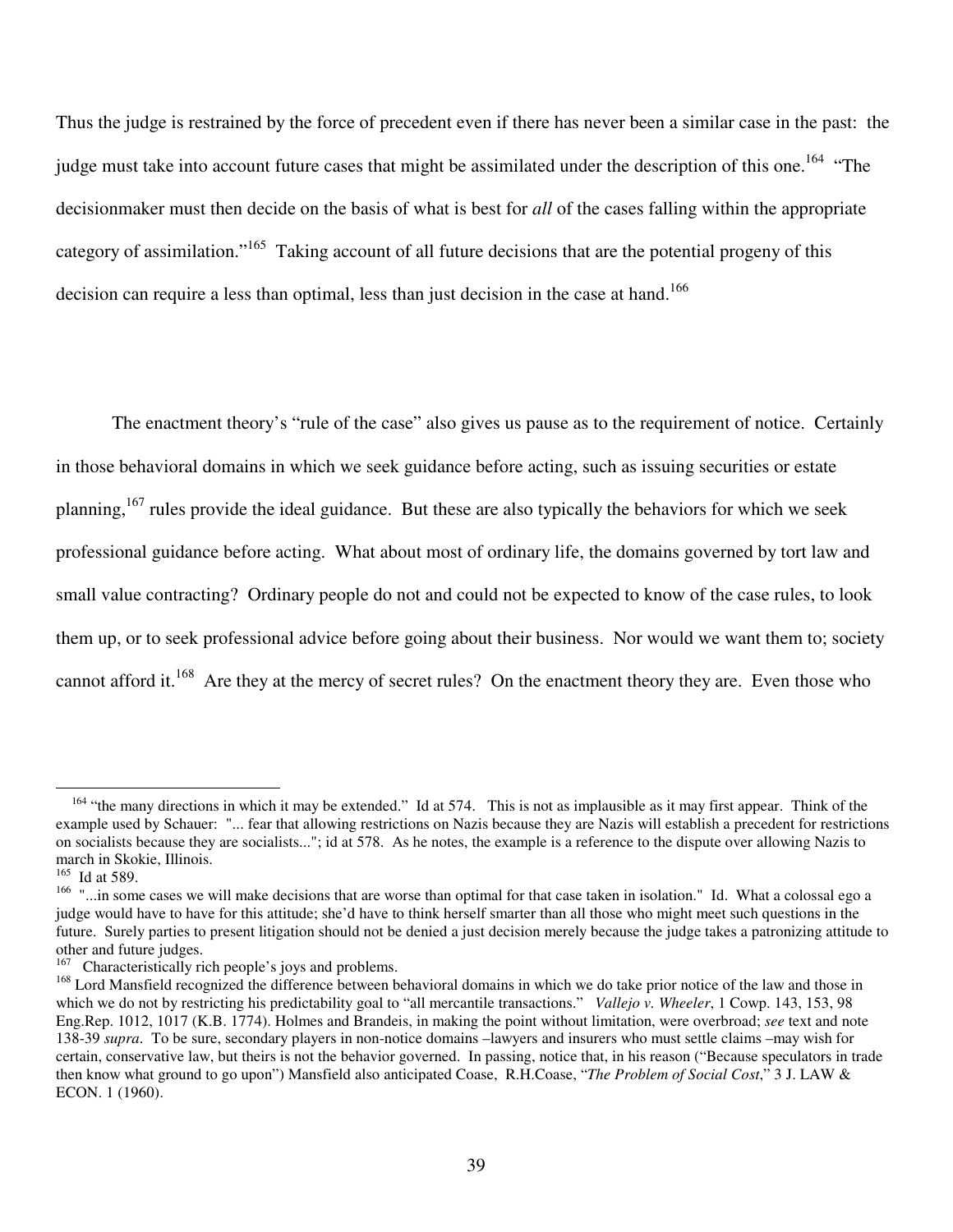do take professional advice in planning action but then become party to a landmark case, effective retroactively, can rightly complain at being governed by an undiscoverable rule.

The enactment theory must also face the problem of power: where do judges get the power to make rules? The Framers knew how to allocate rule making power and did so in Article I, section 1: "All legislative powers herein granted shall be vested in a Congress of the United States …". The courts, in contrast, were given judicial power.<sup>169</sup> Could judicial power include the power to make rules, legislative power? The words are fairly clear, especially the "*All* legislative power…" of Article I, section 1; they rather preclude their being any allocation of legislative power to the judicial branch. This is a serious problem for the enactment theory, as a rule to cover cases beyond that before the court must have common noun phrases and predicates reaching more general, and thus different cases. But rules governing beyond the specific are legislative.<sup>170</sup> The separation of powers is a central concept of our Constitution; the Framers saw combining those powers as "the very definition of tyranny."<sup>171</sup> Thus the enactment theory, were it correct, would create serious constitutional problems of separation of powers: rule making is a legislative function (one should, perhaps, say *the* legislative function), not a judicial power.

Judge Kozinski is, in *Hart*, an avowed enactment theorist: "Writing an opinion is not simply a matter of laying out the facts and announcing a rule of decision. Precedential opinions are meant to govern not merely the cases for which they are written, but future cases as well."<sup>172</sup> This is not merely gratuitous theorizing, but part of his reasoning in that case. He continues:

 $^{169}$  Article III<br><sup>170</sup> This is a d

This is a distinction Justice Traynor was drawing when he said "[A] judge invariably takes precedent as his starting point; ... [s]tare decisis signifies the basic characteristic of the judicial process that differentiates it from the legislative process." Roger Traynor, *The Well-Tempered Judicial Decision*, 21 ARK.L.REV. 287, 290 (1967) [!?]

<sup>171</sup> *The Federalist Papers* #47, James Madison. *See* Hoffman, *supra* note 11 at 347("Judicial independence and neutrality are the fundamental motivations of Article III.")<br> $\frac{172}{172}$  *Hart* supported 6 at 1176 See also

<sup>172</sup> *Hart*, *supra* note 6 at 1176. *See also* Kozinski & Reinhardt, *supra* note 6 at 43.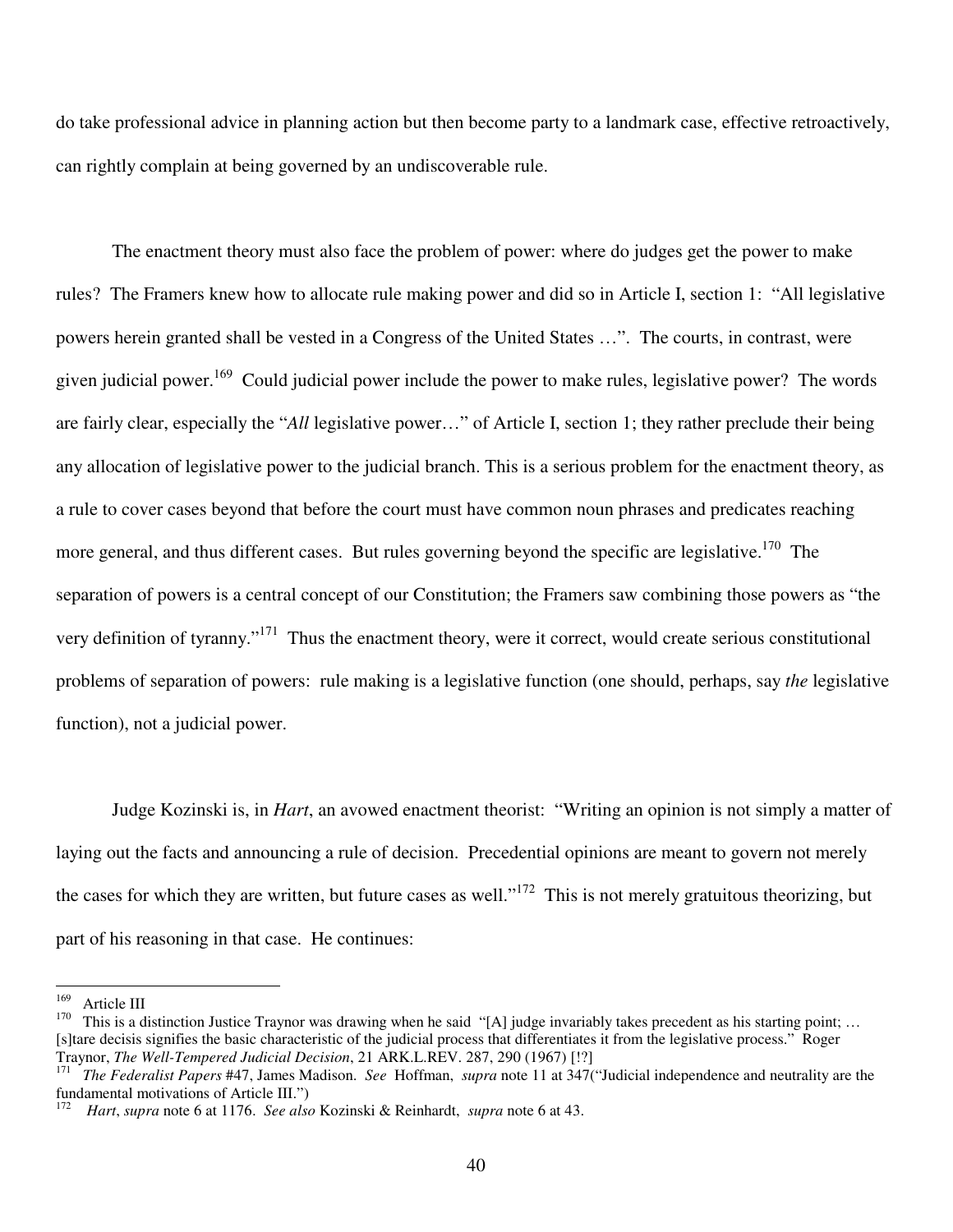Moreover, the rule must be phrased with precision and with due regard to how it will be applied in future cases. A judge drafting a precedential opinion must not only consider the facts of the immediate case, but must also envision the countless permutations of facts that might arise in the universe of future cases. Modern opinions generally call for the most precise drafting and re-drafting to ensure that the rule announced sweeps neither too broadly nor too narrowly, and that it does not collide with other binding precedent that bears on the issue. … When properly done, it is an exacting and extremely timeconsuming task. 173

The present case load of the federal circuit courts of appeals makes it impossible to devote such time, care, and attention to proper selection and drafting of the rule of decision in all cases.

How do no-citation rules interact with the enactment theory? The no-citation rules' denial of precedential power to applicable decisions requires decision-making without rule-making. The theory doesn't account for that except when the decision is under a rule already laid down. If the selection of cases for non-publication is according to the usual criteria, that is merely routine decisions under established law, then prohibiting citation and the enactment theory accord very well.<sup>174</sup> In fact after the rule has been laid down in the first decision on point, all subsequent applications would do little for notice, stability, limiting judicial whimsy, or justice. In such cases and only such cases, the judicial power, exercised by applying a judge-made rule, does not seem to require publication or precedential attention.

The major difficulty is not with no-citation rules and the Constitution, it is with the enactment theory itself. It accounts for some of the virtues of common law and stare decisis, but its inadequacy in respect of

<sup>173</sup> *Hart*, *supra* note 6 at 1176-77.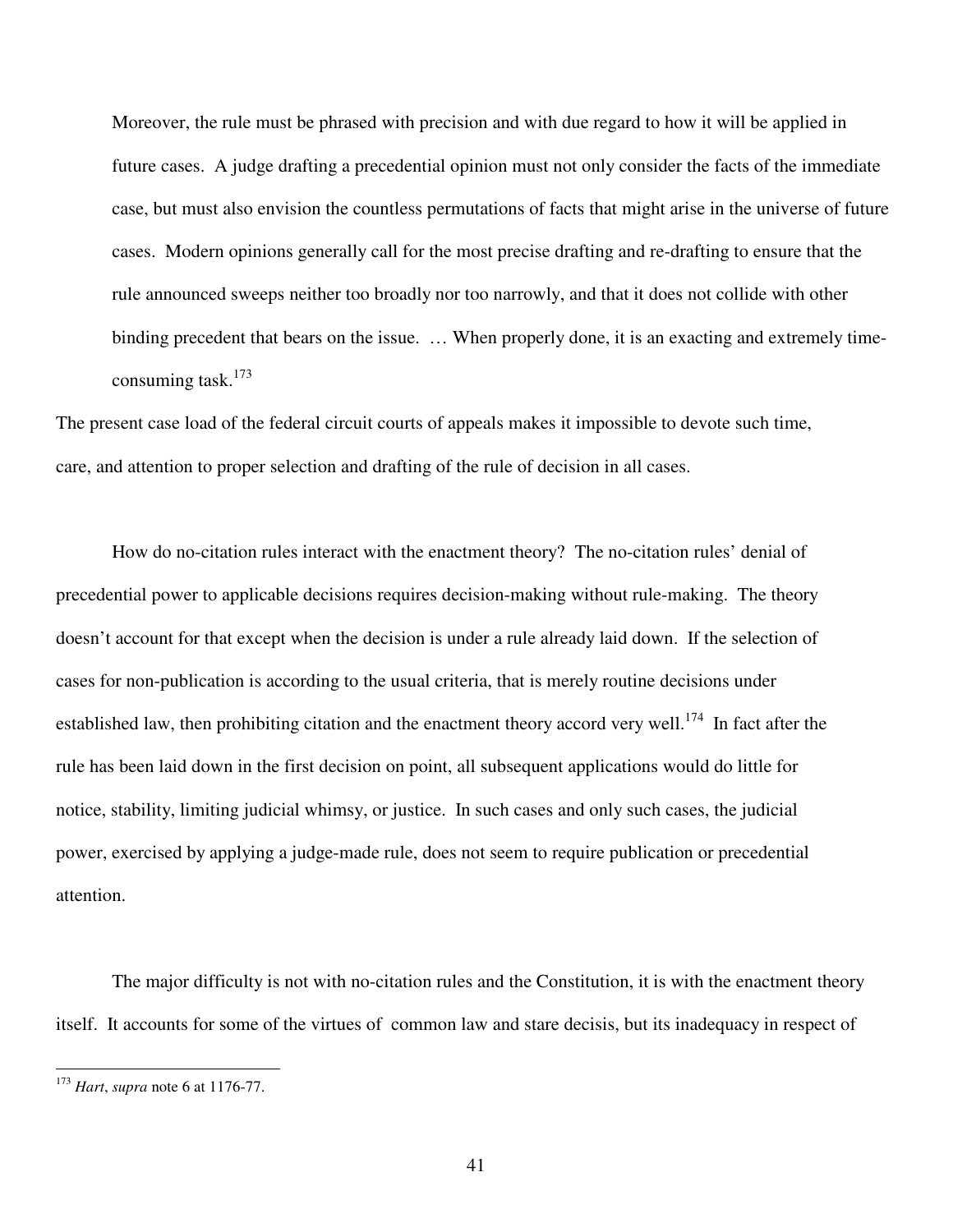notice, adaptivity, and authority make it difficult to accept seriously. And the theory simply does not account for what we do in practice, be it judicial or advisory or representational or academic. We do not quote the carefully crafted rule of the precedent case and argue that it does or does not apply to these facts.<sup>175</sup> We compare the facts of different cases, and adopt or reject the judges' reasoning in them.<sup>176</sup> Even the established common law rules are subject to various formulations and interpretations, notwithstanding authoritative precedent decisions.

. . . it is a feature of the common law system that there is no way of settling the correct text or formulation of the rules, so that it as a single rule in what Pollock called "any authentic form of words."

…[I]f six pundits of the profession, however sound and distinguished, are asked to write down what they conceive to be the rule or rules governing the doctrine of *res ipsa loquitur*, the definition of murder or manslaughter, the principles governing frustration of contract or mistake as to the person, it is in the

highest degree unlikely that they will fail to write down six different rules or sets of rules.<sup>177</sup>

Nothing similar to a statute or "school rule" can be found in the supposed rules of judicial decisions.

*The Standard Theory*

<sup>174</sup> It is, however, well established that the limitation of non-publication to the legally routine is widely flouted. *See* text *supra* at notes  $\_\_$ .

Ronald Dworkin refers to "the feature that defeated the enactment theory, which is that the force of a precedent escapes the language of its opinion. ... If an earlier decision were taken to be entirely justified by some argument of policy, it would have no gravitational force. Its value as a precedent would be limited to its enactment force, that is, to further cases captured by some particular words of the opinion." Dworkin, *supra* note 153 at 113.

<sup>&</sup>lt;sup>176</sup> Dworkin again: "[E]ven important opinions rarely attempt that legislative sort of draftsmanship. They cite reasons, in the form of precedents and principles, to justify a decision, but it is the decision, not some new and stated rule of law, that these precedents are taken to justify." Dworkin, *supra* note 153 at 111.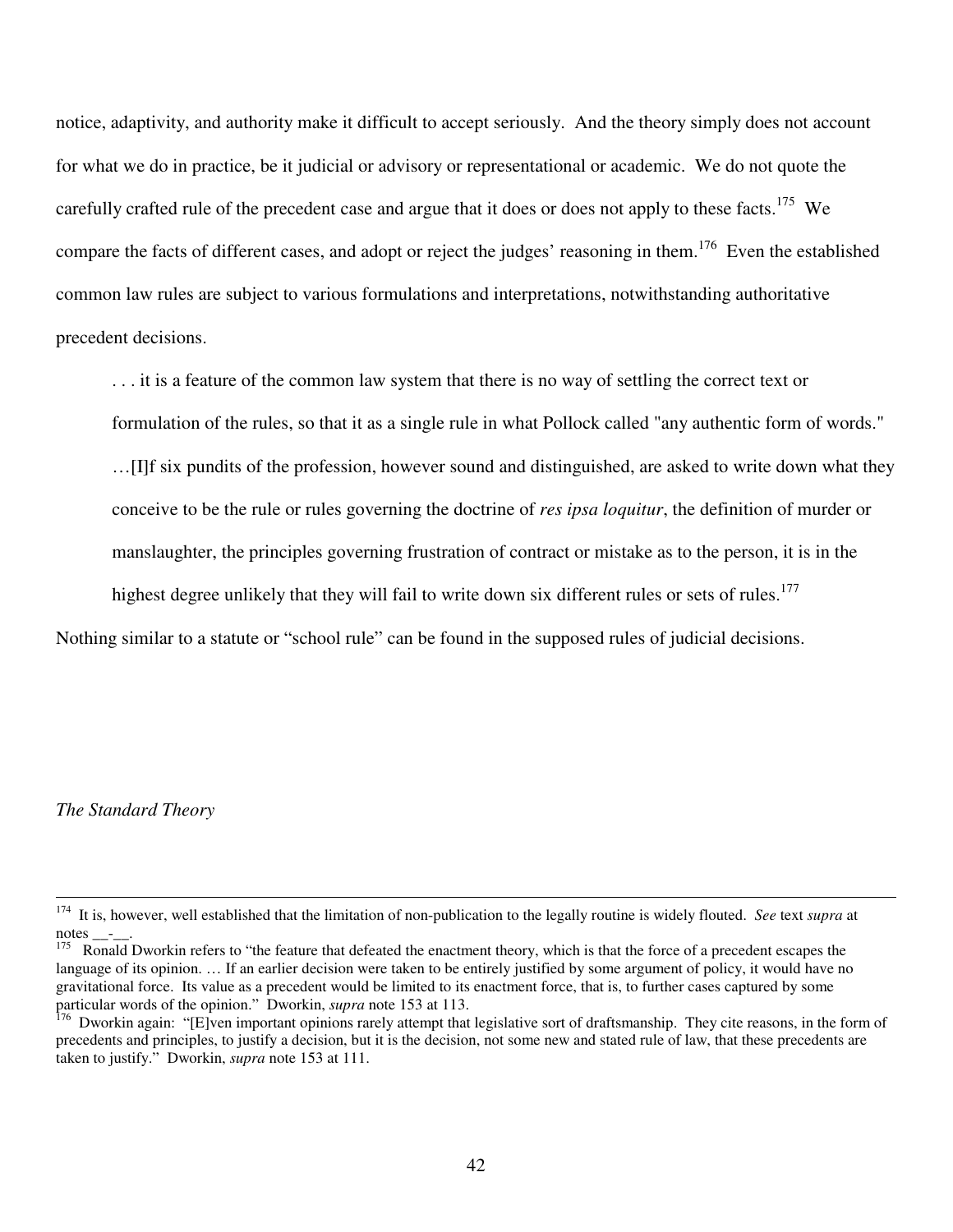In 1992 the Supreme Court, in *Planned Parenthood v. Casey,* 178 gave us a capsule essay on its conception of *stare decisis*:

The obligation to follow precedent begins with necessity, and a contrary necessity marks its outer limit. With Cardozo, we recognize that no judicial system could do society's work if it eyed each issue afresh in every case that raised it. … Indeed, the very concept of the rule of law underlying our own Constitution requires such continuity over time that respect for precedent is, by definition, indispensable. … At the other extreme, a different necessity would make itself felt if a prior judicial ruling should come to be seen so clearly as error that its enforcement was for that very reason doomed.

Even when the decision to overrule a prior case is not, as in the rare, latter instance, virtually foreordained, it is common wisdom that the rule of stare decisis is not an "inexorable command," and certainly it is not in every constitutional case … Rather, when this Court reexamines a prior holding, its judgment is customarily informed by a series of prudential and pragmatic considerations designed to test the consistency of overruling a prior decision with the ideal of the rule of law, and to gauge the respective costs of reaffirming and overruling a prior case. Thus, for example, we may ask whether the rule has proven to be intolerable simply in defying practical workability …; whether the rule is subject to a kind of reliance that would lend a special hardship to the consequences of overruling and add inequity to the cost of repudiation … ; whether related principles of law have so far developed as to have left the old rule no more than a remnant of abandoned doctrine … ; or whether facts have so changed, or

<sup>&</sup>lt;sup>177</sup> Simpson, *supra* note 129 at 89. *Sim.* Boggs & Brooks, *supra* note 11 at 25 ("Who can recall the precise language of such seminal cases as *Hadley v. Baxendale* or *Rylands v. Fletcher*? And yet the well-known holdings in those cases are fundamental to the modern lawyer's understanding of contract law and negligence.")

<sup>178</sup> *Casey*, *supra* note 133.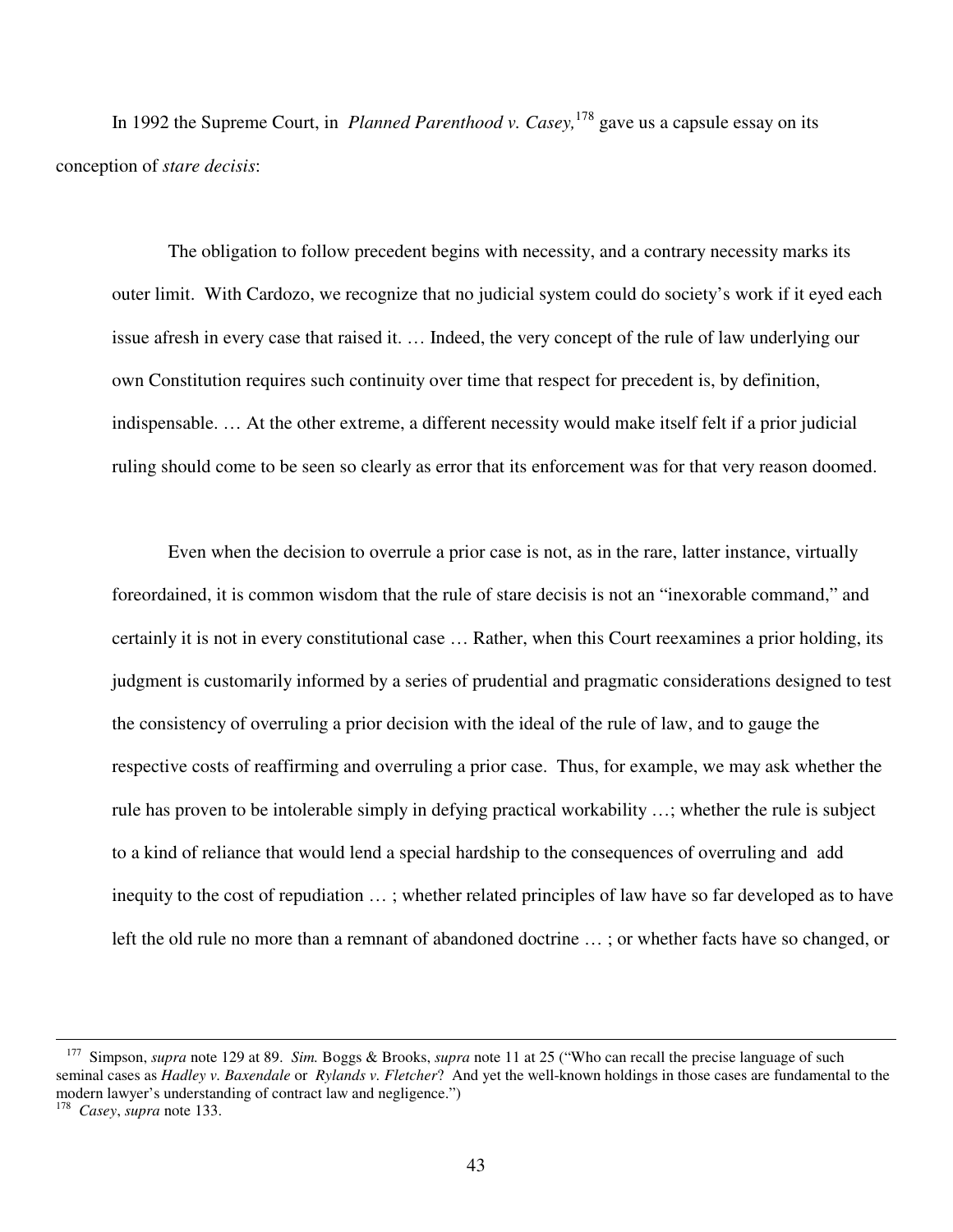come to be seen so differently, as to have robbed the old rule of significant application or justification … . 179

In this passage the Court offers two general justifications for stare decisis:<sup>180</sup>

(1) Efficiency: The costs to society would be too great were we to allow every question worth litigating to be litigated afresh every time it arose.

(2) Stability and continuity: This puts stare decisis in "the concept of the rule of law embodied in our own Constitution"; thus it is "by definition, indispensable." The thought here is that society, not just as a list of people within a specified territory but as a political community, requires a continuing stable set of laws; that in turn requires the settling of legal uncertainties with authority and a degree of permanence. Stare decisis provides this in the absence of legislation, and where legislated decisions are under-determinate.

On the other hand, stare decisis does not require the perpetuation of error or of decisions that have become error. "Error"? Various kinds of maladaptivity to societal needs, but again it has to be great enough to overcome the value of stability and continuity. The Court lists four categories:

(1) The precedent simply cannot be implemented, it "def[ies] practical workability."

(2) If members of society act in reliance on the precedent, that counts strongly against overruling even if the precedent appears otherwise morally or socially maladapted, as overruling would "add inequity to the cost of repudiation". This would be exemplified by decisions on which business folk relied in investing. (That, remember, was the area singled out by Lord Mansfield for certainty's counting more than justice.)

<sup>&</sup>lt;sup>179</sup> Id at 854-55 (omitting internal cites)

<sup>180</sup> Prof. Paulsen finds five elements: (1) workability; (2) protecting reliance; (3) "erosion of a decision's doctrinal foundations by subsequent decisions"; (4) "changed factiual circumstances"; and (5) "the need to preserve public impressions of judicial integrity." Michael Stokes Paulsen, *Abrogating Stare Decisis by Statute: May Congress Remove the Precedential Effect of* Roe *and* Casey*?* 109 YALE L.J. 1535, 1551-67 (2000).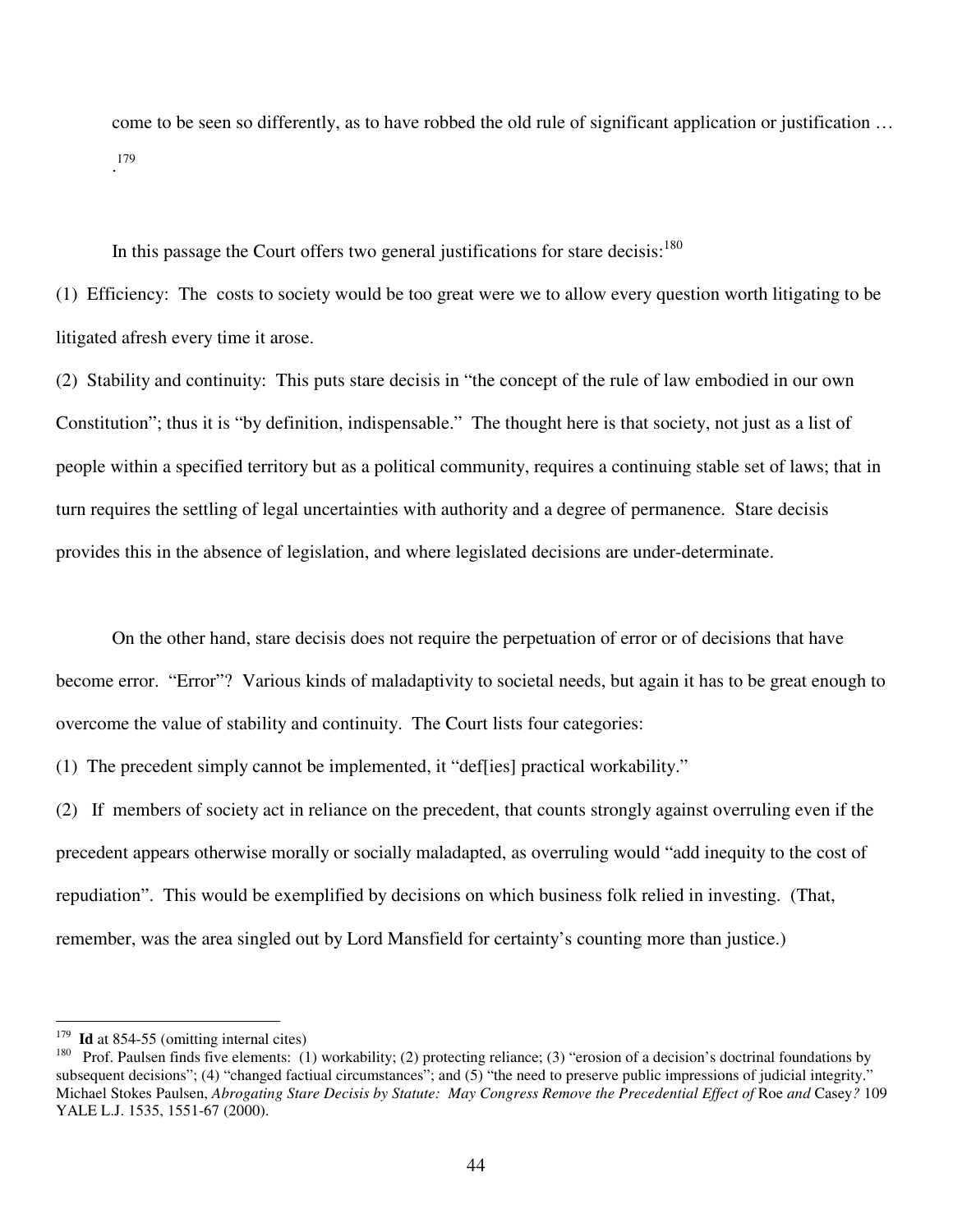(3) "[W]hether related principles of law have so far developed as to have left the old rule no more than a remnant of abandoned doctrine."<sup>181</sup> This would likely occur when a well dated precedent had to be revisited. It is related to the next category, which is about change in the factual background and the social perception of it: both are about important changes exogenous to the particular precedential line.

(4) "[W]hether facts have so changed, or come to be seen so differently, as to have robbed the old rule of significant application or justification." Common law justifications come from the world outside the law, outside the precedent line in question. Of course that exogenous world need not be completely independent of the law: legal decisions, be they legislative or judicial, can and do influence society in both behavior and moral evaluation of it. But nevertheless the change which makes overruling reasonable, rational, and sensible occurs outside the legal decision-making system.

What the *Casey* majority expressly rejected was endogenous change, change in the attitudes or composition of the Court itself: "[A] decision to overrule should rest on some special reason over and above the believe that a prior case was wrongly decided."<sup>182</sup> Immediately following this, the opinion quotes Justice Stewart to the effect that a mere change in membership of the Court is not a sufficient justification.<sup>183</sup> If we were to allow the overruling of prior decisions simply on the ground that the present court saw things differently, thought itself wiser or better informed, then we would indeed have, in the common law at least, a government of men and not of laws. Thus it is that "the very concept of the rule of law underlying our own Constitution requires such continuity over time that respect for precedent is, by definition, indispensable."<sup>184</sup>

<sup>181</sup> Justice Kennedy wrote similarly: "We have overruled our precedents when the intervening development of the law has 'removed or weakened the conceptual underpinnings from the prior decision, or where the later law has rendered the decision irreconcilable with competing legal doctrines or policies.'" *Neal v. United States*, 516 U.S.284, 295, 116 S.Ct. 763 , 768-9 (1996) <sup>182</sup> *Casey, supra* note 133 at 864.

<sup>183</sup> **Id** quoting *Mitchell v. W.T.Grant Co.*, 416 U.S. 600, 636 (1974)(Stewart, J., dissenting).

<sup>184</sup> *Casey*, *supra* note 133 at 854.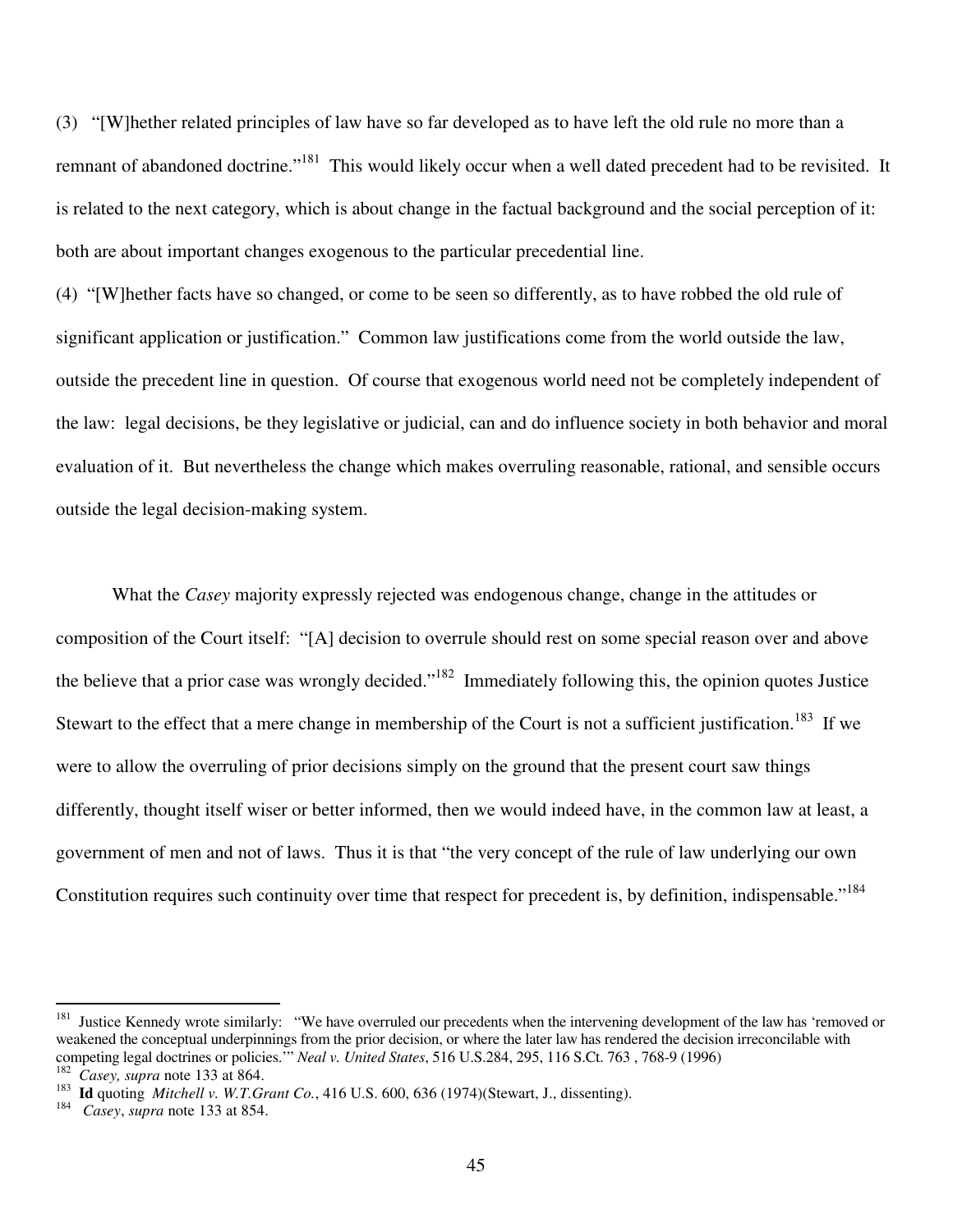In using a precedent we compare its facts to the facts of the case at hand. <sup>185</sup> But, apart from *res judicata*, no two cases are identical; conversely, every pair of cases is similar in some way. Whether or not a prior decision is to count as precedent or be distinguishable depends on the choice of criterion of similarity. Their source lies in society, exogenous to the law. In case reports we find it in the reasoning, the *ratio decidendi*. Although a prior judge's opinion is inescapably authoritative as to the facts and outcome, <sup>186</sup> it's reasoning, the bill of excuses connecting facts to outcome, is not.<sup>187</sup> When Holmes wrote: "The felt necessities of the time, the prevalent moral and political theories, intuitions of public policy, avowed or unconscious, even the prejudices which judges share with their fellow men ... ."<sup>188</sup> he was referring to societal factors at the time of decision, not factors recorded in an opinion from the past.<sup>189</sup> This gives common law its fitting balance of stability and adaptivity, geared to the needs of the social domain in question, and from which its reasons are drawn. 190

So long as reasons –resting in technology as well as social organization and values –remain rationally valid, so will a line of precedent. But if the reasoning of a prior case becomes obsolete, the decision itself may remain viable as precedent under new reasons. A pretty example comes from patent law. A patent requires the

<sup>&</sup>lt;sup>185</sup> This account of common law and stare decisis is often called "reasoning by analogy": "Analogical reasoning in law] presumably involves comparing the facts of the case at hand with the facts of various precedent cases in order to determine which of the precedent cases are relevantly like and unlike the case at hand." Larry Alexander, *Incomplete Theorizing: A Review Essay of Cass R. Sunstein's* LEGAL REASONING AND POLITICAL CONFLICT," 72 NOTRE DAME L. REV. 531 (1997). In perhaps the most widely revered introduction, Prof. Levi wrote "The basic pattern of legal reasoning is reasoning by example." Edward H. Levi, AN INTRODUCTION TO LEGAL REASONING 1 (1949).

At least since the rise of the official reporters in the mid-nineteenth century.

<sup>187</sup> "[T]o the common lawyer, it is the *decision* –not the *opinion* –that constitutes the law." Boggs & Brooks, *supra* note 11at 17.

<sup>&</sup>lt;sup>188</sup> Oliver Wendell Holmes, Jr., THE COMMON LAW, 1 (1881)

<sup>189</sup> Otherwise the first supreme court to meet an issue would settle it forever; common law would remain static, incapable of adapting to changing times, changing technology, changing mores and values.

<sup>190</sup> Today, this is pretty much the accepted theory, the "standard" model. *See, e.g.*, Levi, *supra* note 185 at 7-18; *Casey*, *supra* note 133 at 854-856, 864 (1992).; M.B.W.Sinclair, *The Semantics of Common Law Predicates*, 61 IND. L.J. 373, 390-395 (1985-86), Melvin Aron Eisenberg, THE NATURE OF THE COMMON LAW 58-61 (1988); Heidi Li Feldman, *Objectivity in Law*, 92 U.MICH.L.REV. 1187 (199); Sinclair, *supra* note 77 at 21-24.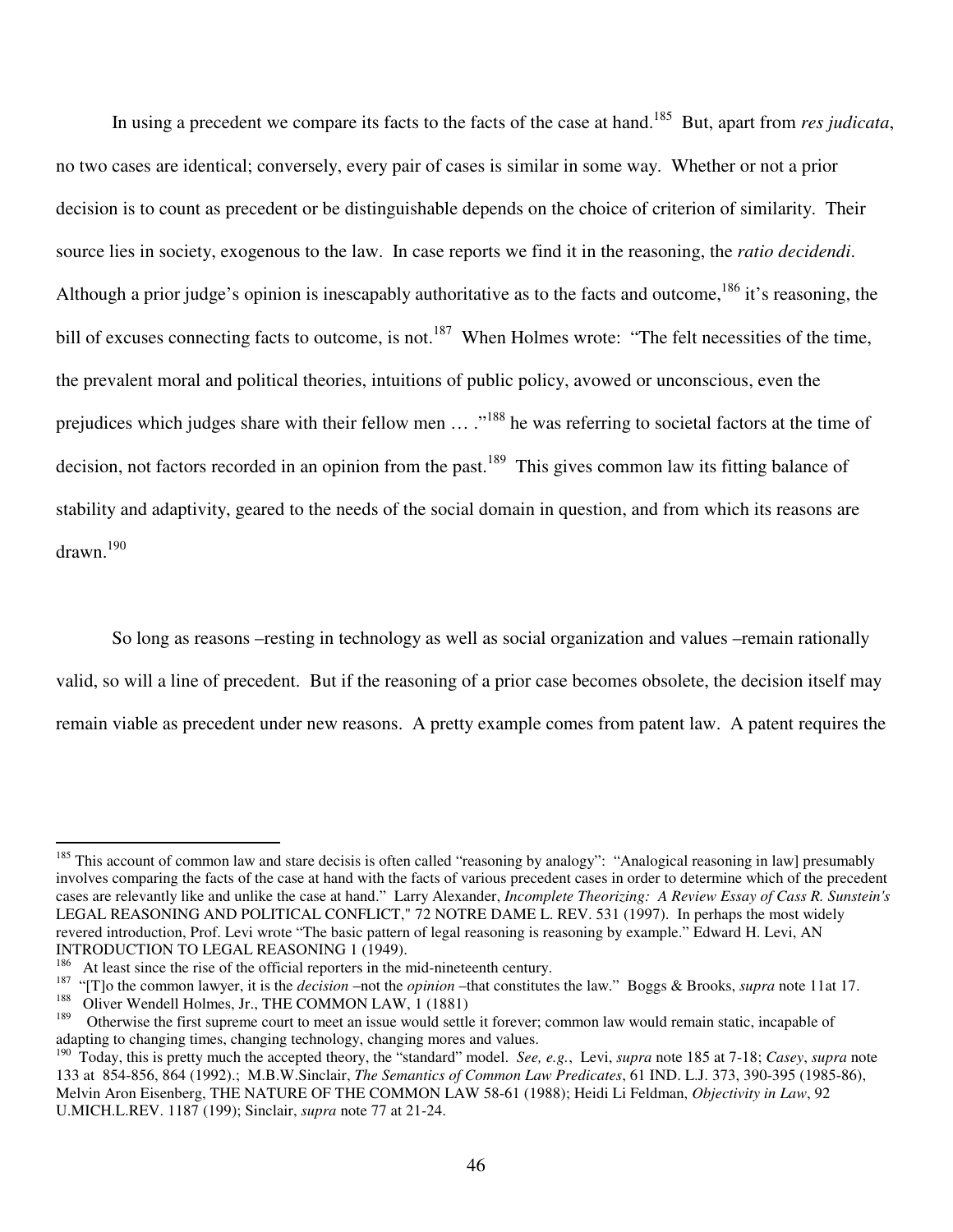invention not to have been previously described in a "printed publication."<sup>191</sup> Would a microfilm of a German patent application on file with the Library of Congress count as a printed publication for this purpose? In 1958 this question came before the Court of Customs and Patent Appeals in *Application of Tenney* 192 but with a twist: the particular microfilm in question had been wrongly filed.<sup>193</sup> That 1958 court decided that it did not count because a "printed publication" in this context had to be a book, or journal or the like, requiring some expense to produce and justified by reasonably wide circulation. The mis-filing of the microfilm was of no significance to this reasoning. Eight years later *I.C.E.Corp. v. Armco* 194 brought the same issue before the District Court for the Southern District of New York, except that in this case the micro-film was properly filed. On the reasoning of *Tenney* the decision was mandated by vertical stare decisis: the micro-film did not count. But a lot had changed in that eight years: modern printing techniques and inter-library communications systems had sufficiently developed to make Library of Congress micro-films widely available; to allow them to be the source of a purportedly new advance in the United States would be a loophole not contemplated by our patent system. So the court distinguished *Tenney* on the ground that the micro-film in that case had been wrongly filed, making it inaccessible to a normal search. The *ratio decidendum* of the precedent case from a superior court did not control; "the felt necessities of the time," not the carefully crafted opinion of a past judge controlled.

The common law has always drawn its strength from its rationality: it "is the perfection of reason, that it always intends to conform thereto, and that what is not reason is not law."<sup>195</sup> An irrational or immoral

<sup>&</sup>lt;sup>191</sup> 35 U.S.C. §102(b). Interpreting and applying a common noun phrase –like "printed publication" –in a statute is a common law process, part of the judicial power.

 $192$  254 F.2d 619 (C.C.P.A. 1958)

<sup>193</sup> *Tenney*, *supra*, 254 F.2d at 621.

<sup>194</sup> 250 F.Supp. 738 (S.D.N.Y. 1966).

<sup>195</sup> Blackstone, *supra* note 57 at \*70.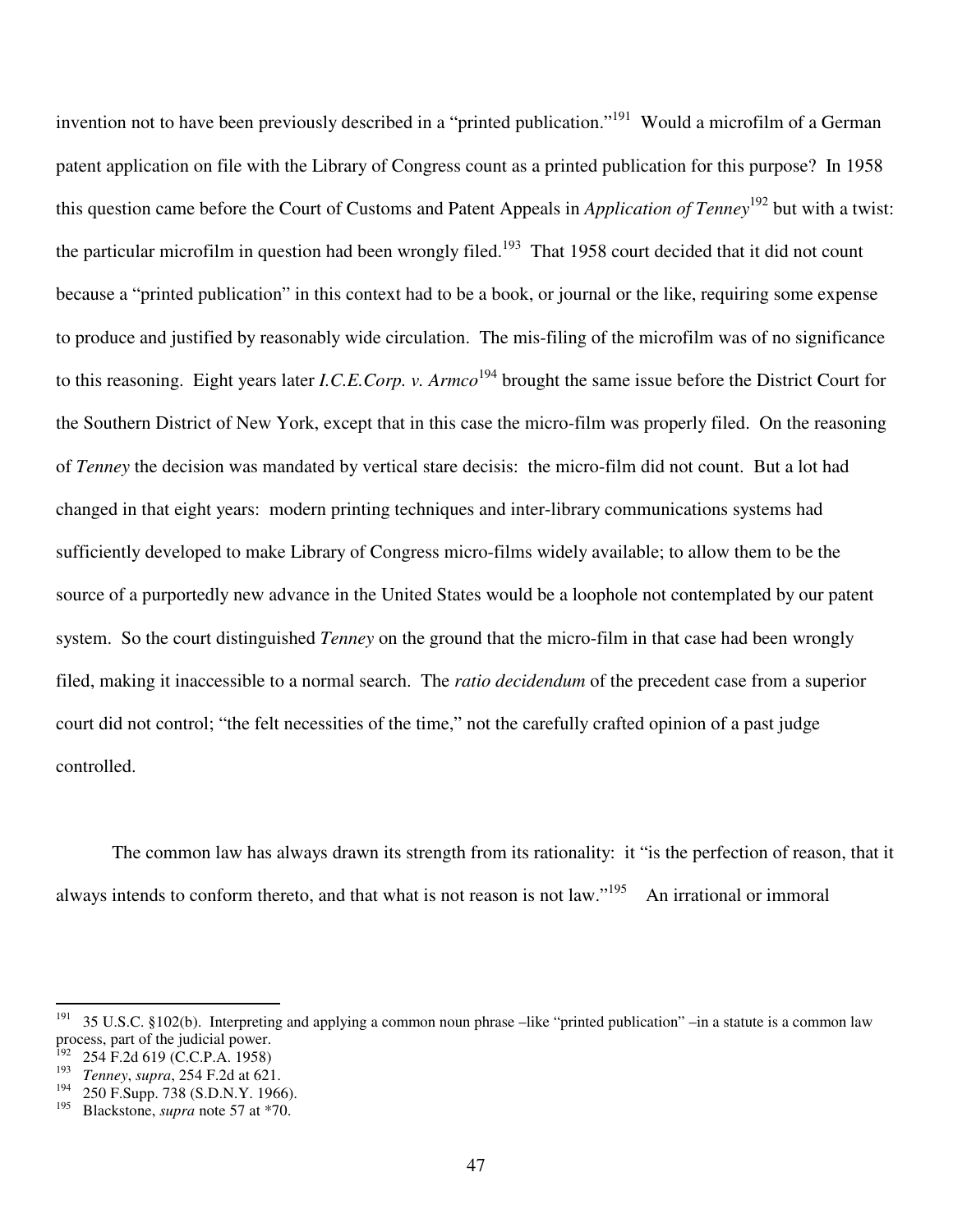common law decision is a wrong decision. Chief Judge Charles Breitel in a deservedly oft-quoted passage wrote of common law decision-making:

The judicial process is based on reasoning and presupposes --all antirationalists to the contrary notwithstanding --that its determinations are justified only when explained or explainable in reason. No poll, no majority vote of the affected, no rule of expediency, and certainly no confessedly subjective or idiosyncratic view justifies a judicial determination. Emphatically, no claim of might, physical or political, justifies a judicial determination. 196

Rationality is contemporaneous, and draws on "the fountain of justice" and "felt necessities" of its own time. If the reasons remain relevant, the precedent governs: that is the power of *stare decisis*; the present judge may not decide differently simply because she asseses values differently. Of course among those exogenous grounds may well be, as Justice Souter wrote in *Planned Parenthood v. Casey*, an inertial resistance to change because of reliance, adding "inequity to the cost of repudiation."<sup>197</sup> But that resistance to change is less significant in those behavioral domains in which denizens do not seek notice of the law before acting. 198

What of the requirements of notice and our distaste for retroactivity? In those areas in which we seek notice of and rely on the state of the law before acting, statutes are, no doubt, easier to use. The words of a

<sup>&</sup>lt;sup>196</sup> Charles Breitel, *The Lawmakers*, 65 COLUM.L.REV. 749, 772 (1965).

<sup>&</sup>lt;sup>197</sup> *Casey*, *supra* note 133 at 854.<br><sup>198</sup> This makes a determination of

<sup>198</sup> This makes a determination of the nature of ordinary behavior rather important to a decision, as it should be. But we do get some curious judgments on it. For example in *Casey*, Justices Kennedy, O'Connor, and Souter wrote: "[F]or two decades of economic and social developments, people have organized intimate relationships and made choices that define their views of themselves and their places in society, in reliance on the availability of abortion in the event that contraception should fail." *Casey, supra* note 133 at 856. Really? Is this empirically well informed? Determinedly supporting a death sentence, Justice Rehnquist wrote "Considerations in favor of *stare decisis* are at their acme in cases involving property and contract rights, where reliance interests are involved, see *Swift & Co. v. Wickham*, 382 U.S. 111, 116 (1965) …[four more cites]; the opposite is true in cases such as the present one involving procedural and evidentiary rules." *Payne v. Tennessee*, 501 U.S. 808, 828 (1991)(And he pointed out that in the previous 20 Terms the Court had "overruled in whole or in part 33 of its previous constitutional decisions." **Id**) Is that wise, equitable, or correct about the law of evidence? In *Strother v. Barr*, 5 Bing 137, 130 E.R. 1013, 1019 (1828), C.J.Best wrote to the contrary that rules of evidence needed to be "the same in actions for injuries to the reversion as in high treason" For that reason we should apply the evidentiary standards that are needed for high treason to all actions, and that demands they be certain because "uncertainty in the law of high treason would prevent any state from being free." Thus the Court could protect ordinary people from the excesses of a powerful government.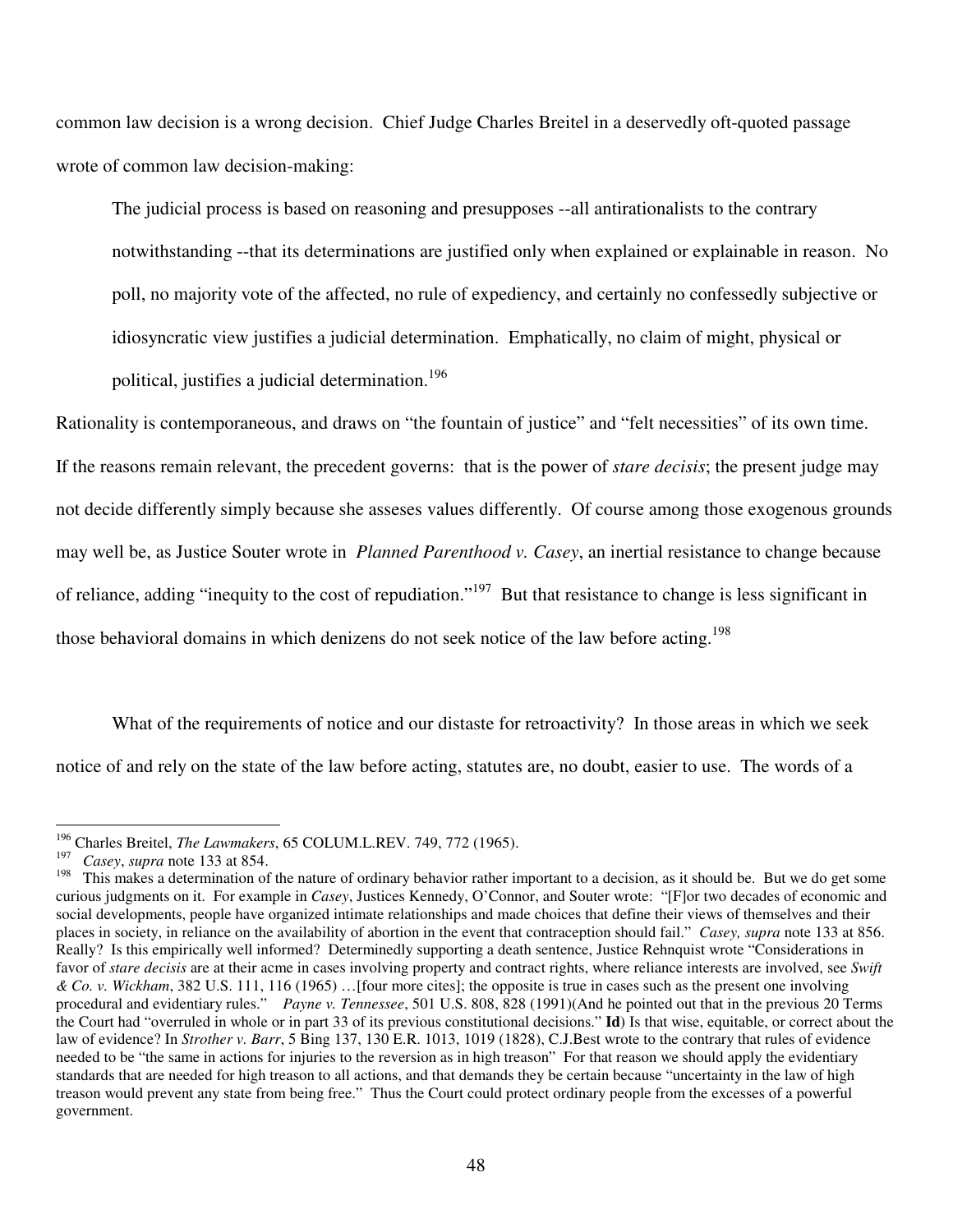statute themselves have authority independently of the reasons for they were chosen by the legislature. To find and follow a common law decision requires one to take some responsibility for determining the meaning of precedent in the light of common decencies.<sup>199</sup> But in the natural home of the common law, those manifold interactions for which it would be absurd to seek legal guidance, notice is no problem. The reasons for a common law judicial decision are much more accessible to most people than the decision itself. The judge draws on the same societal values for in justification of a decision (and for criteria of similarity with precedents) as the ordinary denizen uses for guidance in acting. Thus a landmark decision is not objectionably retroactive in society itself: it should reflect the behavioral necessities and constraints of which the parties are or should have been aware at the time of their contentious interaction. Behave according to the demands of ordinary values and you should never run afoul of the common law.

The standard model thus solves the problems of notice, reliability, and adaptivity quite fittingly. But, one might ask, why does it select judicial decisions as authority? Surely judges come to subject matter as relative neophytes compared with specialist practitioners and academics; shouldn't the writings of experts count as more authoritative than cases on this theory? We put great faith in judicial decisions, whether by a judge with expertise in the subject area or not, because judges decide under great social and moral pressure, under "decisional fire":<sup>200</sup> before them are the parties whose wealth, freedom, and sometimes lives are at stake. Deciding with immediate consequences to fellow humans is importantly different from deciding

<sup>&</sup>lt;sup>199</sup> When there has been justified reliance on prior decisions, courts have on occasion resorted to the expedient of announcing a decision as prospective only. This may be theoretically dubious, akin to legislating, but it is nevertheless effective. Thus, for example, when the Massachusetts Supreme Court faced the exploitation of an old decision, *Kerwin v. Donaghy*, 317 Mass. 559, 59 N.E.2d 299 (1945), to subvert a fundamental tenet of estate planning –a reliance domain –it made its decision changing the old rule prospective only: "We announce for the future that, as to any inter vivos trust created or amended after the date of this opinion, we shall no longer follow the rule announced in *Kerwin v. Donaghy.*" Sullivan v. Burkin, 390 Mass. 864, 460 N.E.2d 572, 577 (1984).<br><sup>200</sup> Sir Matthew Hale gave this reason in the early 18<sup>th</sup> century – "Because they do Sedere pro Tribunali

I cannot find the source of "decisional fire."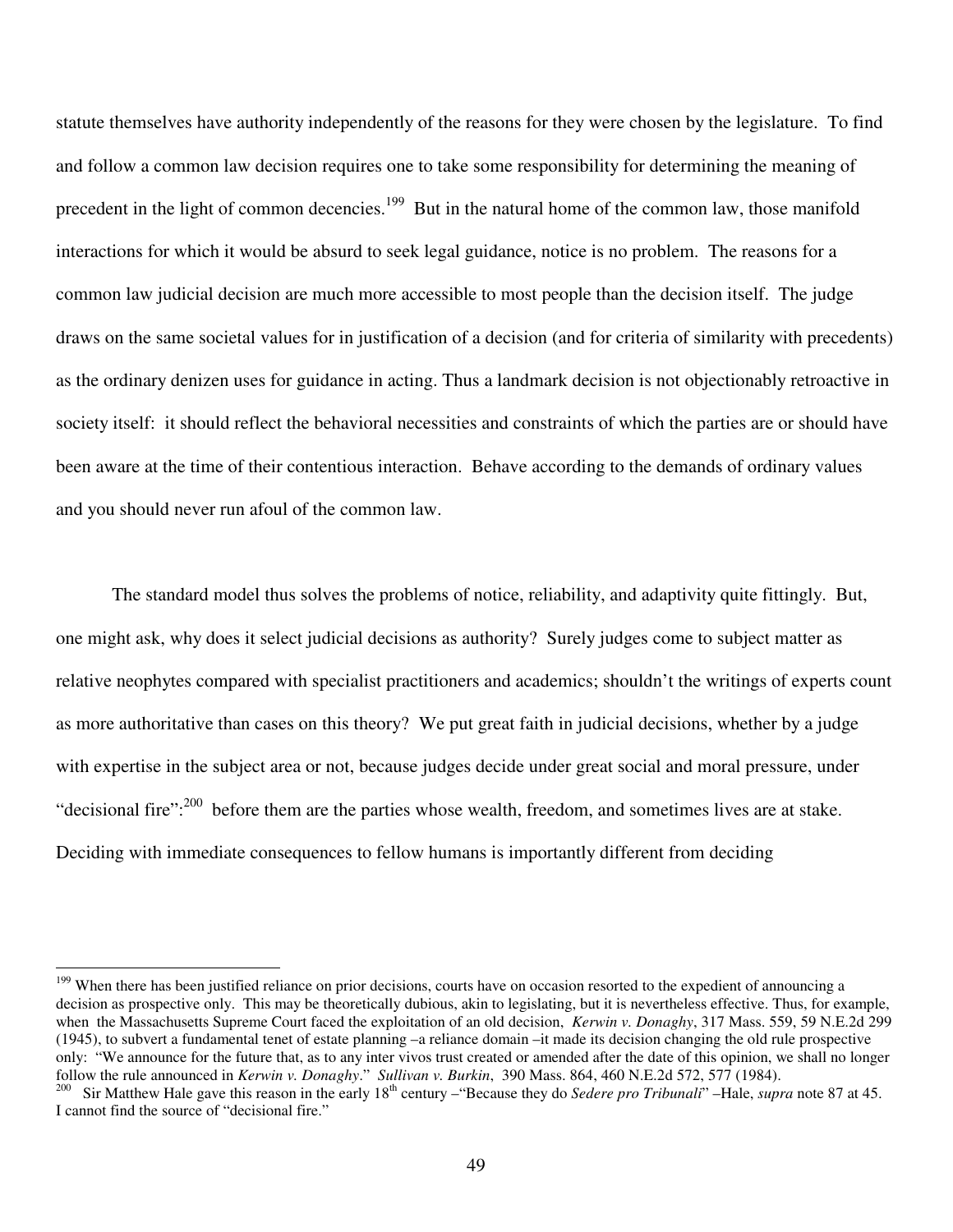hypotheticals.<sup>201</sup> But that critical quality of decisional fire does not stretch beyond the actual decision; it does not reach the other, future, and hypothetical disputes between parties not present, or cases that might fall under a purported rule. Whether this case counts as precedent for a future decision is for that future judge to decide. $^{202}$ 

But, it might be objected, this claim to empirical accuracy of the standard theory, as against the enactment theory is overblown. We do resort to "rules of cases," for example the "Rule in *Shelley's Case*"<sup>203</sup> or the "Rule of *Foakes 'n' Beer,*" 204 and many more of their ilk. Under the declaratory theory, a case was evidence of the law but not the law itself, yet they too used this locution (and these two examples.) Blackstone explained the usage as deriving from custom exemplified in the opinions spoken from the bench and recorded by reporters, such as himself: "[T]he maxims and customs, so collected, are of higher antiquity than memory or history can reach: nothing being more difficult than to ascertain the precise beginning and first spring of an ancient and long-established custom. Whence it is that in our law the goodness of a custom depends upon its having been used time out of mind; or, in the solemnity of our legal phrase, time whereof the memory of man runneth not to the contrary."<sup>205</sup> This explanation, if not its mode of expression, rings true today. Much may change in society, and the law must adapt to it; but most of our interpersonal conventions have remained remarkably stable; most nineteenth century wrongs remain wrongs in the twenty-first century. It is not surprising that we should have developed names –"battery", "consideration" … --for them, and stable verbal accounts of them. It does no harm to call these "rules", even if there is, and can be, no canonical verbal formulae for them. "The Rule of *Foakes 'n' Beer*" simply names a regularity in legal thinking that has persisted

<sup>&</sup>lt;sup>201</sup> This also supports treating decisions as precedent even when the reasons on which we hold them to be so did not occur to the deciding judge.

<sup>&</sup>lt;sup>202</sup> Precisely contrary to Schauer, *supra* note 131 and the enactment theory, but consistent with practice.

<sup>203</sup> 1 Co. Rep. 93b (1581); it had a predecessor, *Abel's Case*, Y.B. 18 Edw. II., 577 (1324).

<sup>&</sup>lt;sup>204</sup> *Foakes v. Beer*, 9 A.C. 605, *\_\_Eng.Rep.* (1884).

Blackstone, *supra* note \_\_ at \*67.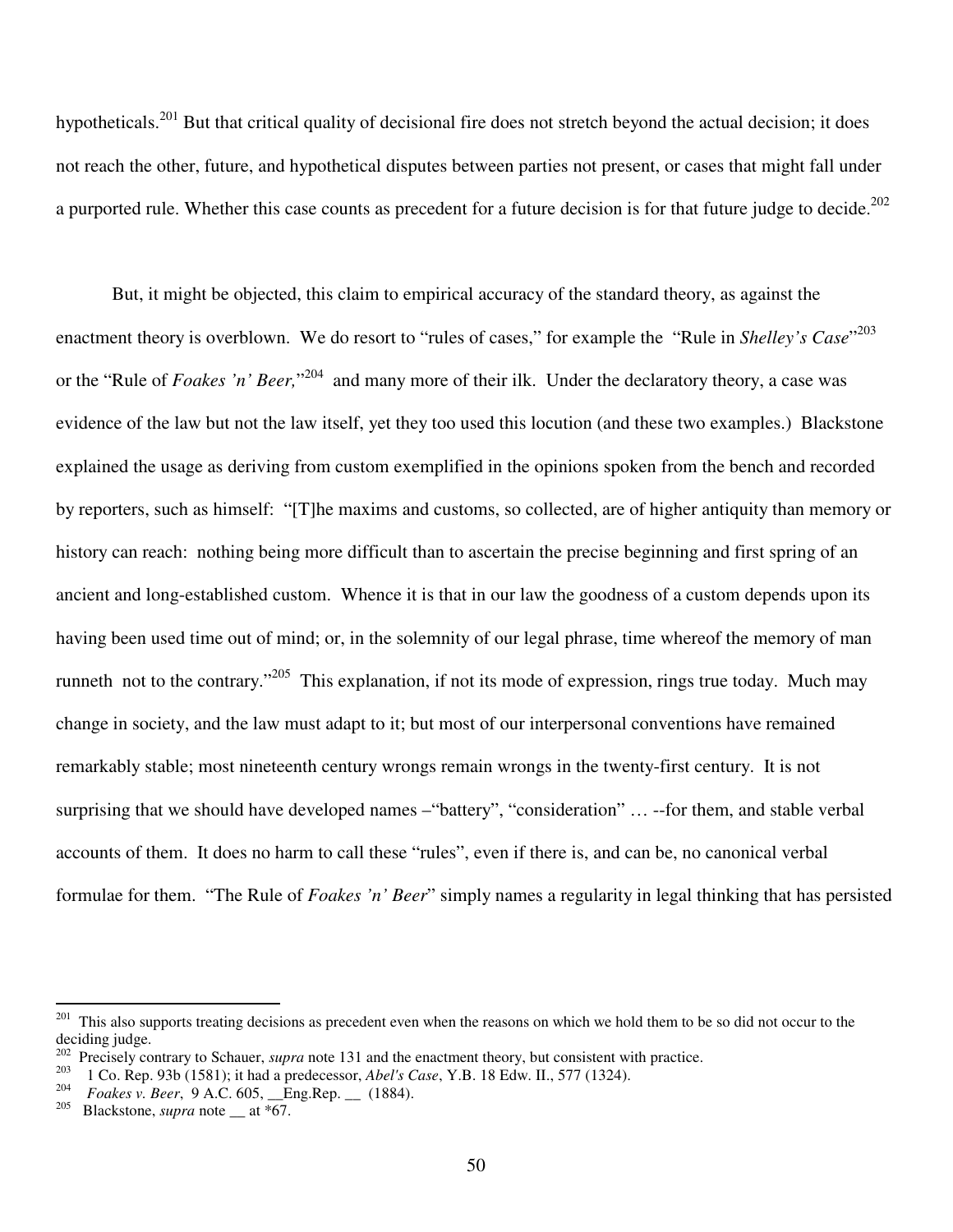over hundreds of years, 206 and persists in classrooms and to this day, even if people in commerce mostly ignore it. It shows stare decisis in action when the source of reasons doesn't change in relevant respects.<sup>207</sup> The principal risk of this "rule of …" talk is that students, lawyers, and judges will be induced not to question or reexamine the underlying reasoning.<sup>208</sup>

A stronger objection to the standard theory flows from the reaction of lower courts and legal advisors to the great and ubiquitous power of vertical stare decisis. Legal actors in lower decision-making roles take the reasons and verbal formula of higher courts as governing, be they *dicta* or not. Think, for example, of the impact of footnote four of *Carolene Products*. 209 It was merely an aside suggesting that instead of a presumption of constitutionality, a stricter scrutiny would be given to laws affecting a discrete and insular minority, but it "helped launch both a new substantive due process and equal protection doctrine by which the Court would closely scrutinize laws affecting political and personal rights."<sup>210</sup> In courts this deference stems from the need for efficiency and, perhaps, from judges' aversion to being overruled on appeal; it can also lend weight from above to an opinion, foreclosing criticism. For advisors, it simply makes pragmatic sense. On the realist argument that the governing law is what the courts would decide should we have to litigate, it is prudent to plan according to the expressed preferences of the current (or recent) supreme court of the jurisdiction. This certainly has the appearance of rule governed behavior, following authoritative words, rather than rational analysis.

<sup>206</sup> It relied on *Pinnel's Case*, 5 Coke's Rep. 117a, 77 Eng.Rep. 237 (Com.Pl.1602); but *Pinnel's Case* never developed the cachet of *Foakes v. Beer*.

<sup>207</sup> Sinclair, *supra* note 152 at [R in IRAC]

<sup>208</sup> Reliance as a basis for enforcing promises does serious damage to *Foakes v. Beer*. The Rule in *Shelley's Case* --and its predecessor, *Abel's Case*, Y.B. 18 Edw. II., 577 (1324) --is said to be defunct in the law of future interests.

<sup>209</sup> *United States v. Carolene Products Co.*, 304 U.S. 144 (1938), footnote 4: "There may be narrower scope for operation of the presumption of constitutionality when legislation appears on its face to be within a specific prohibition of the Constitution, such as those of the first ten Amendments, which are deemed equally specific when held to be embraced within the  $14<sup>th</sup>$ ... [T]hose political processes ordinarily to be relied upon to protect discrete and insular minorities … may call for a correspondingly more searching judicial inquiry."<br><sup>210</sup> Lethro K, Lis

Jethro K. Lieberman, THE EVOLVING CONSTITUTION, 89-90 (1992). *See* Sinclair, *supra* note 152 at \_\_.[R in IRAC]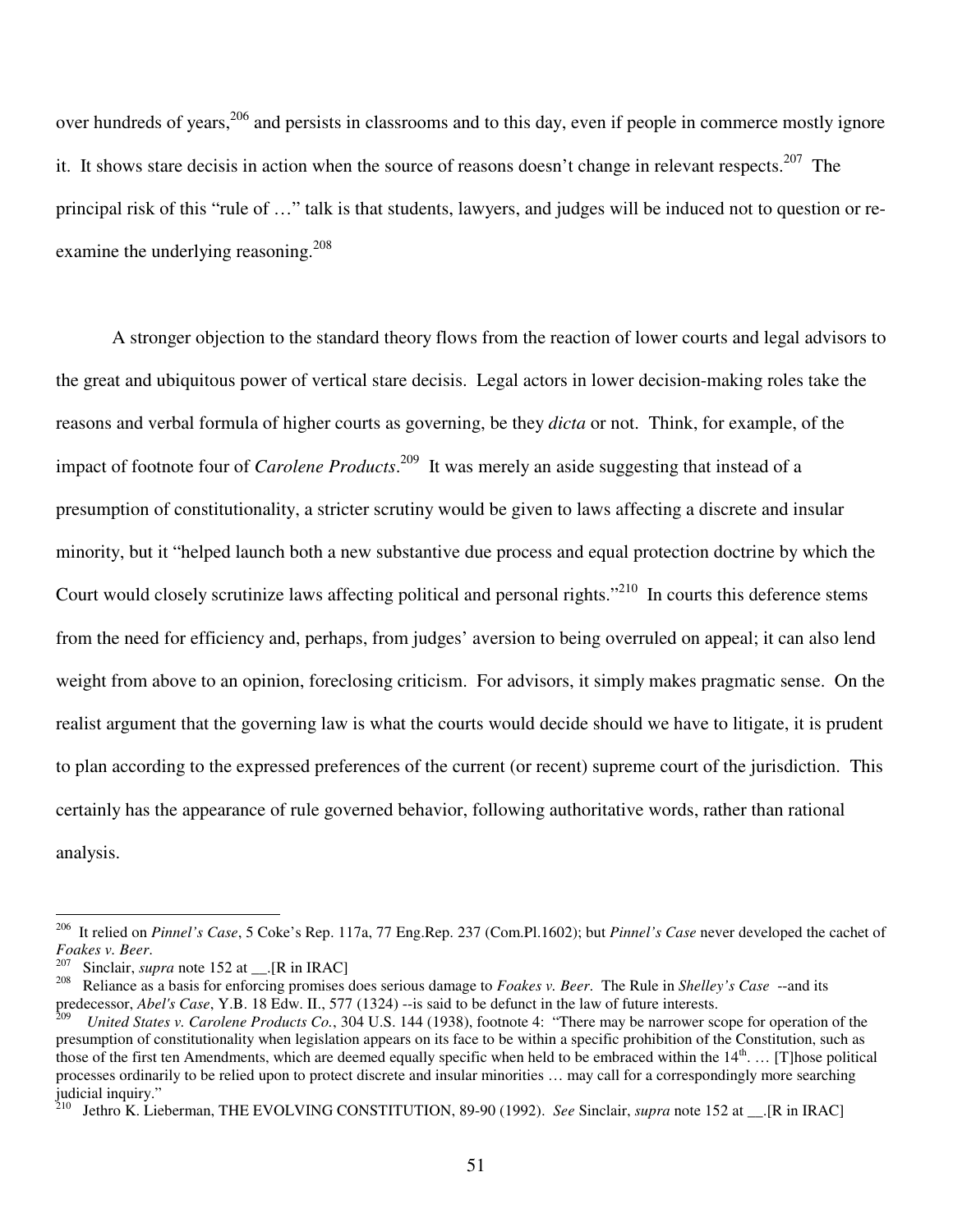Yet this does not make those words from above into rules. Recent opinions, even in their *dicta*, may be taken and followed by legal practitioners as rules for their decisions. But that doesn't make them rules of law; it just makes them commanding, and only to the limited population that knows about them, little more than a selection of lawyers. This conception of common law rules by vertical *stare decisis* is a conception of rules for lower court judges and lawyers, and those who take and pay for their prospective advice. The ordinary denizen of society, whose behavior is equally subject to legal limitation, will have no notice of such so-called rules, and thus no duty to comply. Rules of which only a limited elite can know are hardly to be counted among our governing laws. 211

That, then, is the standard theory of common law and precedent. It lacks the clarity and simplicity of the enactment theory. It requires a great deal more explanation. It doesn't draw precise boundaries between the variations in treatment of different types of behavior, especially on the spectrum between reliance and nonreliance behaviors, between those we typically undertake only on legal advice and those for which we never seek advice.<sup>212</sup> For decision makers (as for students) it is considerably less secure than the enactment theory: one cannot escape thinking, drawing on exogenous values in legal reasoning. The other side of that coin is that the standard theory gives opportunities to those determined to subvert the law: "If a court is intent upon acting irresponsibly, it can do so with a published opinion just as well as without one. The leeways of precedent and

<sup>211</sup> *See* Sinclair, *supra* note 152 at \_\_\_ [R in IRAC -about fn. 127]

<sup>212</sup> So following Wittgenstein we might call it a "family resemblance" concept. Ludwig Wittgenstin, PHILOSOPHICAL INVESTIGATIONS, Sec.66 (1953). That law is a "family resemblance concept" is argued by Stone, Roy L., *Ratiocination Not Rationalization*, 74 MIND 463, 478-480 (1965).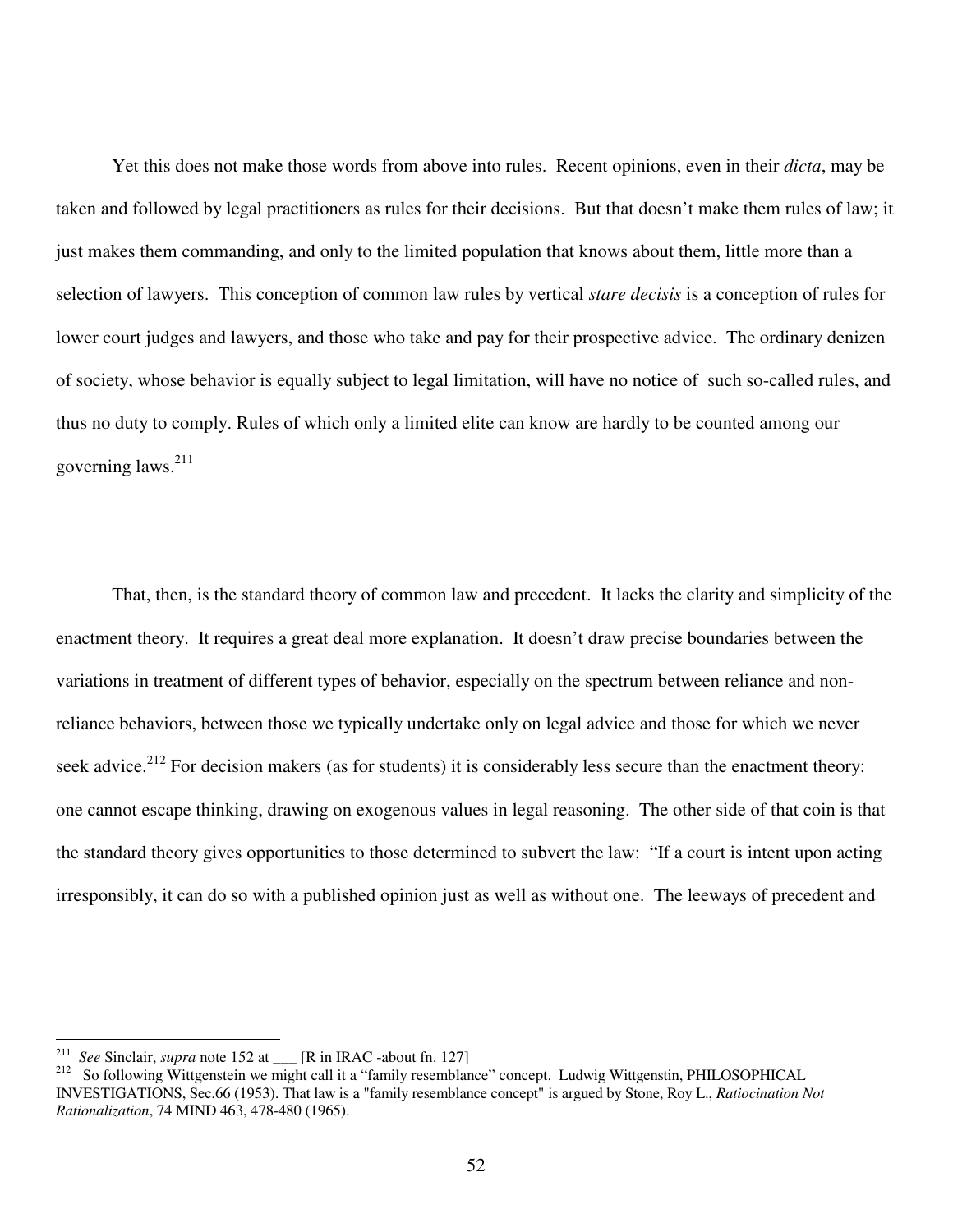the fuzziness of the record almost always enable a court to make any decision appear reasonable."<sup>213</sup> But that too is empirically accurate.

The standard theory is the position taken or implied by Judge Arnold in *Anastasoff*: [W]e are not here creating some rigid doctrine of eternal adherence to precedents. Cases can be overruled. Sometimes they should be. On our Court, this function can be performed by the en banc Court, but not by a single panel. If the reasoning of a case is exposed as faulty, or if other exigent circumstances justify it, precedents can be changed. When this occurs, however, there is a burden of justification. The precedent from which we are departing should be stated, and our reasons for rejecting it should be made convincingly clear. In this way, the law grows and changes, but it does so incrementally, in response to the dictates of reason, and not because judges have simply changed their minds.<sup>214</sup>

How does precedent on the standard theory accord with the prohibition on citing unpublished decisions? Very poorly. On this theory, stare decisis and common law decision-making are inextricably intertwined; a judge cannot make a decision without taking part in the common law precedent system.<sup>215</sup> Denying precedential status is futile. If this is the understanding with which we should now vest "judicial power" in Article III of the Constitution, then Judge Arnold is correct: no-citation rules are unconstitutional.

<sup>213</sup> Martineau, *supra* note 12 at 132.

<sup>214</sup> *Anastasoff*, *supra* note 4 at 904.

<sup>&</sup>lt;sup>215</sup> "We concede, of course, that any decision is by definition a precedent, and that we cannot deny litigants and the bar to urge upon us what we have previously done." *Jones v. Superintendent, Virginia State Farm*, 465 F.2d 1091 (4 th Cir., 1972). *Sim.* Boggs & Brooks, *supra* note 11 at 17 (2000)("To the common lawyer, every decision of every court is a precedent.")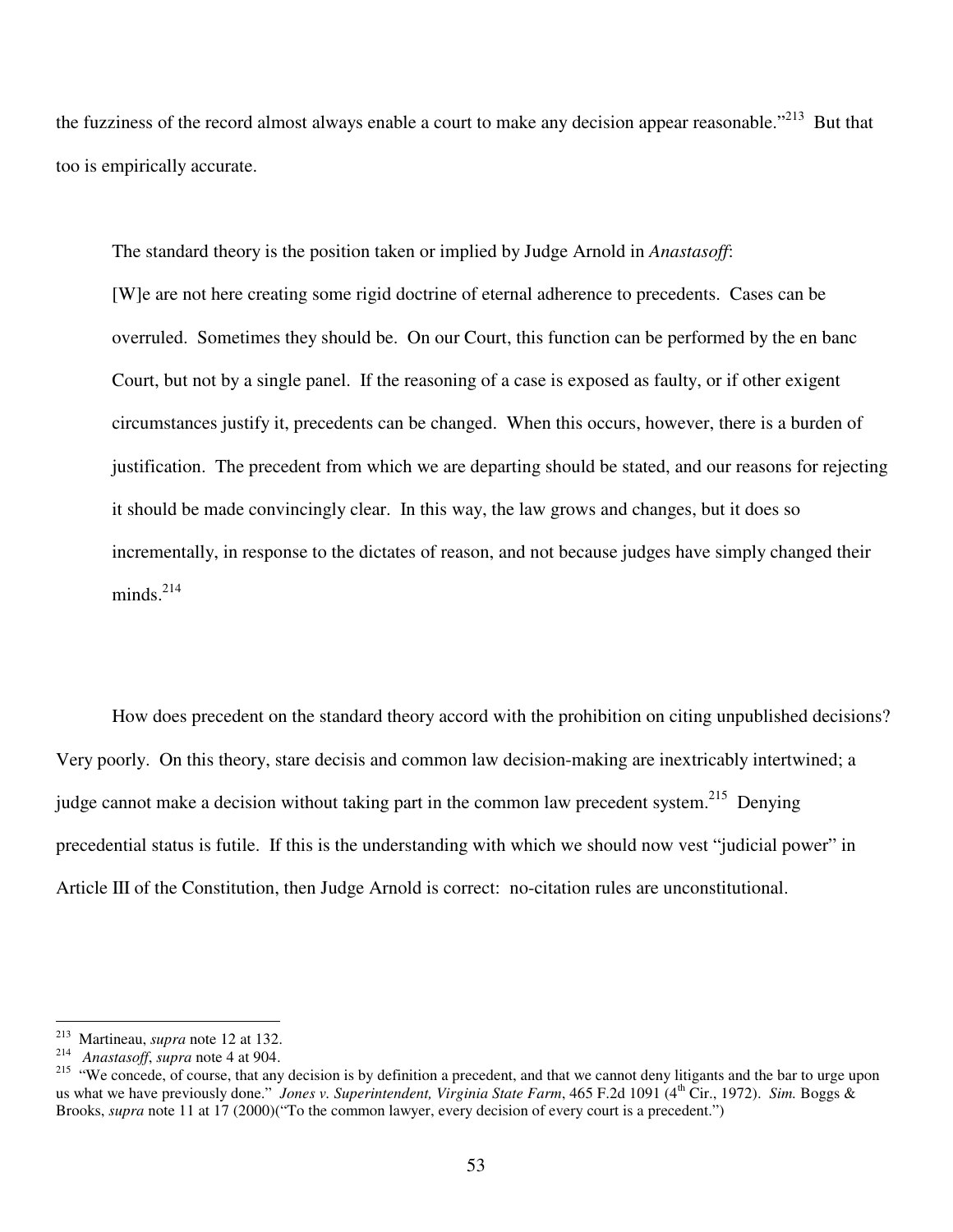#### *Assessment*

I once heard an interview with the great French mathematician Rene Thom in which he said that "we are all realists when we do mathematics; it is only when we talk about doing it that we become Platonists and formalists and such like", or words to that effect. It is like that with the use of precedent in law, whether by judges or attorneys or academics. Only in examinations and course guide books do we tend to find enactment theories –the familiar "IRAC" in which the "R" is for the rule. In our theories we should seek to account for the data of actual practice: the more of that data, and the wider the variety unified by the theory the better. What we are after is like a model of the wisdom of the experienced judge or practitioner. But a theory of law should also be simple and perspicuous; after all many people need to use it in their daily work, and without complex calculation.

The enactment theory failed to account for judicial power, practice, and its limitations; and it confused judging with the other great branch of legal decision-making, legislation; and it failed adequately to meet the requirements of notice and prospectivity. But it did have the virtues of simplicity and psychological security. The standard theory cannot match it in comfort and security; but it does account for the facts of legal practice and judicial decision-making practice, and properly account for notice and the avoidance of retroactivity in variegated social domains. It also accounts better for the adaptability our law has shown through changing circumstances over time, and how it can adapt without too greatly compromising the stability society requires.

But that assessment leads rather uncompromisingly to the conclusion that no-citation rules are unconstitutional, a conclusion it would be useful to avoid, or to escape in some fashion.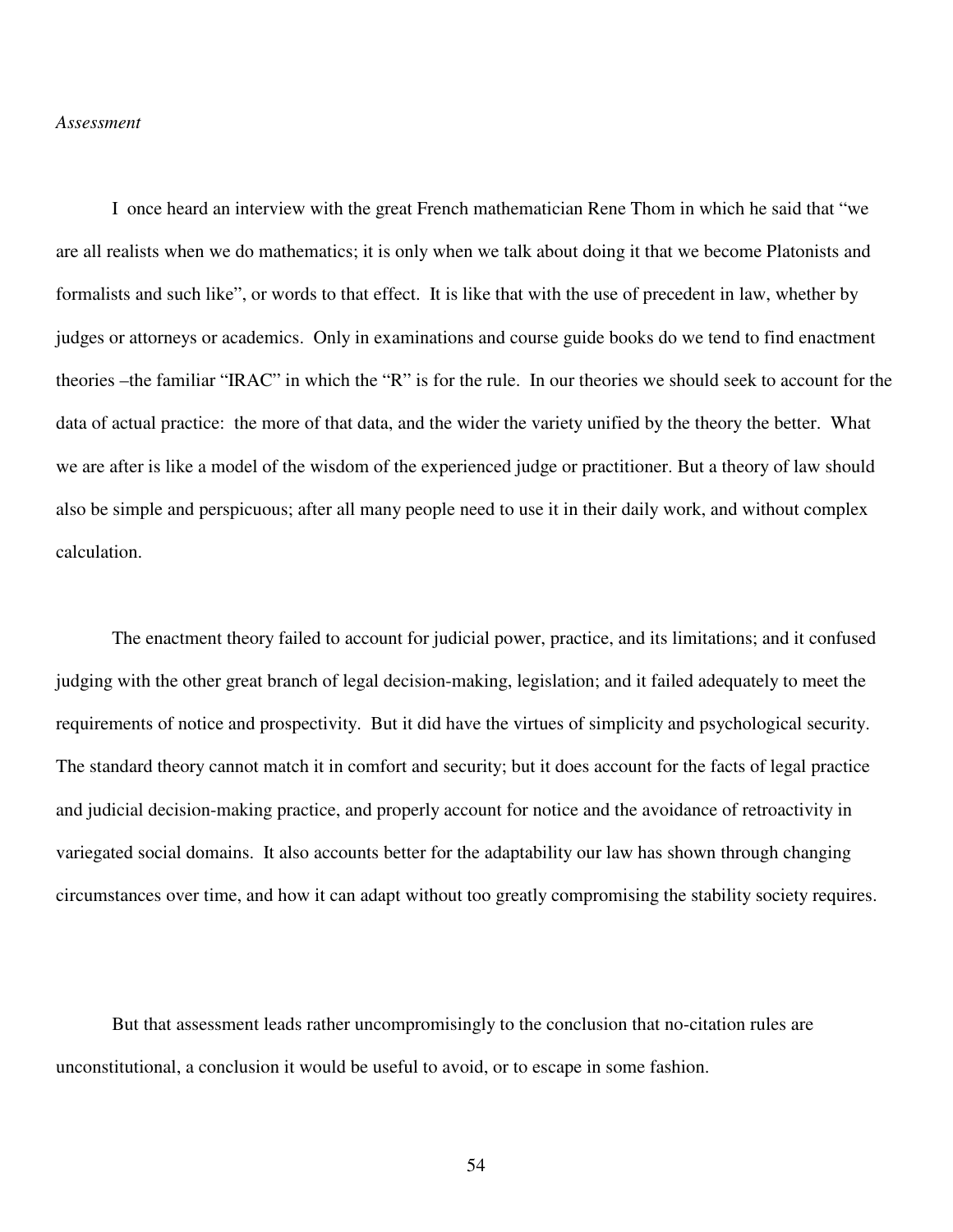#### *Conclusion: A Plausible Solution*

William Mills, in a survey of the accessibility of unpublished opinions, concludes that they "have become ever more accessible in both electronic and print sources. They can be easily cited using current citation forms. And the echo of constitutional authority from the *Anastasoff* panel opinion continues to resonate. All these factors make it likely that courts will be under pressure to recognize the value of unpublished opinions as precedent."<sup>216</sup> Unpublished decisions are going to be sought out and used by the legal profession. This is inescapable. No Draconian contempt measures will prevent it, although enforcement of nocitation rules will prevent actual citation. Taking guidance from unpublished opinions and referring to them in opinion letters, for example, is beyond the scope of any no-citation rule. Suitable quotes without acknowledgment of their sources may be quite effective in a brief, yet still avoid the prohibition. The present system may encourage deception in briefs, but it does little in reality, especially not the reality of prospective decision-making, planning, and advising. Nevertheless, with no indication of a decrease in appeals or an increase in the federal appellate bench, we can only expect the non-publication practice to continue. What, then, should be done about the problematic no-citation rules?

 $^{216}$  Mills, *supra* note 33 at \_\_.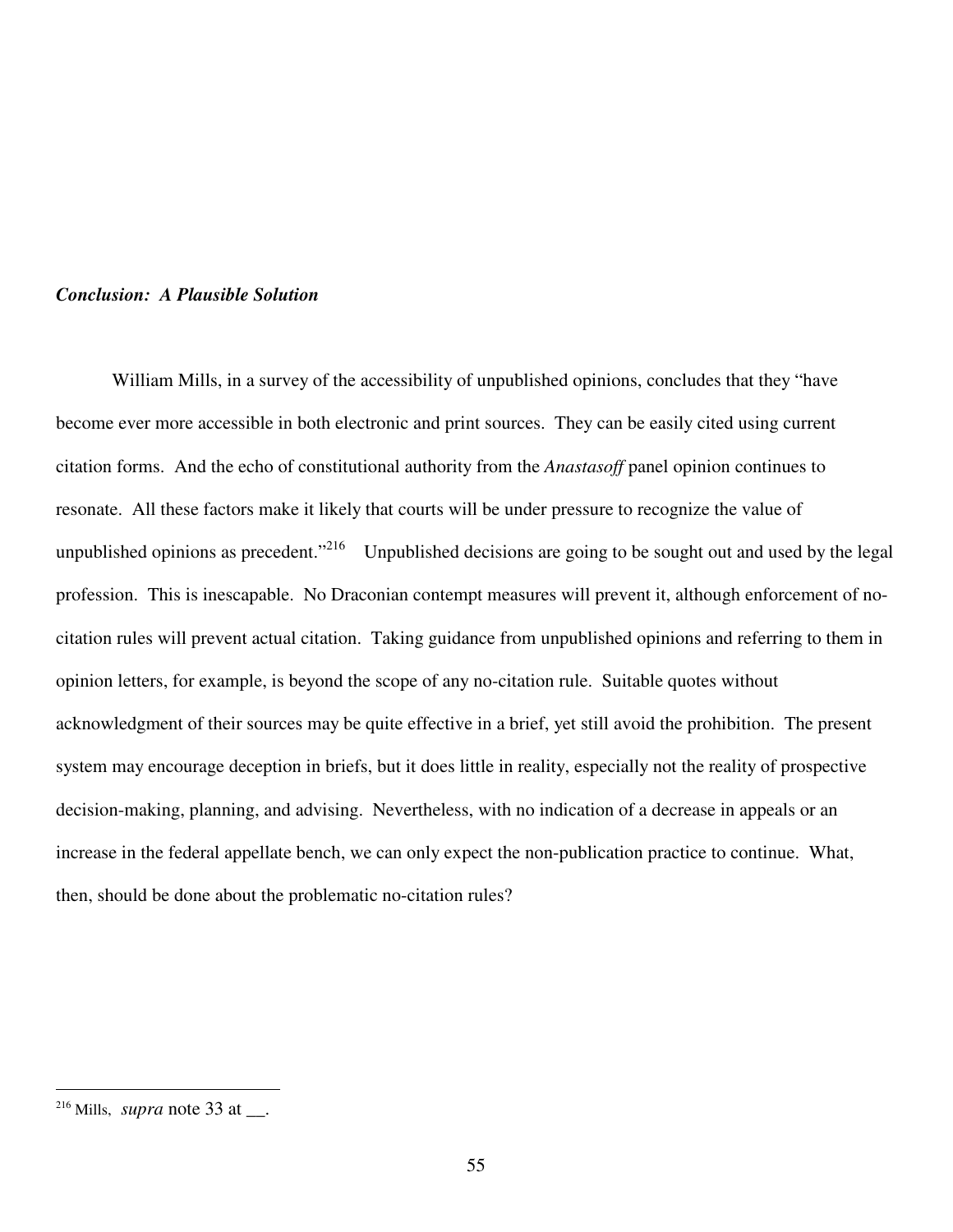They should be repealed, and the non-publication practice should be abandoned. But in their place, publication of minimal opinions would turn the same trick. Brooks writes "[O]ne of the primary justifications for not publishing certain opinions is that they can be decided "in a few sentences with citations to two or three key cases.""<sup>217</sup> If this is true, if a decision is truly routine, ploughs no new ground, draws no new distinctions, creates no new law, but merely follows in the steps of established precedent,<sup>218</sup> then adequate articulation is surely provided by citing that precedent: "Affirmed on the basis of …*cite* … and …*cite*; *cf …cite*… ." For example, the full text of a Supreme Court decision reads: "Certiorari granted and judgment reversed. *Anderson v. Bessemer City*, 470 U.S. 564 (1985). Reported below: 769 F.2d 532.)" 219 For a truly routine decision, publishing such minimal announcements of that routine should satisfy the requirements of the constitution under the standard theory. However, if the decision is not routine, if it creates new law or changes old law, then it should be published.

This solution would meet the basic problem of the overburden on our federal appellate judiciary. At present, many courts, including circuit courts of appeals, require the parties to be provided with written dispositions of their cases.<sup>220</sup> A mere "Judgment affirmed.", as occurs in some memorandum decisions, should hardly do.<sup>221</sup> But the minimal form opinion proposed, with its secure and declared grounds, should be adequate for this requirement and for the parties. It is no greater burden than judges bear under the present nonpublication practice and no-citation rules.

<sup>217</sup> Brooks, *supra* note 35 at 260, quoting Kozinski & Reinhardt, *supra* note 6 at 43.

<sup>&</sup>lt;sup>218</sup> "[C]ases whose outcomes are clearly dictated by existing precedent are often thought to be appropriate candidates for nonpublication." Boggs & Brooks, *supra* note 11at 19.

<sup>219</sup> *County of Los Angeles v. Kling*, 474 U.S. 936 (1985).

<sup>220</sup> *See, e.g.*, Ninth Circuit Rule 21(a) requiring a "written reasoned disposition".

<sup>&</sup>lt;sup>221</sup> Gardner, *supra* note 17 at 1225 ("There may be room for debate about how much ink should be spilled in order to reach the threshold of articulated reason contemplated ... but it is surely violated by ... the panel's written disposition consist [ing] of just eight words: "The district court's judgment of conviction is affirmed."")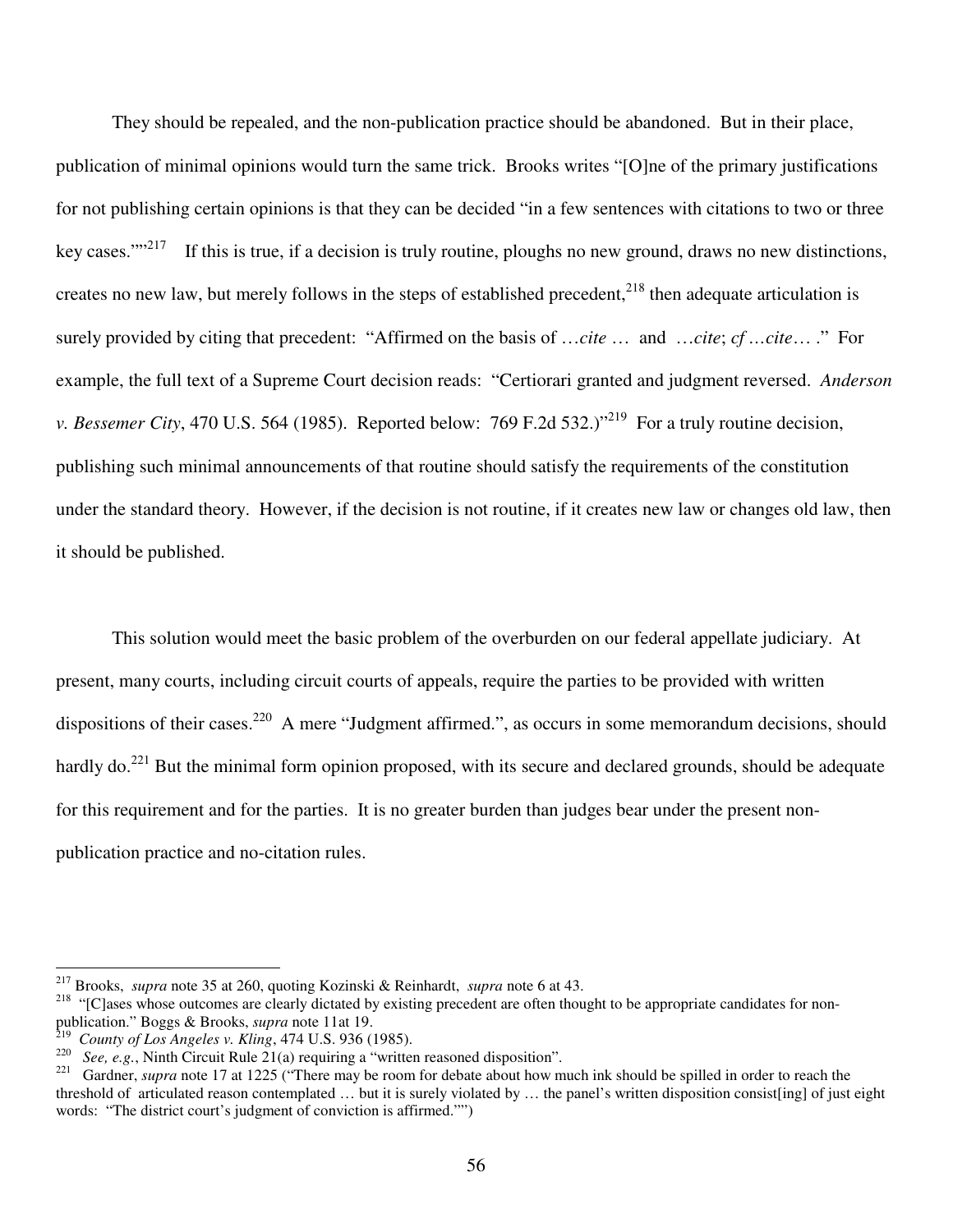Nor would this solution impose an excessive burden on researchers.<sup>222</sup> What would be the point of finding and citing all the subsequent one line progeny of a case? It could surely do little more than annoy judges and clerks reading briefs. Besides, it is not at all clear what having many progeny indicates about a decision. A great, clear, and decisive landmark case might generate cites only in law reviews, all others being so convinced that they don't bother to litigate the question, or accept summary judgment. On that reasoning, generating many subsequent citations should indicate frailty of reasoning rather than conviction.<sup>223</sup> However that argument goes, publishing minimal accounts of routine decisions would leave a data trail for academic researchers interested in counting coup. On the other hand, publishing all such opinions would give no advantages in litigation to those able to finance unlimited research.

This solution may not satisfy the enactment theorists. For example "Rules granting precedential value to summary dispositions are based on a flawed premise –that the precedential value of a decision can be determined when only the result and not the reasoning is known" because the case will not establish "a precedent for a particular proposition."<sup>224</sup> But, as I have argued above, this is failing only to satisfy the requirements of a misguided theory. On the standard theory it is not problematic.

The status quo is not satisfactory either practically or jurisprudentially; but absent unlimited judicial time, publishing capacity, and researcher time and finance –absences which neither will nor should be alleviated

<sup>&</sup>lt;sup>222</sup> Thus alleviating the potential problem of free citation as authority Mills aptly writes "would result in researchers being held to unattainably high standards in retrieving fugitive documents." Mills, *supra* note 33 at \_\_.

When those subject to the court's decision seem not to hear, as for example when the Sixth Circuit in at least six cases "vacated" NLRB decisions that found nurses not to be supervisors" -- Boggs & Brooks, *supra* note 11 at 19 n.12 –simply citing the precedent overlooked may be the more instructive course. Economically oriented theorists have argued that the common law is efficient ("works itself pure"?) because inefficient rules will be appealed by adversely affected parties until changed. *See* Edward Rubin, *Why is the Common Law Efficient?* 6 J.LEGAL STUD. 51 (1977) and George Priest, *The Common Law Process and the Selection of Efficient Rules*, 6 J.LEGAL STUD. 65 (1977). They may have a point. But the efficiency they would achieve is not societal, but rather for the rich and powerful and well coordinated, who can afford to keep fighting. Think, for example, of litigation over check collection procedures.

Dragich, *supra* note 12 at 793.